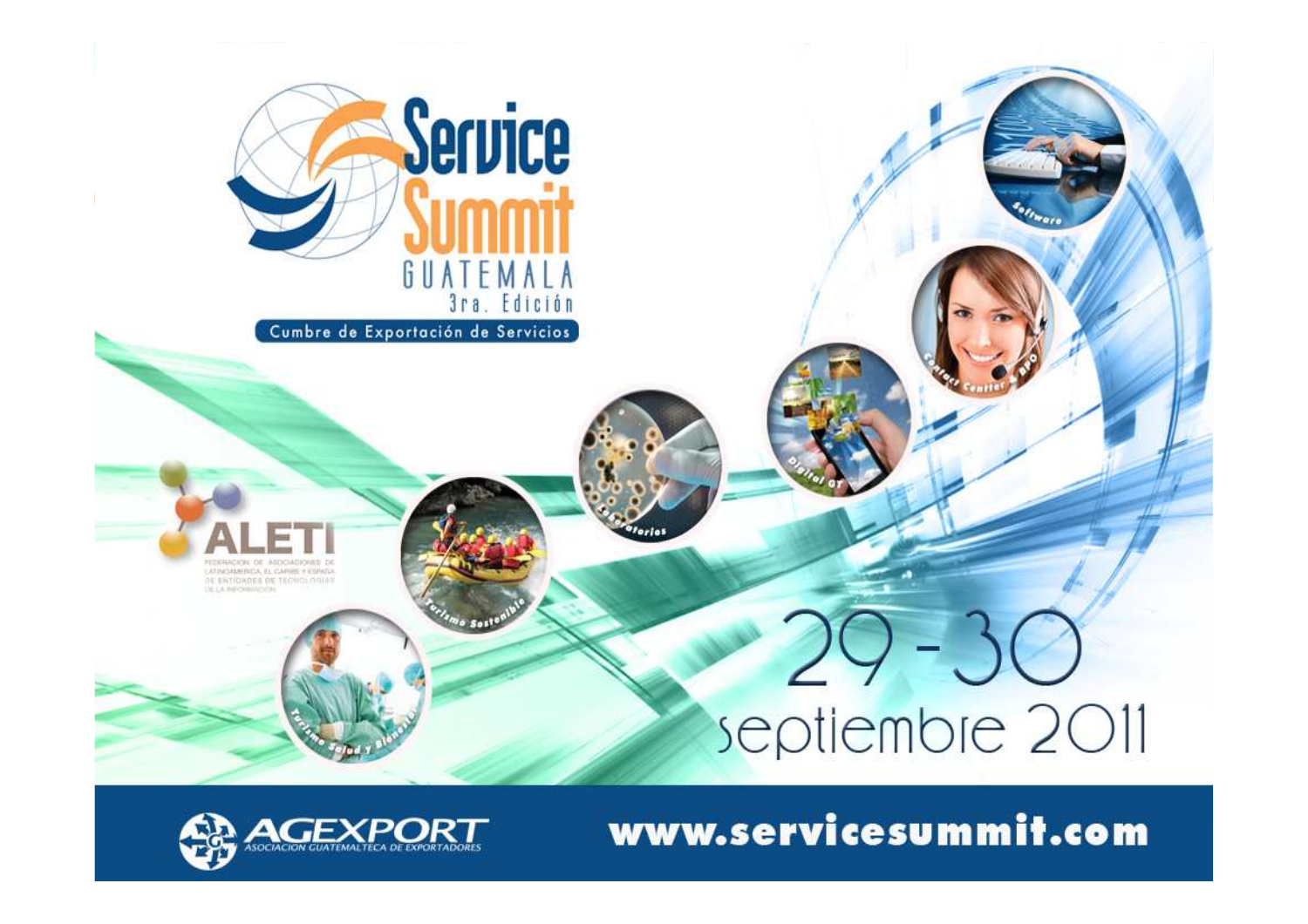

### *U.S. Healthcare Reform and its Impact for Latin America: The Coming Storm?*

Dr. David G. Vequist IV

Founder/Director

Center for Medical Tourism Research (CMTR)

University of the Incarnate Word (UIW)

San Antonio, Texas, USA

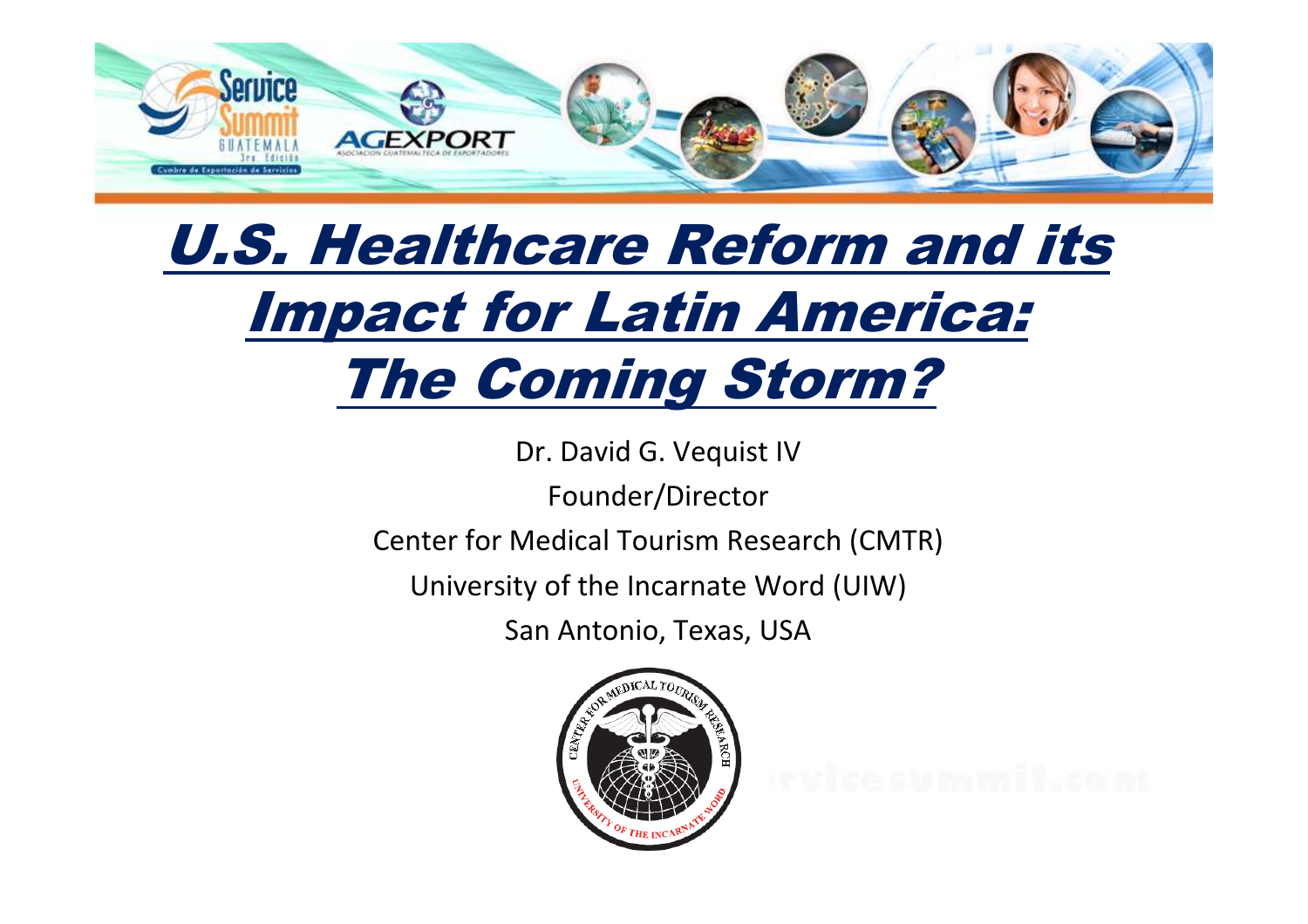

- The Three Drivers of Medical Tourism
- The Coming Storm?
	- Reason #1- Aging
	- Reason #2- Lifestyle
	- Reason #3- Technology
	- Reason #4- Sustainability
- Healthcare Reform in the U.S.
- **•** Suggestions For Guatemala
	- Suggestion #1- COEs
	- Suggestion #2- Focus on Quality
	- Suggestion #3- Pick Your Spots
	- Suggestion #4- The Grey Tsunami
		- Our Survey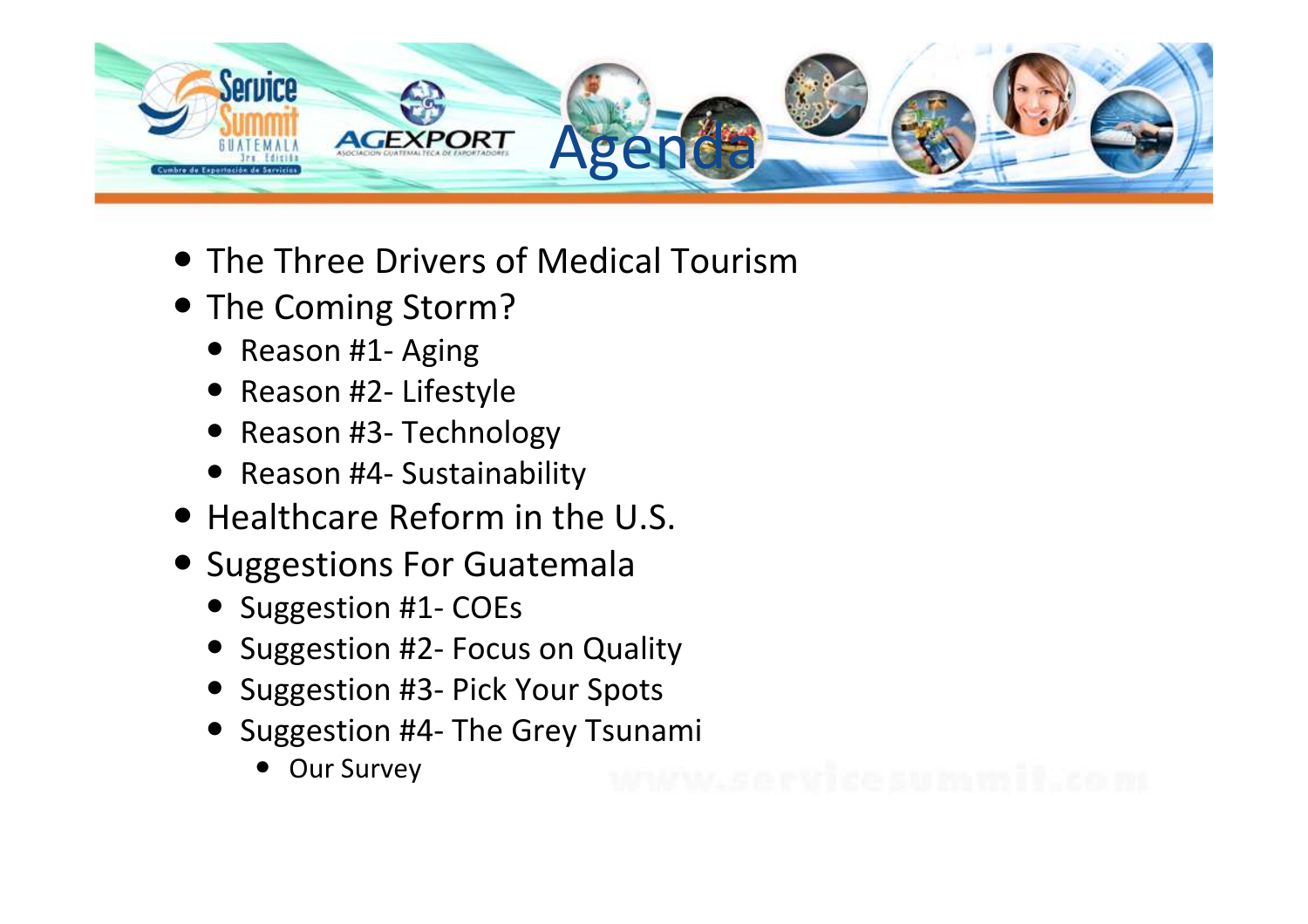

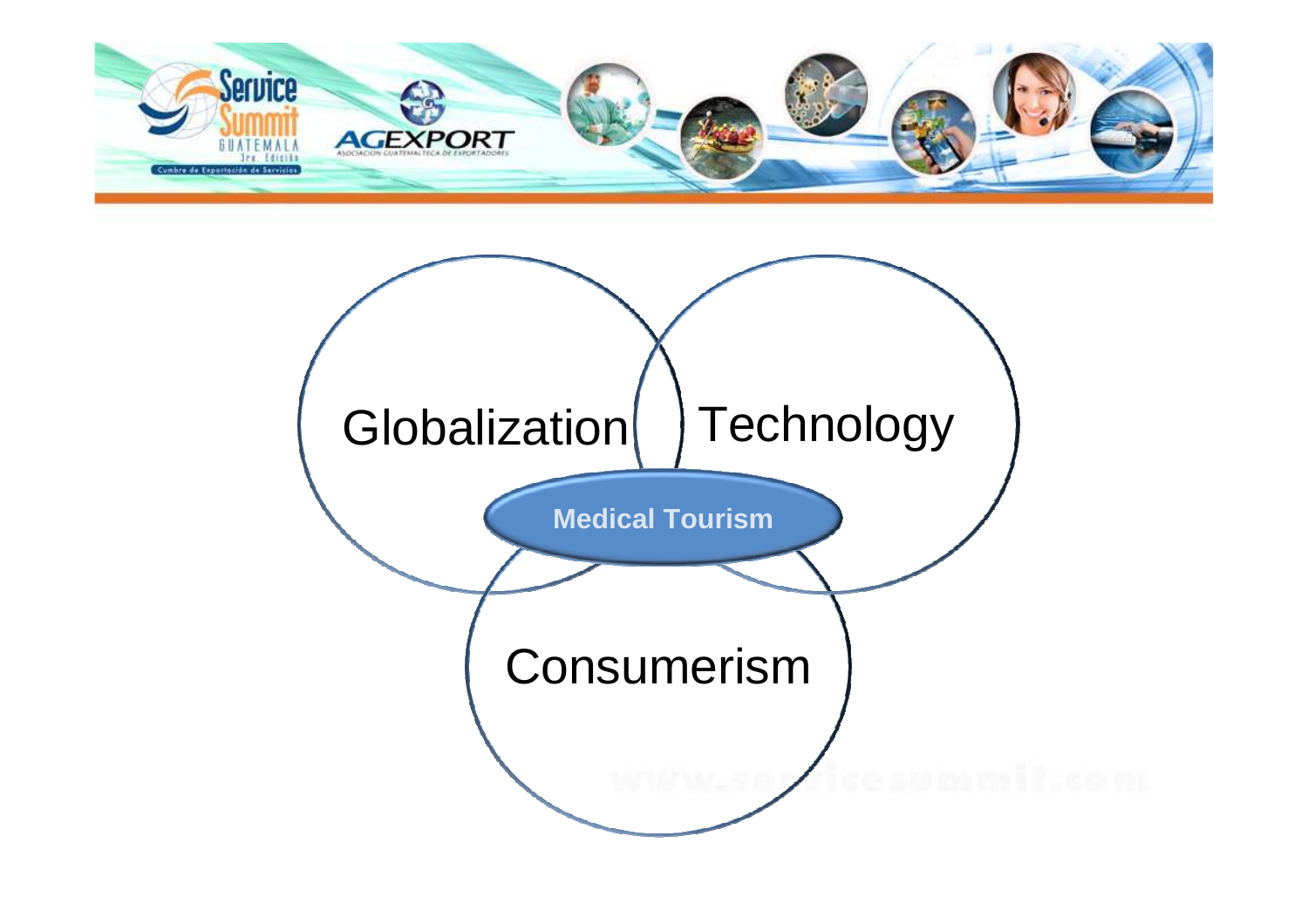



### **"Storms make oaks take deeper root."George Herbert**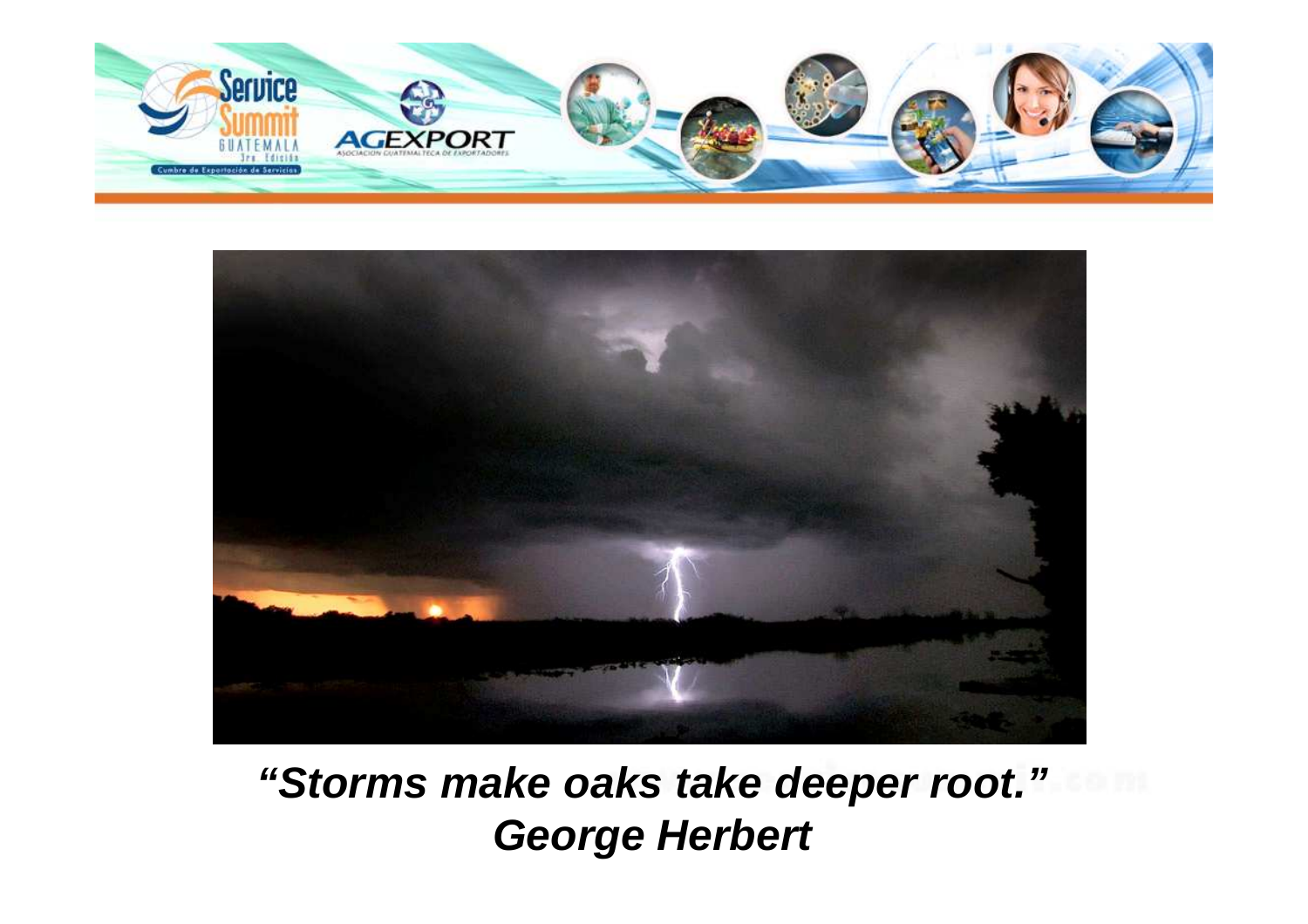

### HR Executive Online- Feb 21st,

### 2011

- • The recently released Towers Watson Global Medical Trends survey projecting the average medical-cost increase for employer-provided health insurance will be 10.5% globally.
- $\bullet$  Latin America (13.7%) will see the largest increase in healthcare costs, followed by North America (11.6%), Middle East/Africa (10.3%) and Asia Pacific (10.2%). Only Europe (barely) was in the single digits at 9.1%.
- Almost all respondents (95%) project a medical trend that is two or three times the rate of general inflation.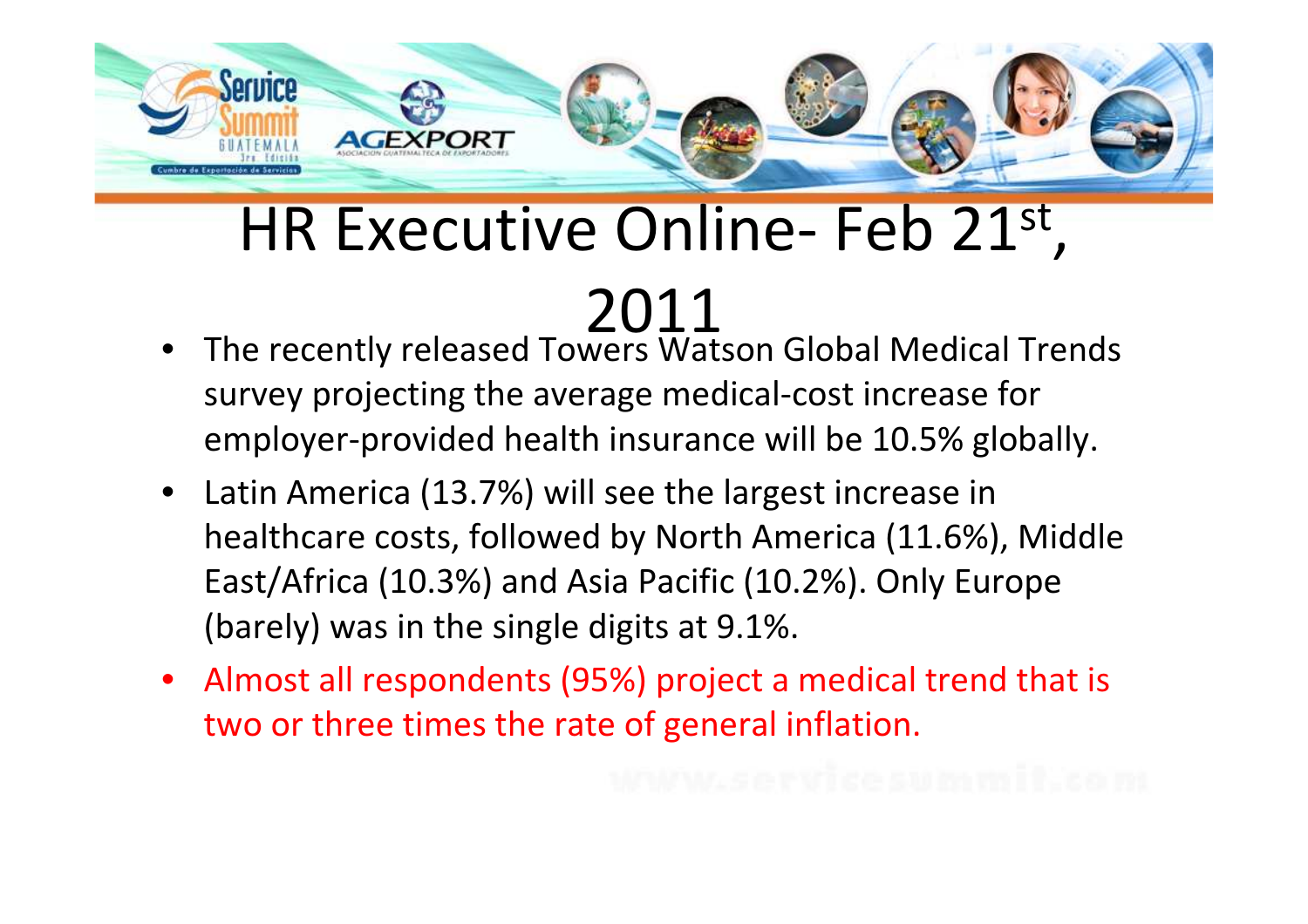

### Reason #1- Aging



One reason for the global cost increase is an aging -- and, in turn, costly -- workforce, says …Aon Hewitt.

"It's not just a U.S. issue. There's an aging workforce across the world".

**HR Executive Online- Feb 21st, 2011**

"The rich world's population is ageing fast, and the poor world is only a few decades behind. ...by 2050 (the population of people over the age of 60) will have risen to 22% (of a population of over 9 billion), and in the developed countries to 33%. To put it another way, in the rich world one person in three will be a pensioner; nearly one in ten will be over 80." The Economist 2009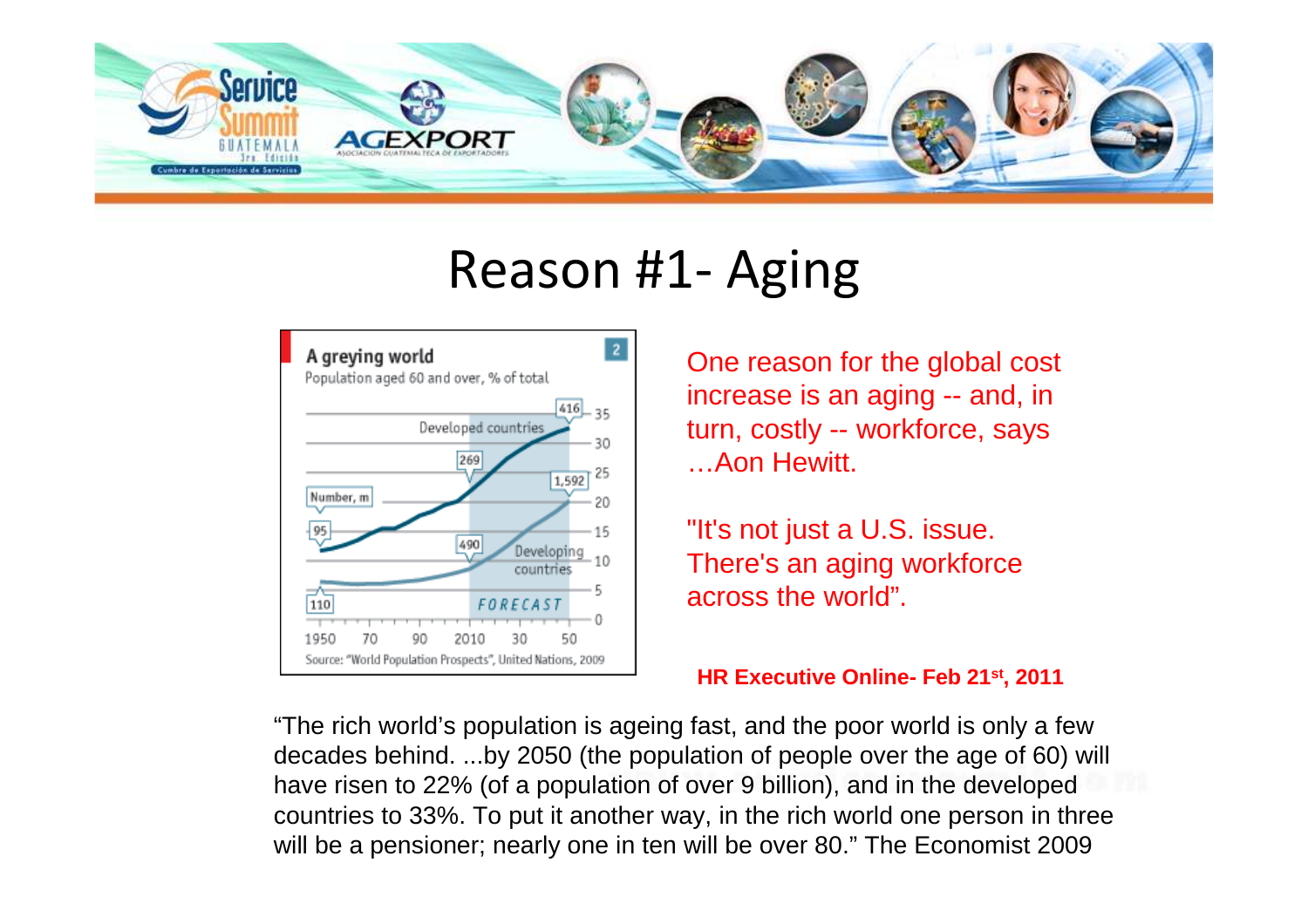

### Aging: Factors



**Stanford Data**

The temporary blip that has magnified the effects of lower fertility and greater longevity is the baby-boom that arrived in most rich countries after the second world war. The timing varied slightly from place to place, but in America—where the effect was strongest—it covered roughly the 20 years from 1945, a period when nearly 80m Americans were born. The first of them are now coming up to retirement. For the next 20 years those baby-boomers will be swelling the ranks of pensioners, which will lead to a rapid drop in the working population all over the rich world.

**The Economist 2009**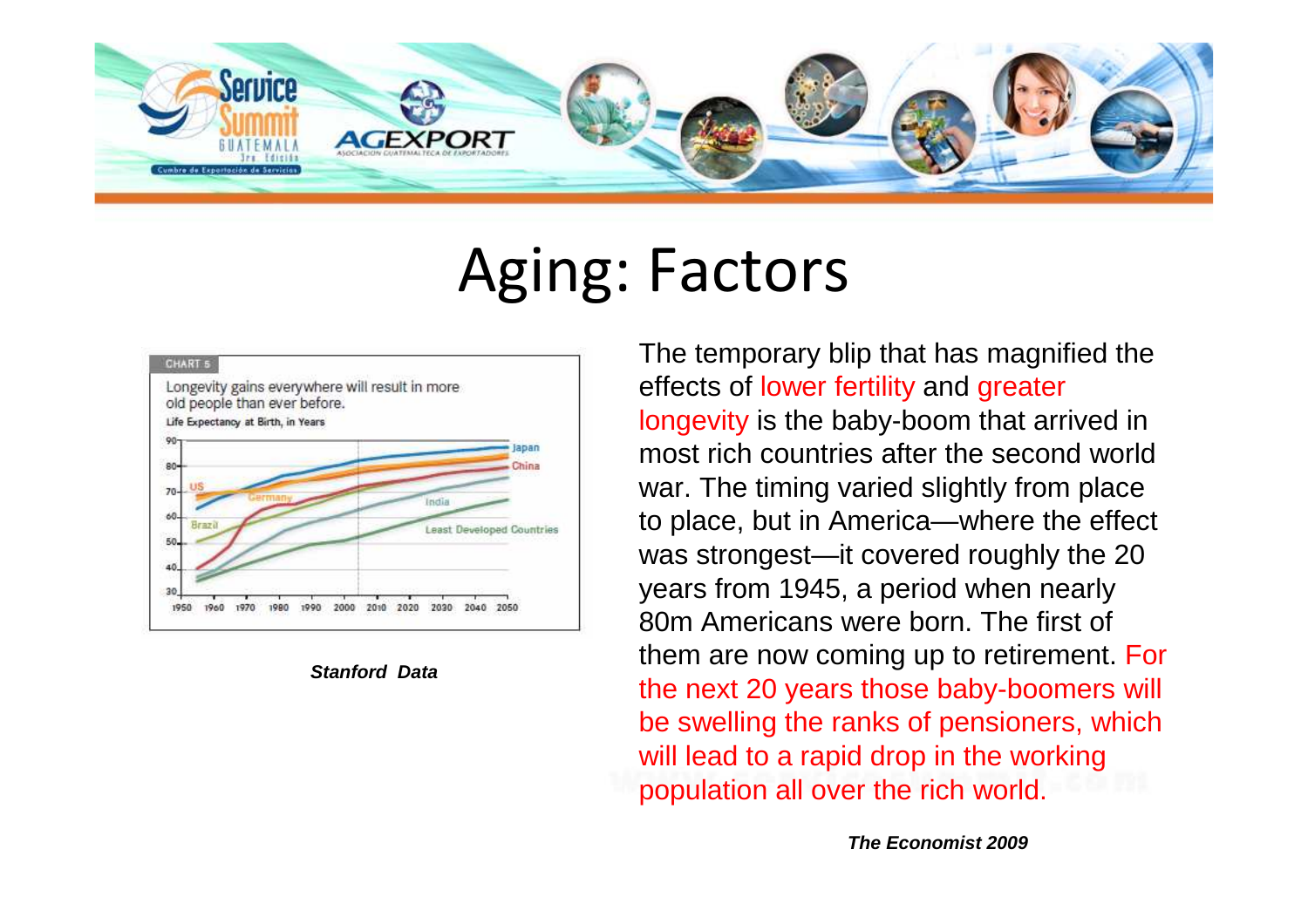

## Aging: Trends

- • Close to 1 million more people in the world age 65+ EVERY MONTH!
- • Top 3 countries adding people 65+ are: India, China and US
- • Many developing countries will "get old before they get rich"
	- – These may include the BRIC and N-11:
		- $\bullet$  Bangladesh, Egypt, Indonesia, Iran, Korea, Mexico, Nigeria, Pakistan, the Philippines, Turkey, and Vietnam



**Stanford Data**

### **IFC 2009**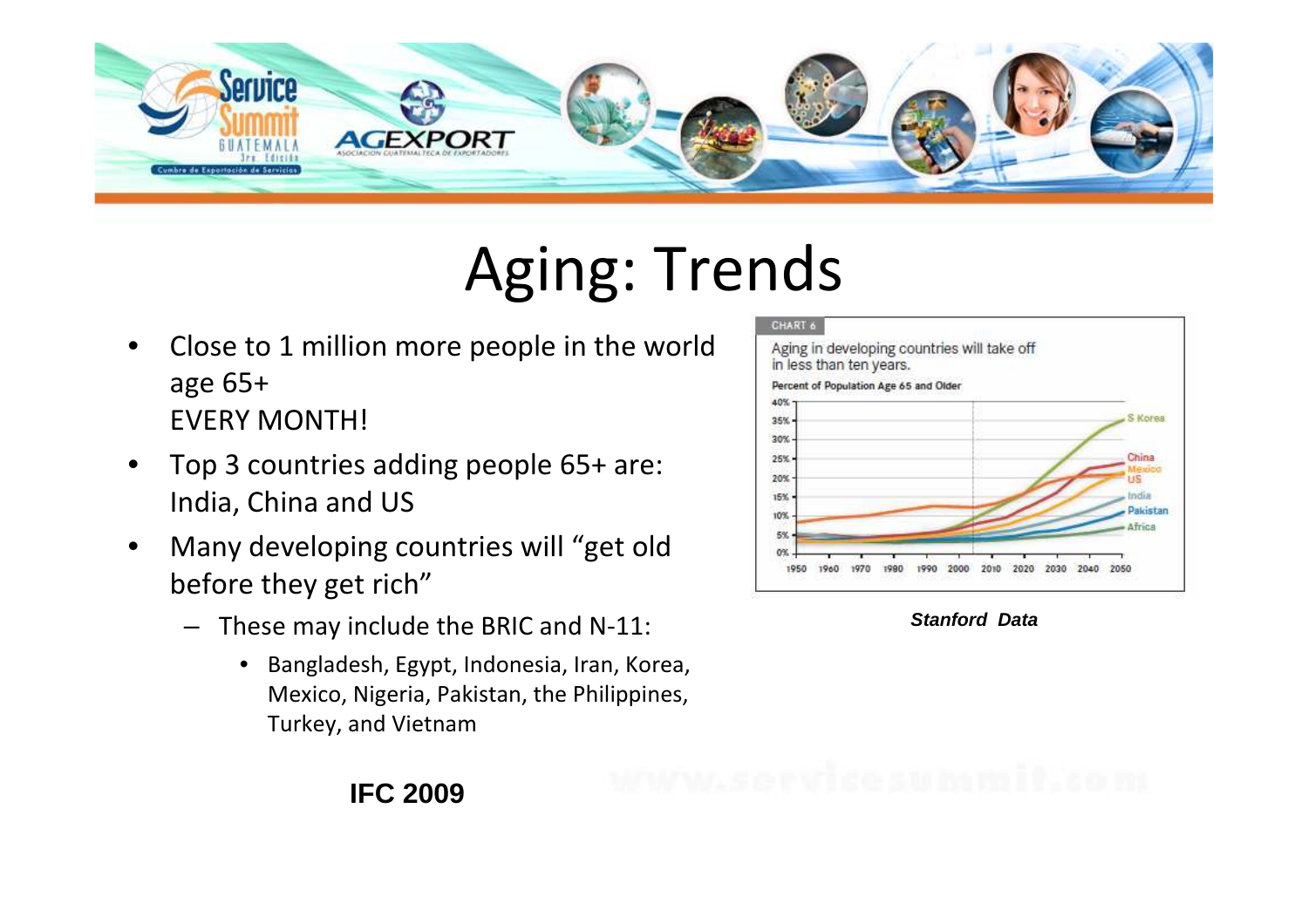

### Aging: Healthcare



**Stanford Data**

For the public finances, an ageing population is a huge headache. In countries where public pensions make up the bulk of retirement income, these will either swallow up a much larger share of the budget or they will have to become a lot less generous, which will meet political resistance (and remember that older people are much more inclined to vote than younger ones). Spending on health, which in most rich countries has been going up relentlessly anyway, is likely to grow even faster as patients get older. And because of a huge increase in the number of over-80s, a lot more money, and careful thought, will be needed to provide long-term care for them as they become frailer.

#### **The Economist 2009**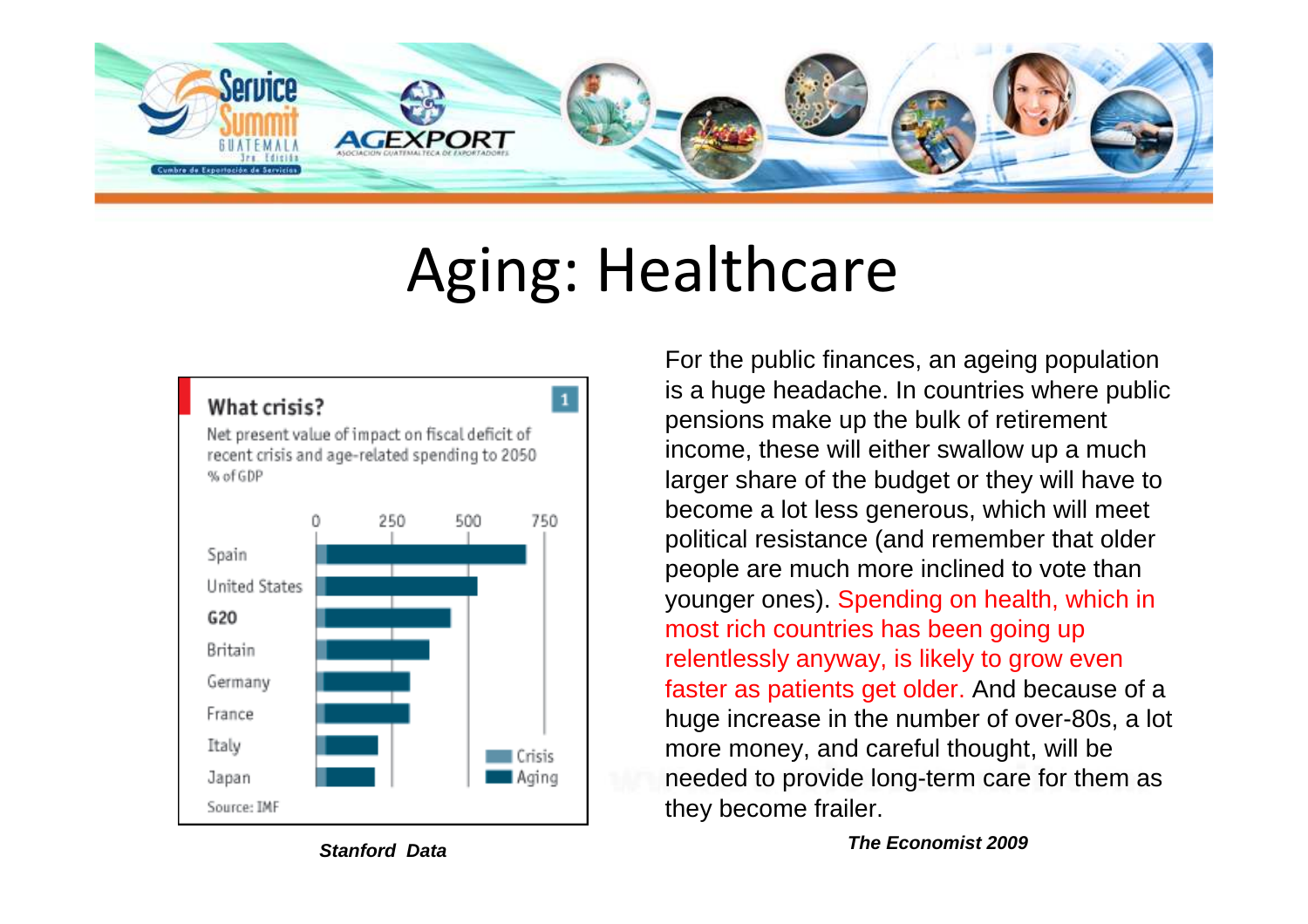

## Aging: Utilization



"Cancer is seen mostly in older people, and tends to be more common in societies without as much of the diseases, violence and other problems that kill people early in life."AP Feb. 2011

### **AHA Data**

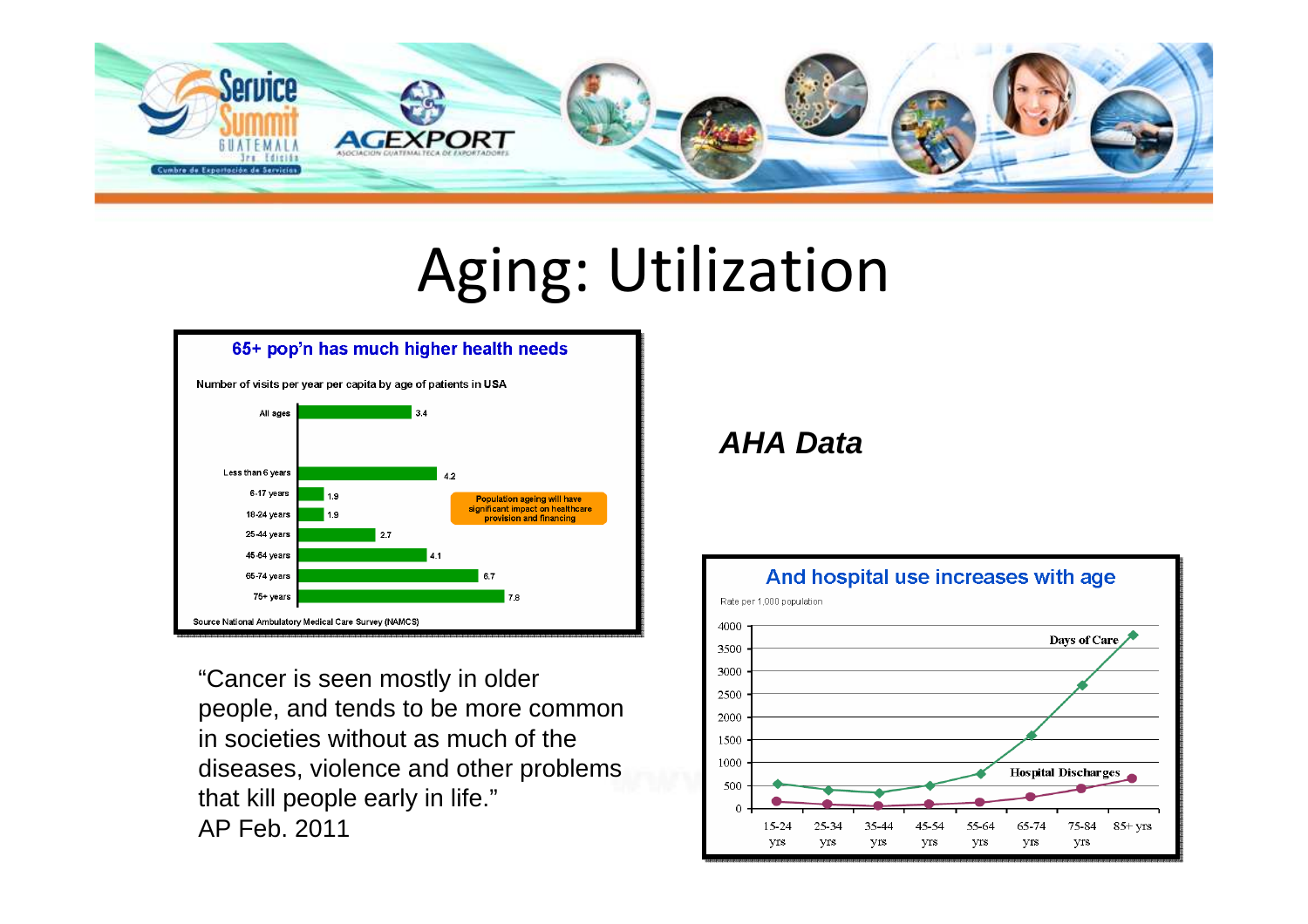

### Reason #2- Lifestyle

Another factor is the growth of a global middle class -- leading to the spread of Westernized lifestyles, where people have the luxury to eat fatty, processed foods and live sedentary lives.

"People are doing less physical activity and eating higher caloric content"

#### **HR Executive Online- Feb 21st, 2011**

Obesity, with BMIs 30 and above, has reached epidemic proportions worldwide. According to the World Health Organization, or WHO, over 1 billion adults globally are overweight, with BMIs 25 to 29.9, and at least 300 million are obese. The WHO attributes the increased prevalence of high BMIs to increased consumption of sugar and saturated fat, and decreased physical activity. BMIs of 25 and above can increase the risk for developing diseases such as diabetes, heart disease, high blood pressure and some forms of cancer.LiveStrong.com 2010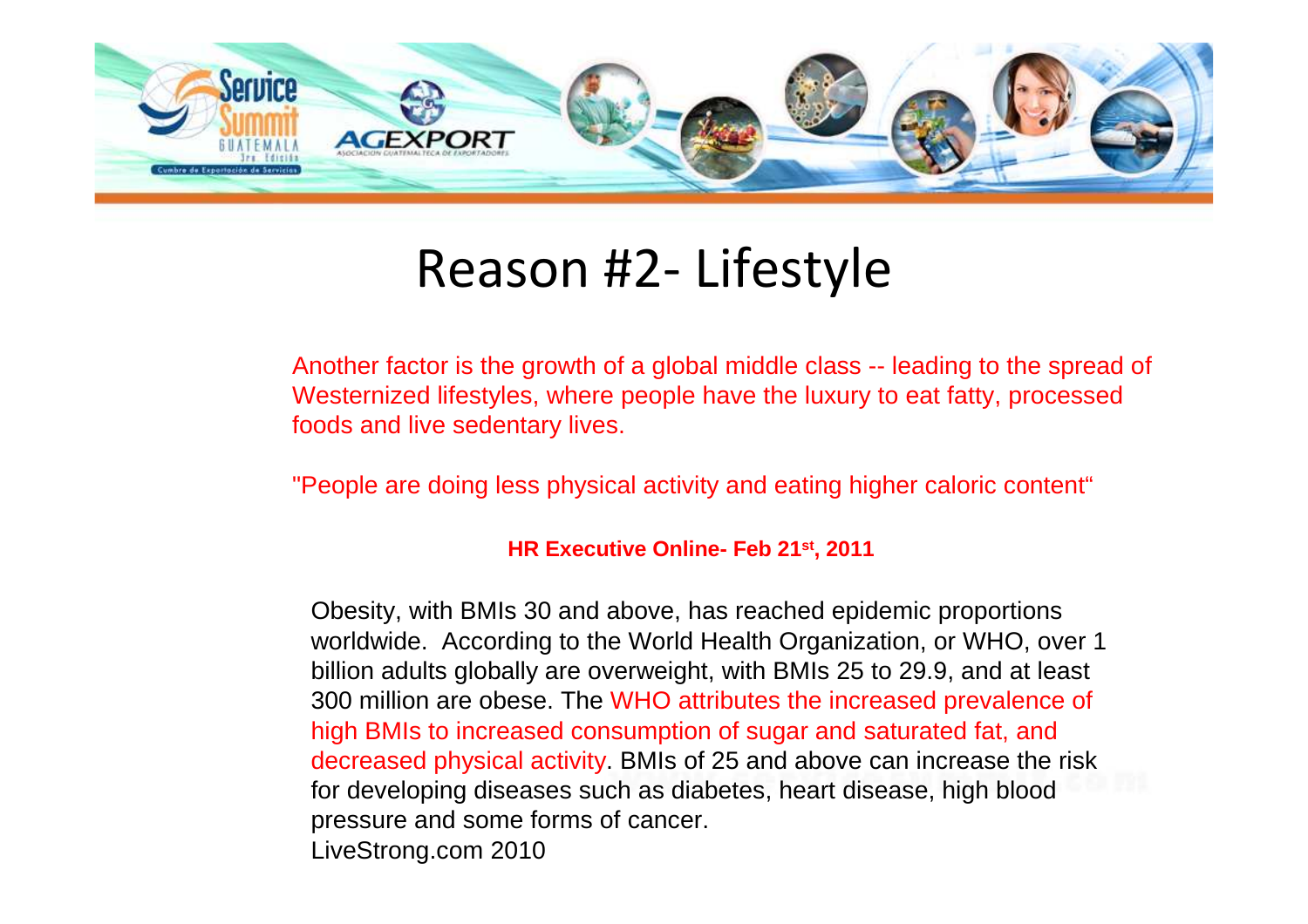

## Lifestyle: Chronic Disease

- • Less infectious disease
	- Fewer people die young from infections
	- They now live long enough to get diseases of older people
	- And they have more money: afford to eat more, do less physical work, afford more alcohol and tobacco
- • Result into :
	- More cancer, heart disease and other chronic conditions

### **IFC 2009**

"Socio-economic development, characterized by increasing income and access to modern amenities and services, has led to changes in the population's nutritional and lifestyle habits, increasing the prevalence of lifestyle-related medical conditions such as obesity, heart disease and diabetes."Grant Thornton 2009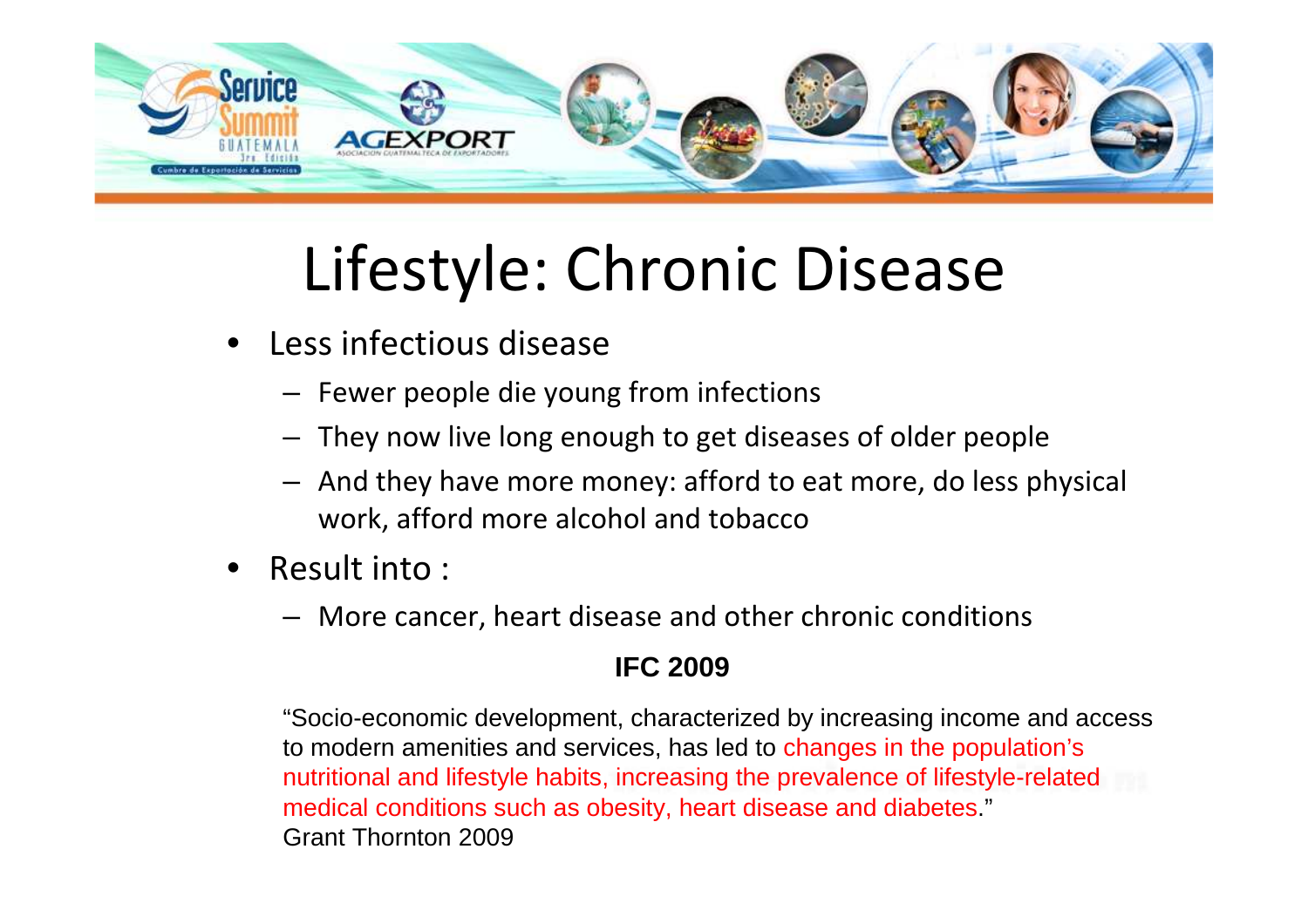

### Lifestyle: Cancer



**IFC 2009**

"Fat cancers" usually associated with wealthy countries are becoming more common in the developing world, too, according to new reports.Obese people are thought to be at higher risk for many so-called "fat cancers," including breast and colon cancer. AP Fri Feb 4, 2011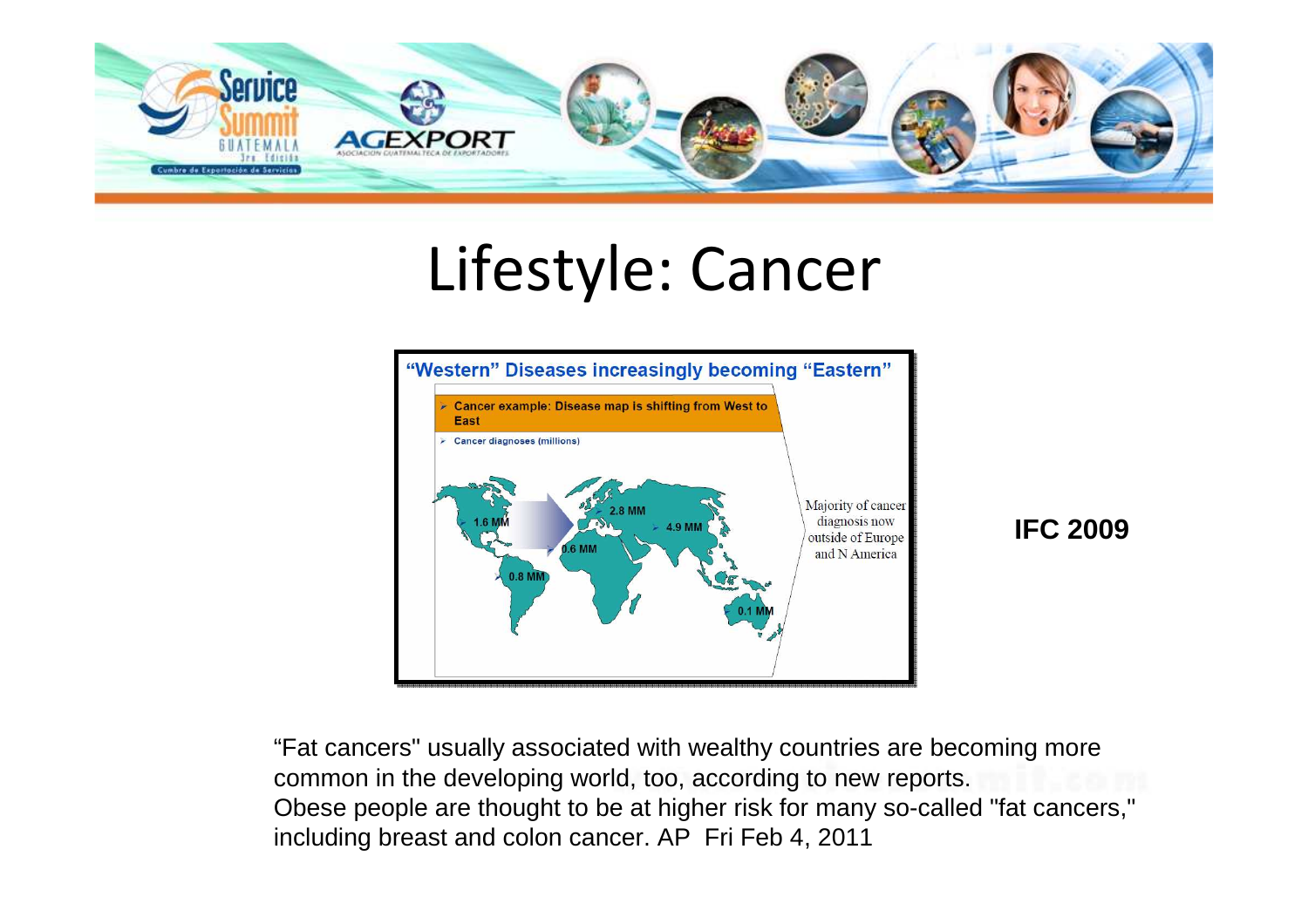

### Lifestyle: Obesity



"…Obesity rates worldwide have doubled in the last three decades, especially in the West but also nearly everywhere else." AP Fri Feb 4, 2011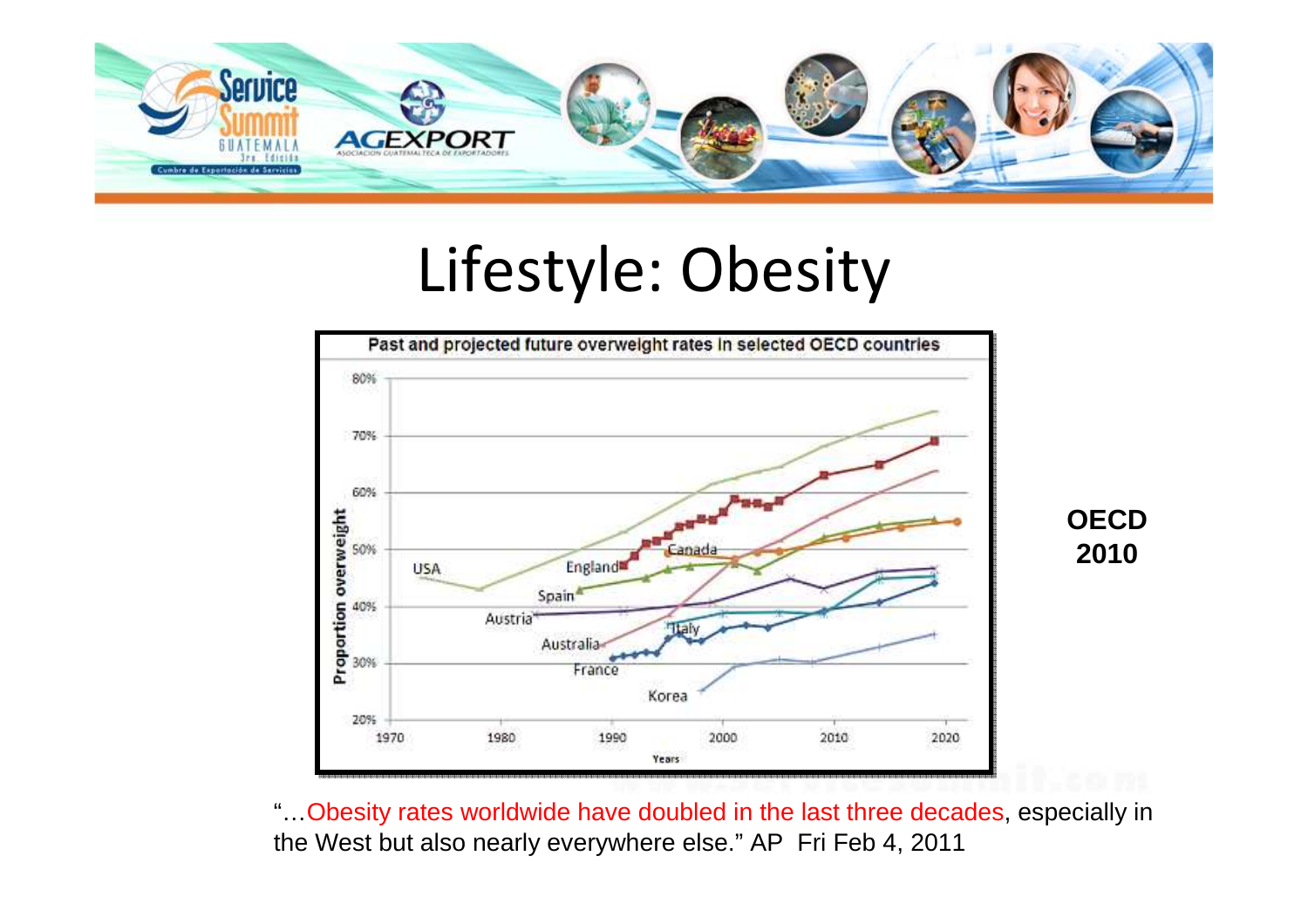

## Lifestyle: Affluence

- • Obvious in developing economies
	- and the state of the  $-$  "Africa is the new Asia"- BBW Oct. 2010
- • Compound annual economic growth rates at 7%
	- The global national income doubles every decade
		- A nearly thirty-fold increase in half a century
- Healthcare spending in BRIC countries is believed to top \$500 billion this year
	- The growth was fueled by increasing affluence and the comparatively lighter impact of the recession on these countries

### **WorldBank Data**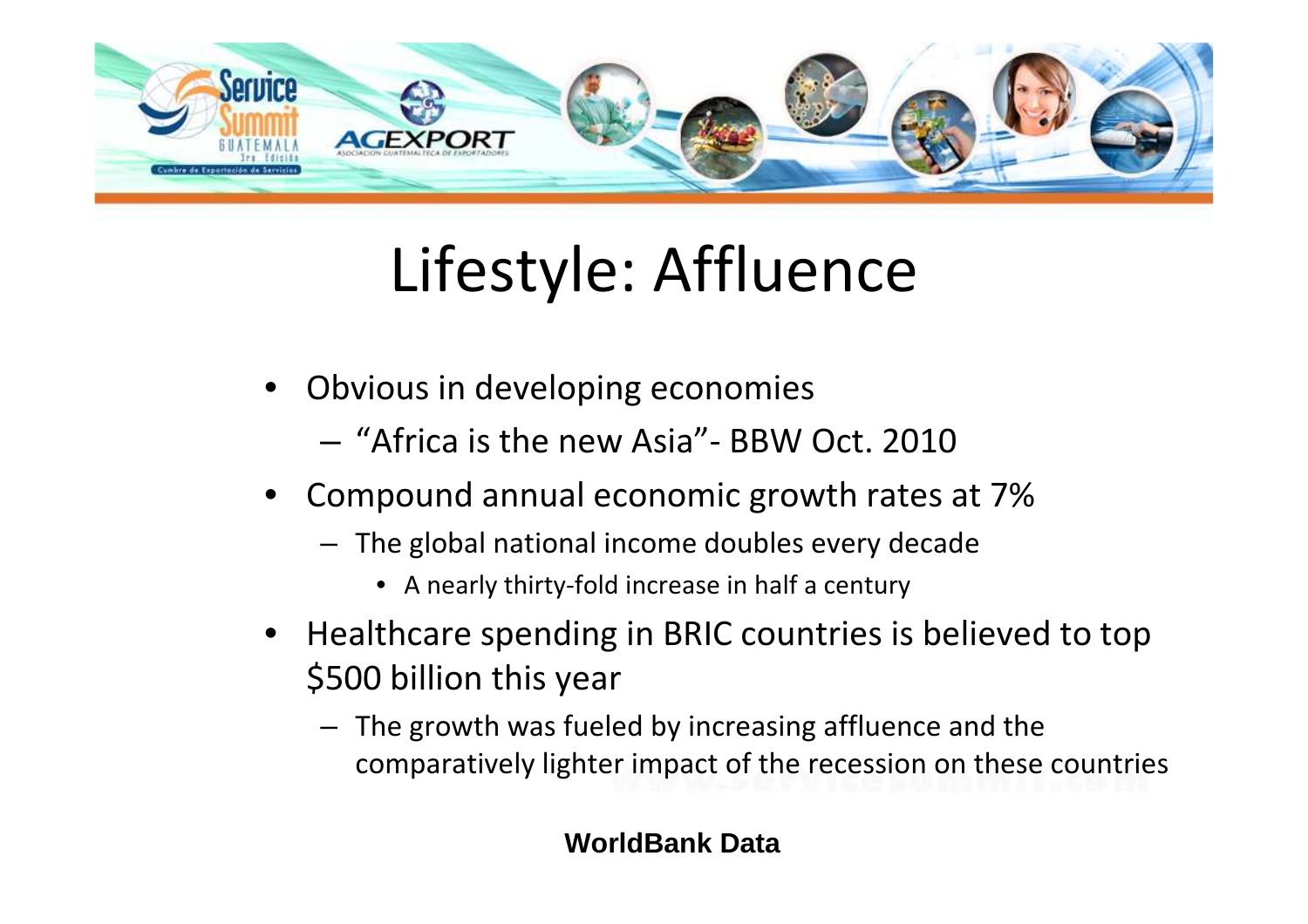

#### Lifestyle: ResourcesFigure 5: Hospital beds (per 10,000 population) (2004-2006) Figure 6: Physicians density (per 10,000 population) (2000-2006  $27$ Bahrain 22 Egypt 73 France  $17$ India Iran



#### **WHO Data**

A growing, more affluent population competing for ever scarcer resources could make for an "unrecognizable" world by 2050… The swelling population will exacerbate problems, such as resource depletion... AFP Feb. 20<sup>th</sup>, 2011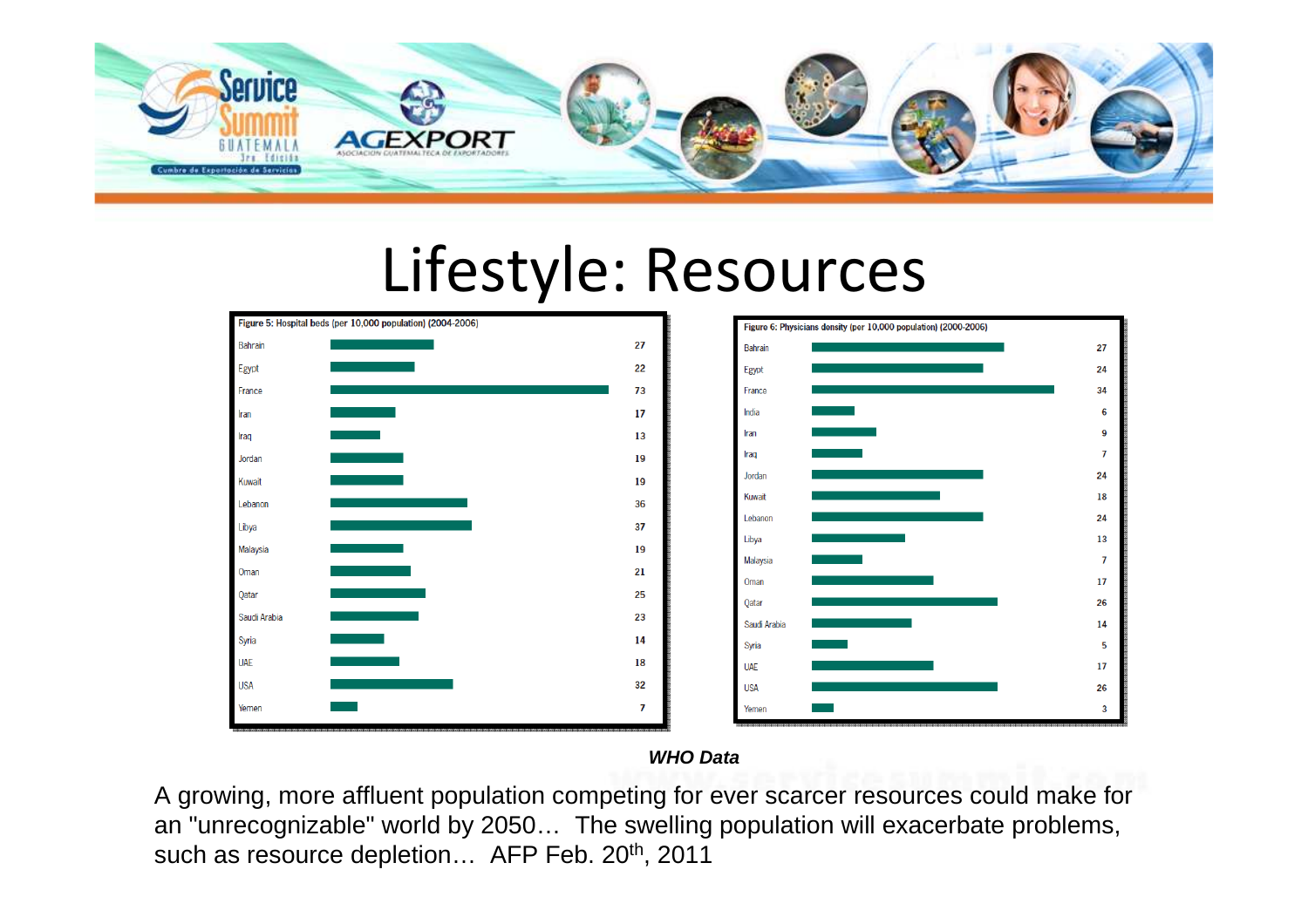

## Lifestyle: Example- China

 "The obese are concentrated in the urban centers of the east, where wages have risen quickly and lives of daily physical toil are less and less a feature of working lives."…

 "…China's obese population is growing 30 to 50 percent each year. If you extrapolate that growth out for a few more decades as the country gets richer, the country will have a very big problem in years to come."

### **PBS June 2010**

""Even more staggering, China has 90 million people with diabetes and India has 55 million."…

 "All you have to do is go to places like China and look at the proliferation of Kentucky Fried Chicken" for proof of less-healthy foods spreading around the world…" HR Executive Online 2011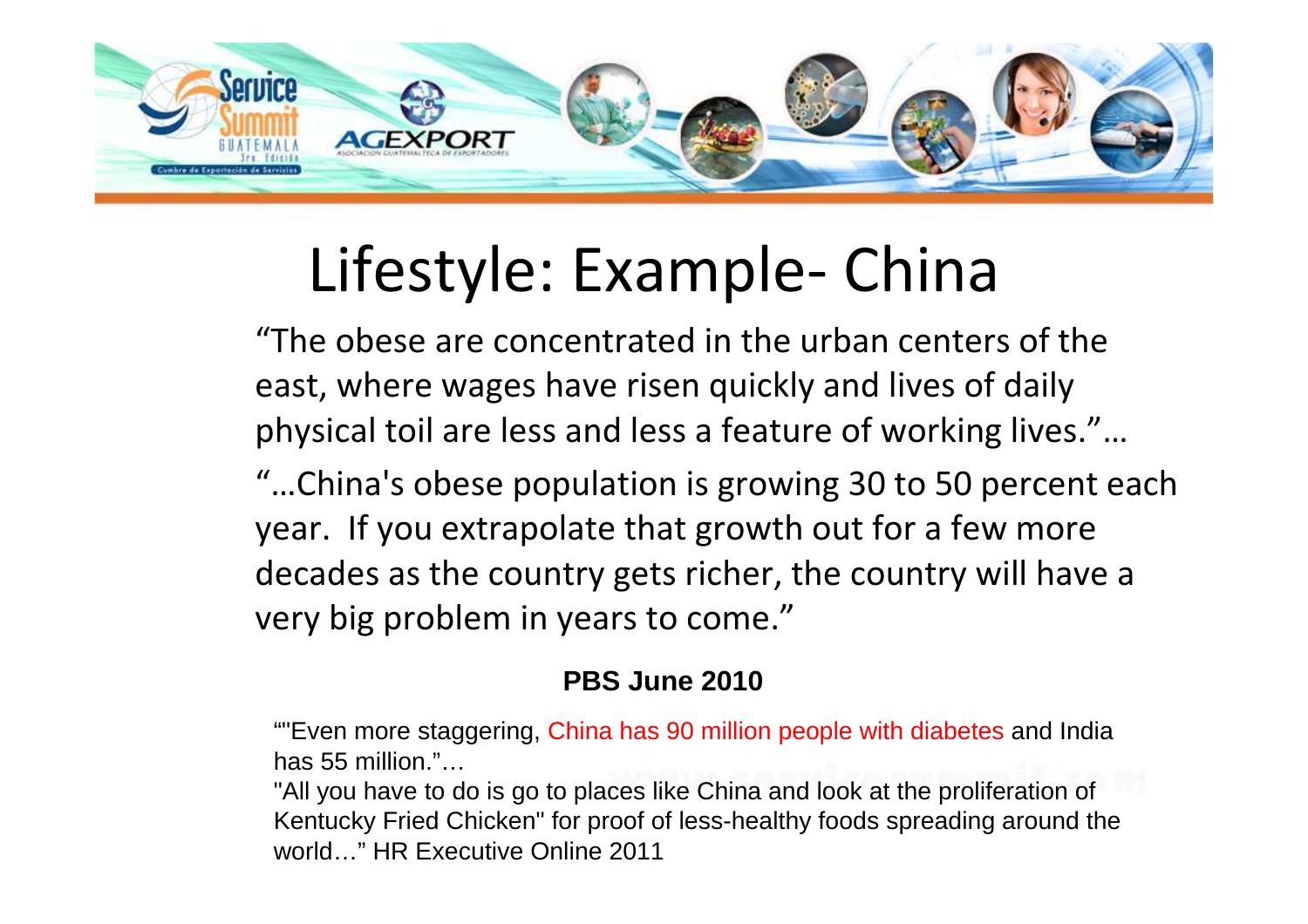

### Lifestyle: Travel

- • Article from Bloomberg Businessweek (Oct. 2010)-
	- Between China and India they have over 1.1 billion middle-class consumers. This is leading to increasing amounts of air travel from and to Asia and there is a severe shortage of pilots.
	- – The International Civil Aviation Organization forecasts that airlines worldwide will need an average of 49,900 new pilots a year from 2010 to 2030 as fleets expand, yet current annual training capacity is only 47,025.
- • From Boeing (Sep. 2010)-
	- The commercial aviation industry will require 466,650 pilots and 596,500 maintenance personnel over the next 20 years to accommodate the strong demand for new and replacement aircraft.
	- – Airlines will need an average of 23,300 new pilots and 30,000 new maintenance personnel per year from 2010 to 2029.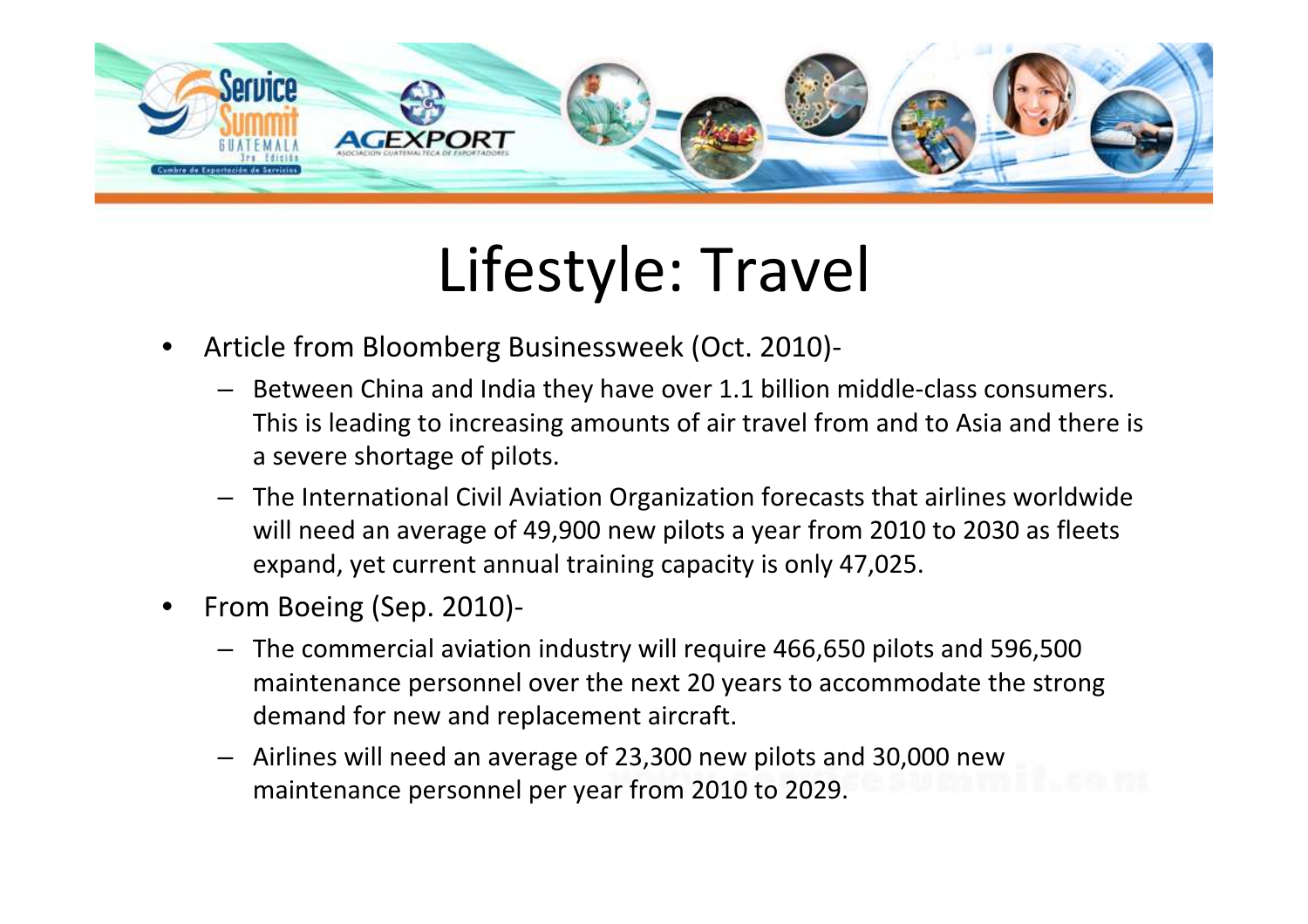

## Lifestyle: Tourism

• Worldwide travel and tourism is expected to be 9.2%(\$5,751 bil. USD) of GDP in 2010

**Links of the Company** Forecasted to be 9.6% (\$11,151 bil. USD) by 2020

- 8.1% (235,785,000) jobs, or 1 in 12.3 jobs in 2010
	- –9.2% (303,019,000) jobs, or 1 in every 10.9 jobs by 2020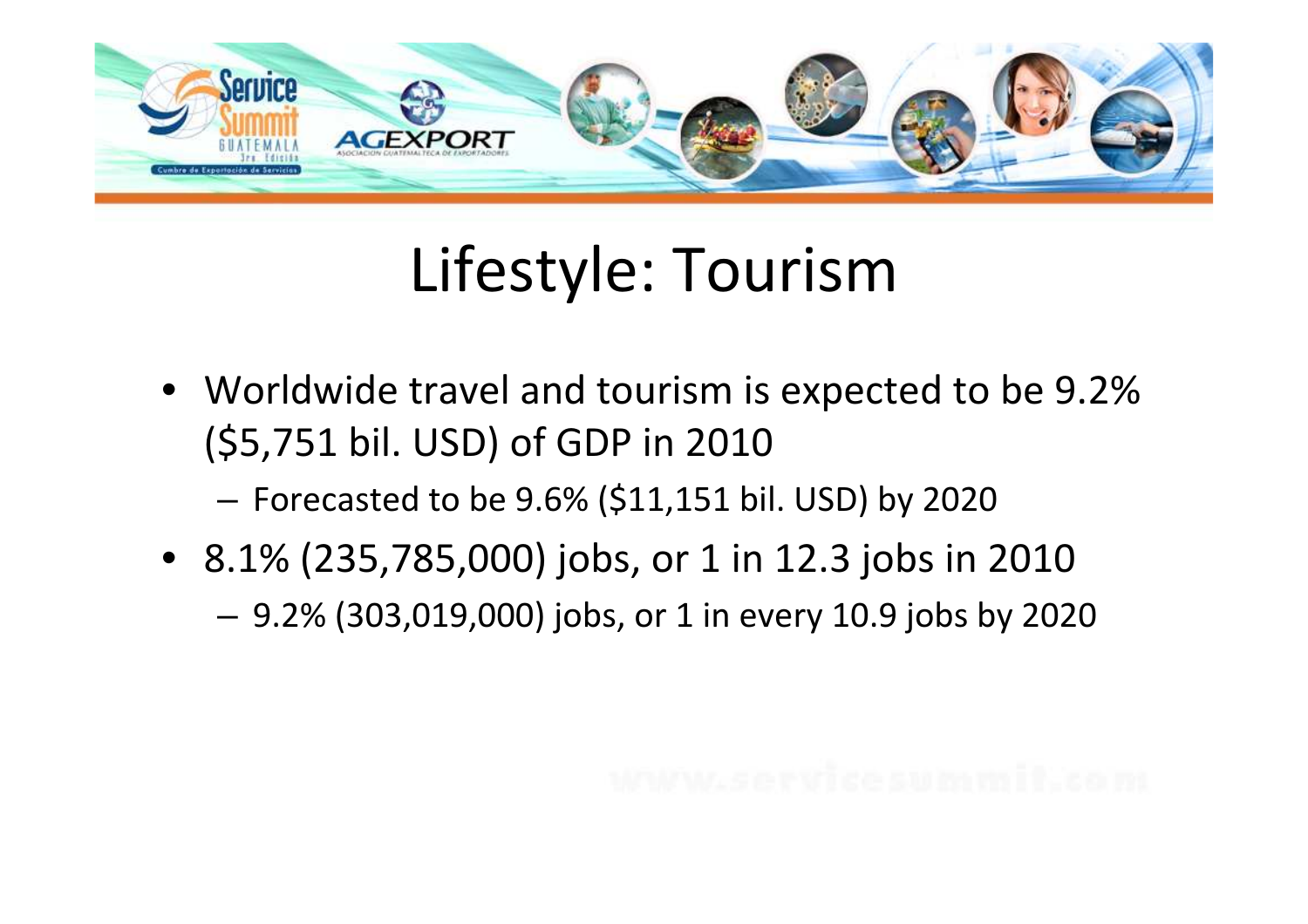

## Reason #3- Technology

"The cost increases… are also driven by advances in medical research and technology, which result in more effective -- and more expensive -- diagnostic tools and medical procedures."

**HR Executive Online- Feb 21st, <sup>2011</sup>**

- • Rising affluence and demand for sophisticated healthcare will drive the market for medical devices in Asia higher.
- Experts say the next 10 years may also see more patients using medical devices to monitor their own health and the need to create such products will open up opportunities for start-ups to get into the industry. **Singapore News Dec 2010**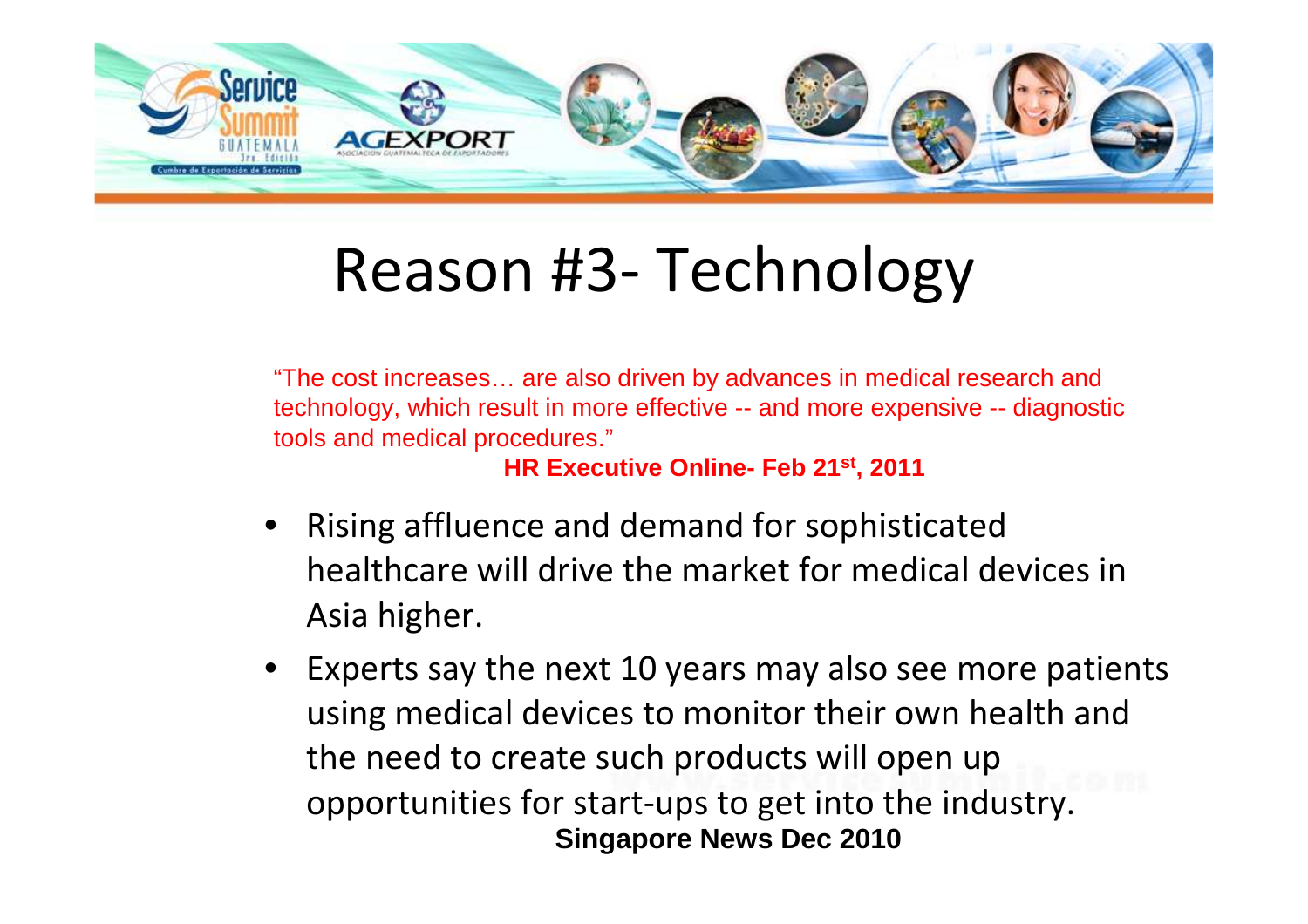

## Technology: Costs

• Technological innovation in health care is an important driver of cost growth. Doctors and patients often embrace new modes of treatment before their merits and weaknesses are fully understood. These technologies can lead to increases in costs, either because they are simply more expensive than previous treatments or because their introduction leads to an expansion in the types and numbers of patients treated.

### **New England Journal of Medicine August 2010**

Expensive new procedures …play no small role in the relentless rise of Medicare expenditures. Wall Street Journal Dec 2010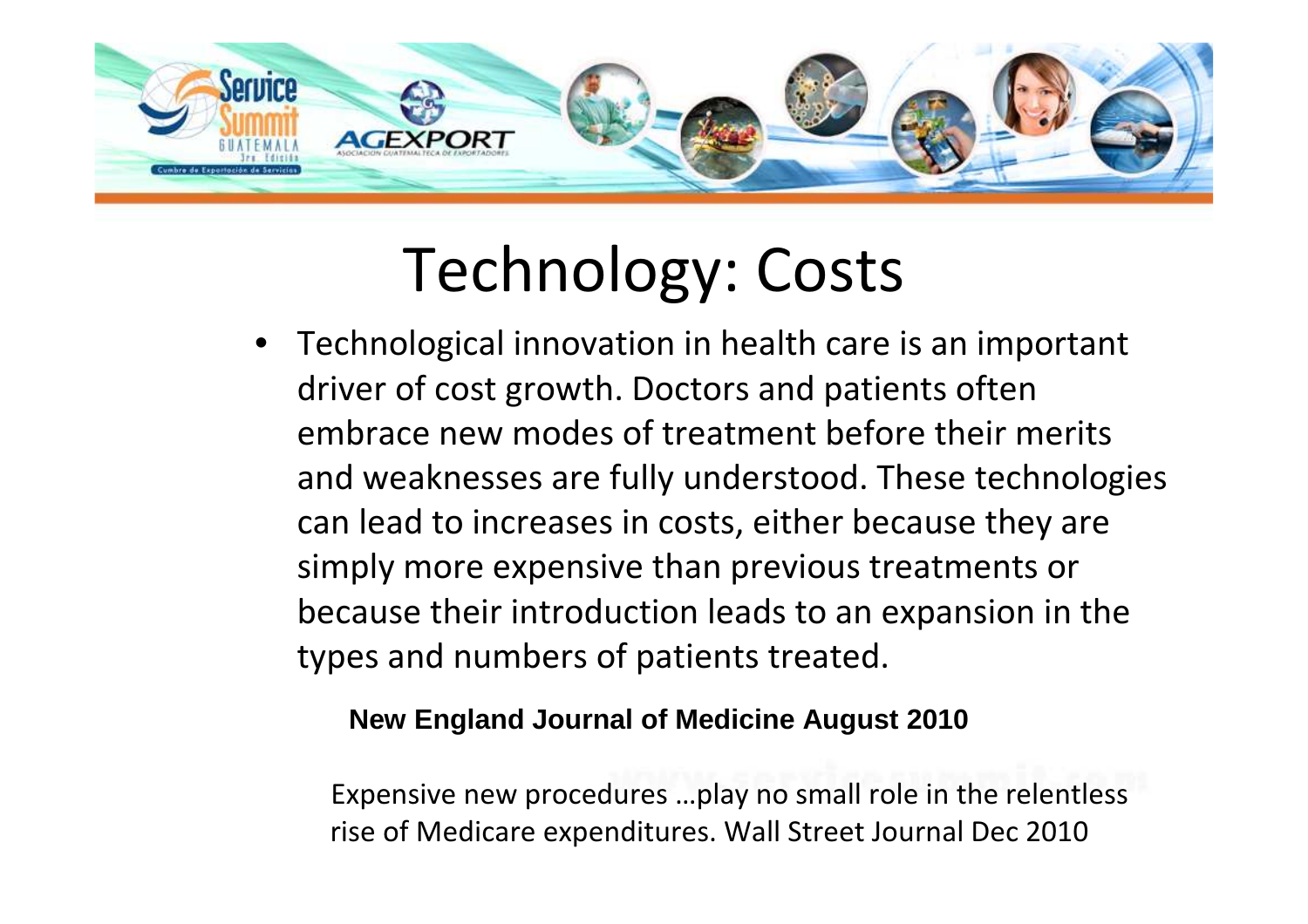

### Reason #4- Sustainability

In markets with socialized systems, such as China and India, multinational companies are taking on more healthcare costs because the state-run plans provide only a basic level of coverage.

State-run healthcare services "aren't adequate to provide the type of insurance coverage that people need, so private insurance is growing in popularity and adding cost…"

#### **HR Executive Online- Feb 21st, 2011**

"Lack of private sector involvement, shortage of trained medical staff and governments slow to invest the proceeds of economic growth contributed to the slowdown in health spending in some of the wealthier countries (in the Middle East).

Public sector healthcare facilities in the region are finding it increasingly difficult to keep up with the growing demands of their people.

Government led privatisation programmes are now being used to address these issues."Grant Thornton 2010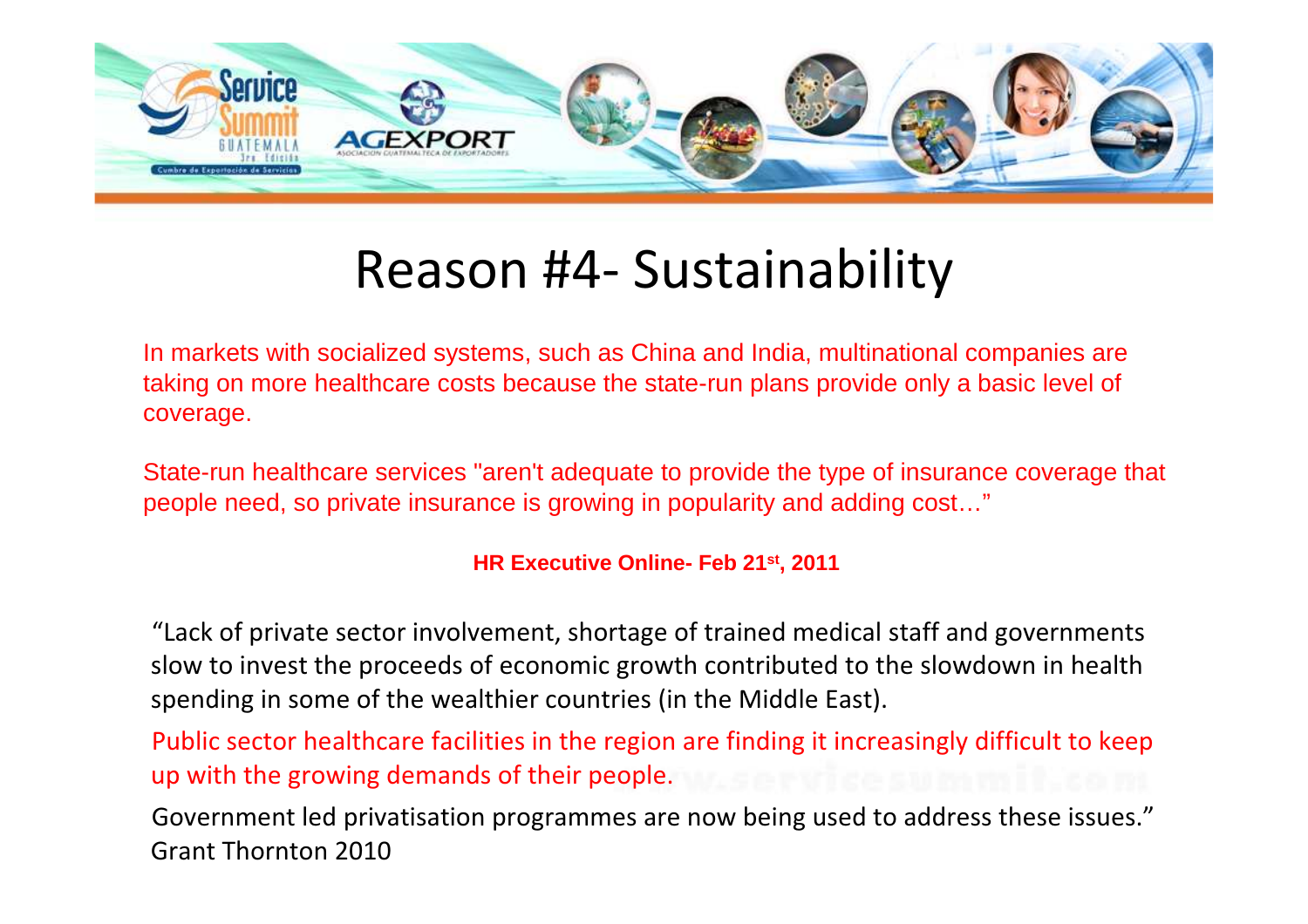

## Sustainability: Threats

 $\bullet$  Our country's health care is by far the most expensive in the world. In Washington, the aim of health-care reform is not just to extend medical coverage to everybody but also to bring costs under control. Spending on doctors, hospitals, drugs, and the like now consumes more than one of every six dollars we earn. The financial burden has damaged the global competitiveness of American businesses and bankrupted millions of families, even those with insurance. It's also devouring our government. "The greatest threat to America's fiscal health is not Social Security," President Barack Obama said in a March speech at the White House. "It's not the investments that we've made to rescue our economy during this crisis. By a wide margin, the biggest threat to our nation's balance sheet is the skyrocketing cost of health care. It's not even close."

### **Gawande- New Yorker 2009**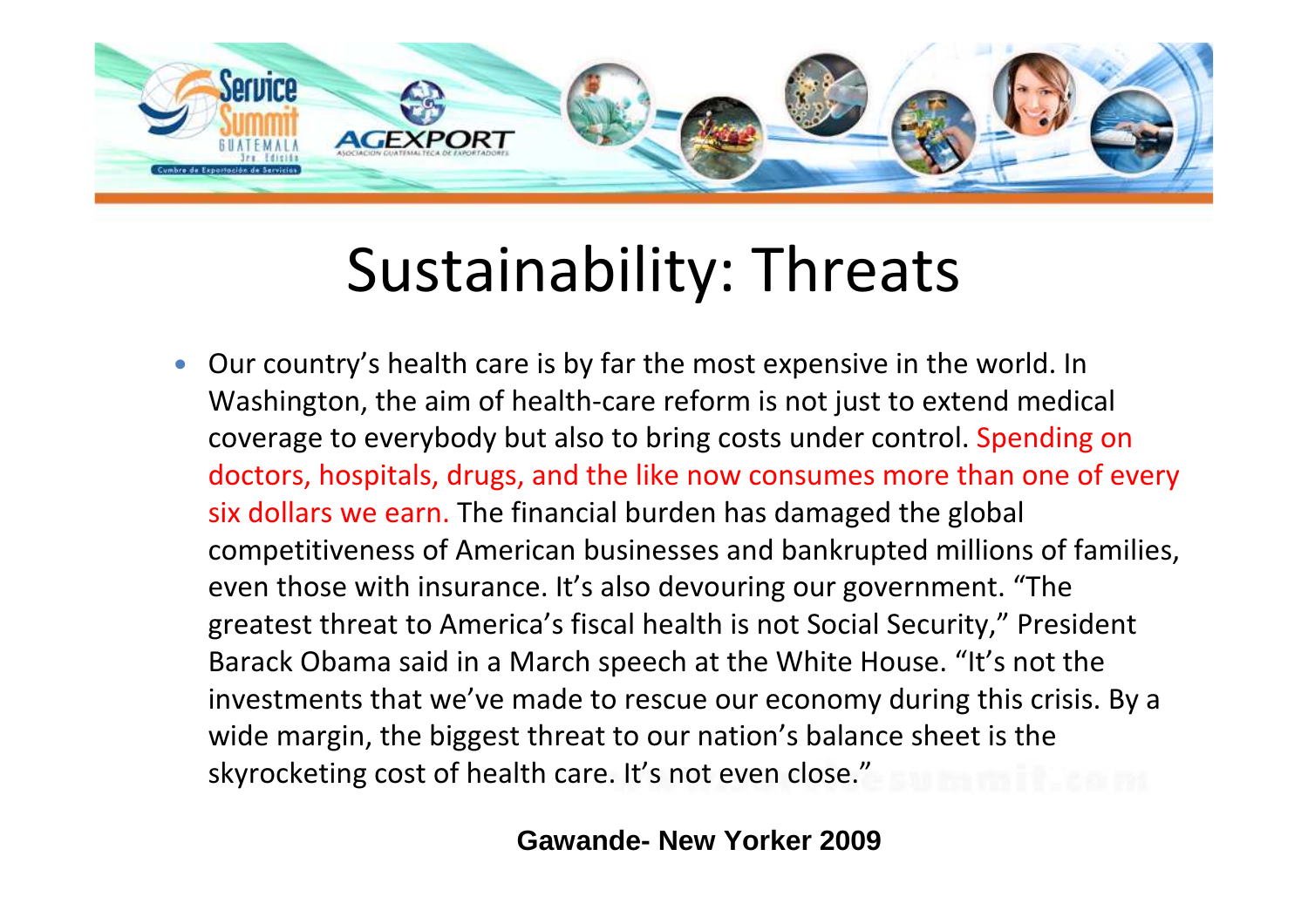

## Sustainability: Spending

- Health care spending devoured 54% of federal revenue in 2009, up from 38% in 2008 and up from 28% in 2007.
- Health insurance customers, brokers, insurers and policymakers have been wondering for decades when customers would run out of the ability to absorb further health care and health insurance cost increases.
- **•** Insurers may have neared or reached that limit in 2009.

### **National Underwriter Jan. 2011**

"…large budget deficits mean outsourcing to the private sector could increase at the same time as spending on public service iscut." Grant Thornton 2010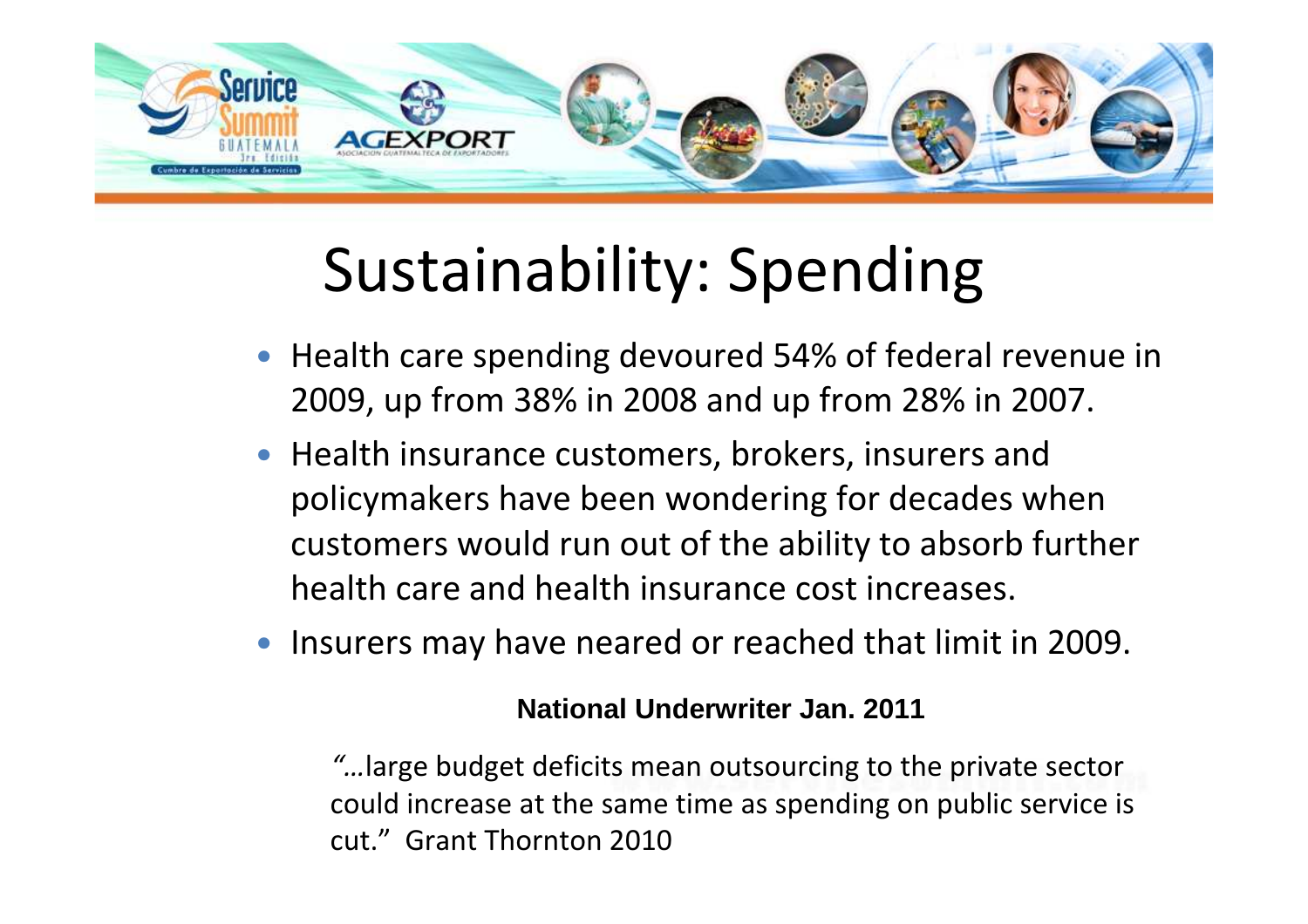

## Sustainability: Example- Medicaid

- Medicaid to an additional 16 million Americans starting in 2014.  $\bullet$ But states say that swell in enrollment could make the program unmanageable. …
- Medicaid… has become most states' top spending conundrum.  $\bullet$ Although the federal government pays 57% on average of states' Medicaid costs, states are straining to cover the other 43% because Medicaid enrollment continues to rise.
- $\bullet$  Medicaid enrollment rose to 47.8 million people in 2009 from 42.6 million in 2008, according to the Census Bureau. The percentage of Americans on Medicaid is the highest since 1987.
- Prevented from paring enrollment, states have cut services, including Arizona's limiting of Medicaid coverage for organ transplants.

### **Wall Street Journal 2011**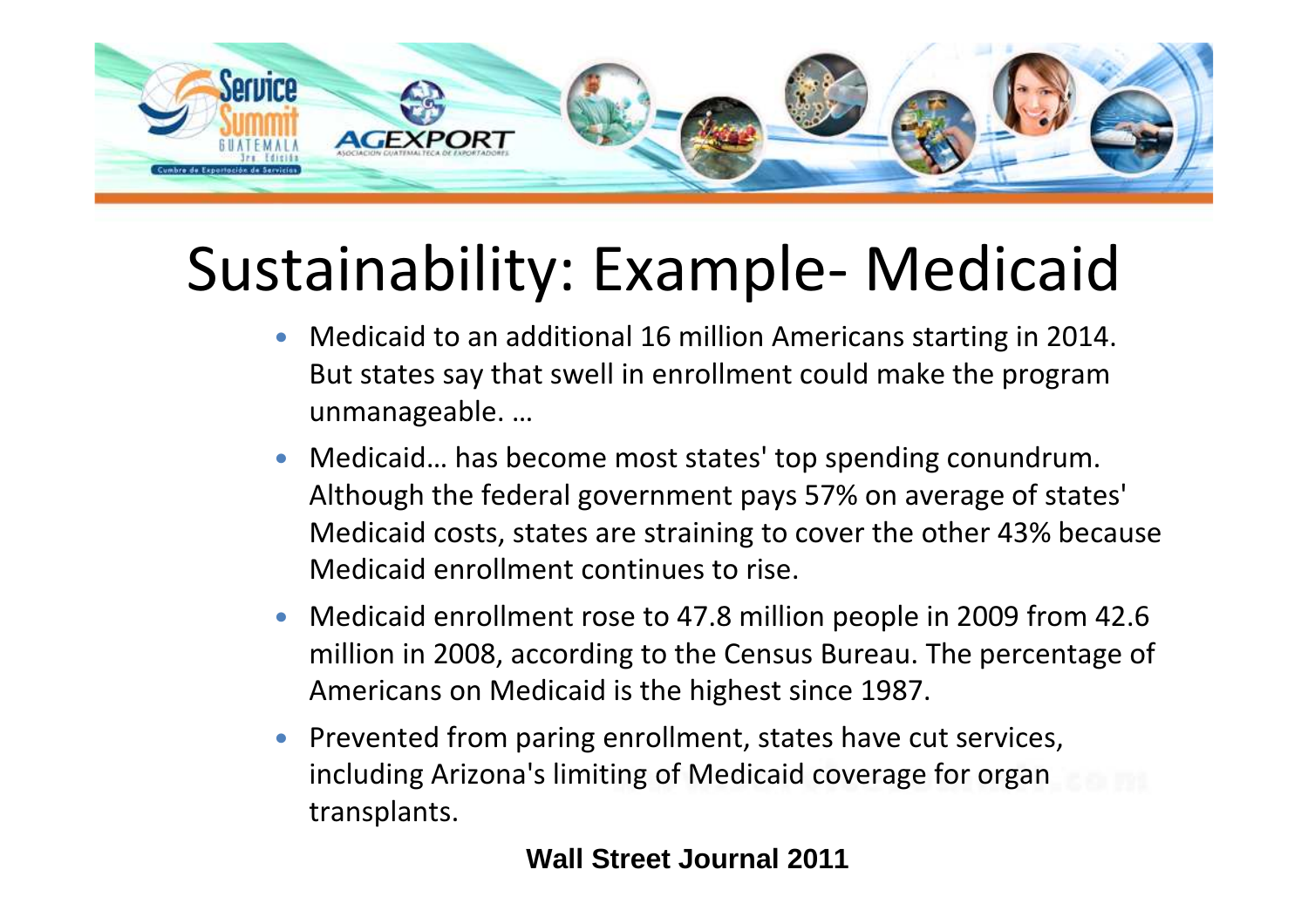

### Sustainability: Example- DOD

- • Of nearly 4.5 million military retirees and their families, about three-quarters are estimated to have access to health insurance through a civilian employer or group. But more than two million of them stay on Tricare. As the costs of private health care continue to climb, their numbers are only expected to grow.
- • (The DOD) faces a deadline this week for getting an agreement on a plan to address the federal budget deficit. The battle over Tricare pits the efforts of the Pentagon to contain the exploding cost of health care for nearly 10 million eligible beneficiaries…
- Total health care costs for the Pentagon, which is the nation's single largest  $\bullet$ employer, top \$50 billion a year, a tenth of its budget and about the same amount that it is spending this year on the war in Iraq. Ten years ago, health care cost the Pentagon \$19 billion; five years from now it is projected to cost \$65 billion.

**New York Times Nov. 2011**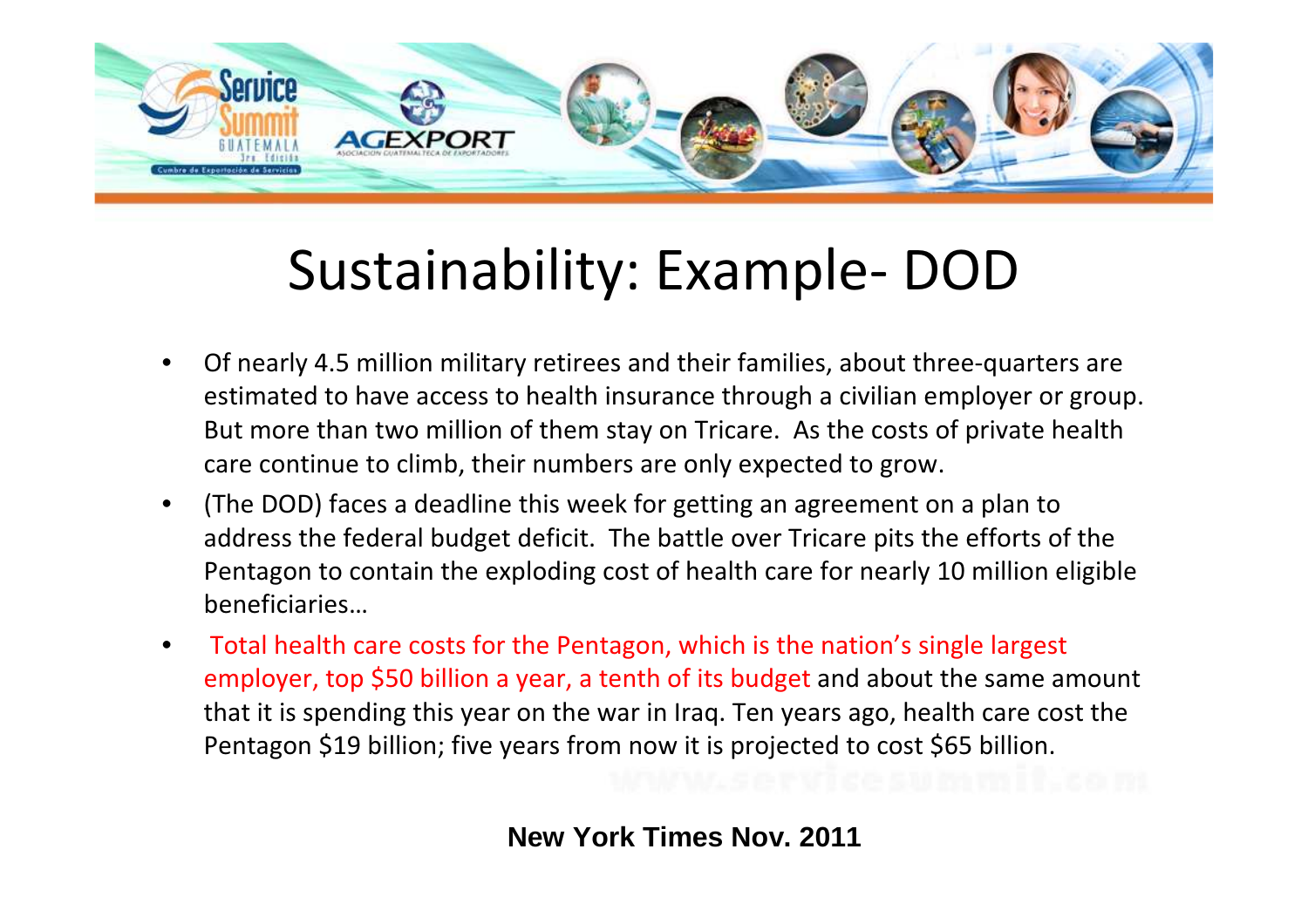

### Healthcare Outsourcing Market

| <b>Global Employment</b> | <b>Theoretical Maximum Global Resourcing Potential</b>                                               | <b>Actual Adoption of Offshoring</b> |                    |
|--------------------------|------------------------------------------------------------------------------------------------------|--------------------------------------|--------------------|
| 2003                     | Theoretical Maximum Global Resourcing Potential   Thousands<br>2008                                  |                                      | Global Employment  |
| Auto                     | 339 (11%)<br>3:084<br>371 (11%)<br>3,373                                                             |                                      |                    |
| Healthcare               | 4,611 (8%)<br>5,080 (8%)                                                                             | 59,501<br>65,560                     |                    |
| Insurance                | 2,312 (19%)<br>2,223 (19%)                                                                           | 12,193<br>11,723                     |                    |
| <b>IT Services</b>       | 6,278<br>2,765 (44%)<br>6,888<br>3,034 (44%)                                                         |                                      |                    |
| Pharma                   | 221 (13%) 1.731<br>254 (13%) 1,989                                                                   |                                      |                    |
| Retail                   | 4,508 (3%)<br>4,768 (3%)                                                                             |                                      | 147,461<br>155,961 |
| Retail<br>Banking        | 3,237 (25%)<br>3.148 (25%)                                                                           | 13,017<br>12,659                     |                    |
| Packaged<br>Software     | 292 (49%) 595<br>339 (49%) 690                                                                       |                                      |                    |
|                          | Theoretical maximum describes the percentage of a sector or function that may be performed remotely. |                                      |                    |

**McKinsey Website**

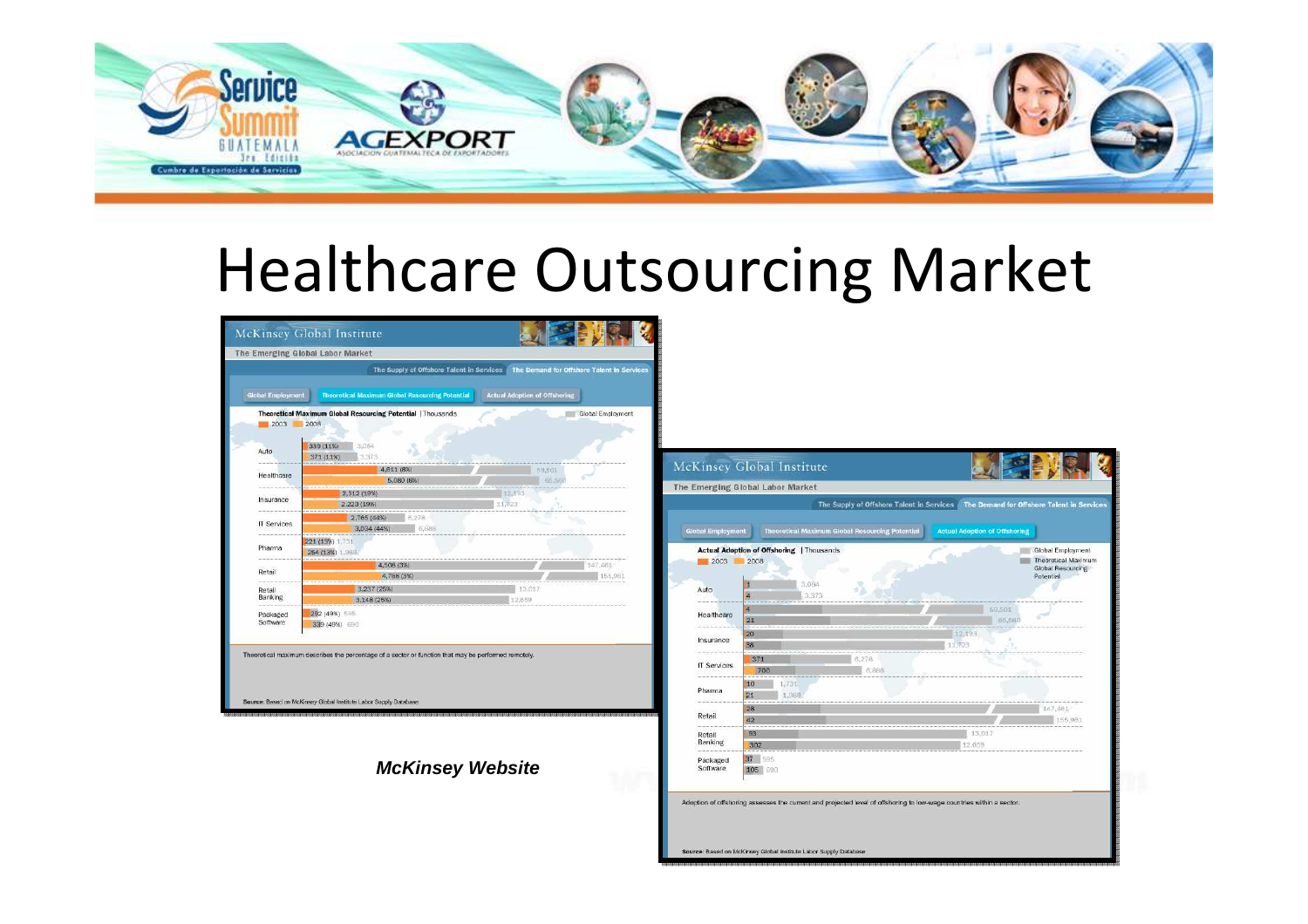

### Benefits from Healthcare Trade

#### **EXHIBIT 1**

**Estimating The Gains From Trade In Health Services For The United States** 

| Procedure             | U.S.<br>inpatient<br>price (\$) | U.S.<br>inpatient<br>volume | U.S.<br>outpatient<br>price (\$) | Estimated<br>U.S.<br>outpatient<br>volume | Foreign<br>price<br>including<br>travel cost (\$) | Savings if 10%<br>of U.S. patients<br>undergo surgery<br>abroad instead (\$) |  |  |  |
|-----------------------|---------------------------------|-----------------------------|----------------------------------|-------------------------------------------|---------------------------------------------------|------------------------------------------------------------------------------|--|--|--|
| Knee surgery          | 10,335                          | 399,139                     | 4.142                            | 60,000                                    | 1.321                                             | 376,698,470                                                                  |  |  |  |
| Shoulder arthroplasty | 5.940                           | 23,300                      | 7.931                            | $-a$                                      | 2.217                                             | 8,674,829                                                                    |  |  |  |
| TURP                  | 4.127                           | 111,936                     | 3,303                            | 88,064                                    | 2.413                                             | 27.029.437                                                                   |  |  |  |
| Tubal ligation        | 5,663                           | 78.771                      | 3.442                            | 621.229                                   | 1.280                                             | 168,834,441                                                                  |  |  |  |
| Hernia repair         | 4.753                           | 40,553                      | 3,450                            | 759.447                                   | 1.651                                             | 149,254,906                                                                  |  |  |  |
| Skin lesion excision  | 6,240                           | 21,257                      | 1.696                            | 1,588,884                                 | 805                                               | 153,078,349                                                                  |  |  |  |
| Adult tonsillectomy   | 3,398                           | 17.251                      | 1,931                            | 102,749                                   | 1.006                                             | 13,641,759                                                                   |  |  |  |
| Hysterectomy          | 5,783                           | 640,565                     | 5,420                            | $-a$                                      | 1.987                                             | 243,163,366                                                                  |  |  |  |
| Hemorrhoidectomy      | 4,945                           | 12.787                      | 2.081                            | 137.213                                   | 865                                               | 21,893,438                                                                   |  |  |  |
| Rhinoplasty           | 5,050                           | 7.265                       | 3,417                            | 42.735                                    | 1.936                                             | 8,590,926                                                                    |  |  |  |
| Bunionectomy          | 6,046                           | 3.139                       | 2.392                            | 41.507                                    | 1.502                                             | 5.120.817                                                                    |  |  |  |
| Cataract extraction   | 3,595                           | 2,215                       | 2,325                            | 1,430,785                                 | 1.247                                             | 154,681,706                                                                  |  |  |  |
| Varicose vein surgery | 7.065                           | 1,957                       | 2,373                            | 148,043                                   | 1.411                                             | 15,350,137                                                                   |  |  |  |
| Glaucoma procedures   | 3,882                           | $=$ a                       | 2,292                            | 75,838                                    | 1.086                                             | 9.143.374                                                                    |  |  |  |
| Tympanoplasty         | 4,993                           | 754                         | 3.347                            | 149.246                                   | 1.404                                             | 29,258,785                                                                   |  |  |  |

SOURCES: Healthcare Cost and Utilization Project (HCUP) database: DRG Expert (2005); Current Procedural Terminology (2004); Vanbreda International; and authors' calculations. Outpatient volume was obtained from the American Association of Orthopedic Surgeons, the American Urological Association, the National Center for Health Statistics, the U.S. Centers for Disease Control and Prevention, the American Society for Dermatological Surgery, the American Academy of Otolaryngology, the American Podiatric Medical Association, the American College of Phlebology, and Ethicon Endosurgery.

NOTES: Patient volume data pertain to 2002, while the prices pertain to 2004. Total savings would be \$1,384,414,741. TURP is transurethral resection of the prostate.

<sup>a</sup> Data not available.

#### **Source: Mattoo and Rathindran (2006)- Health Affairs**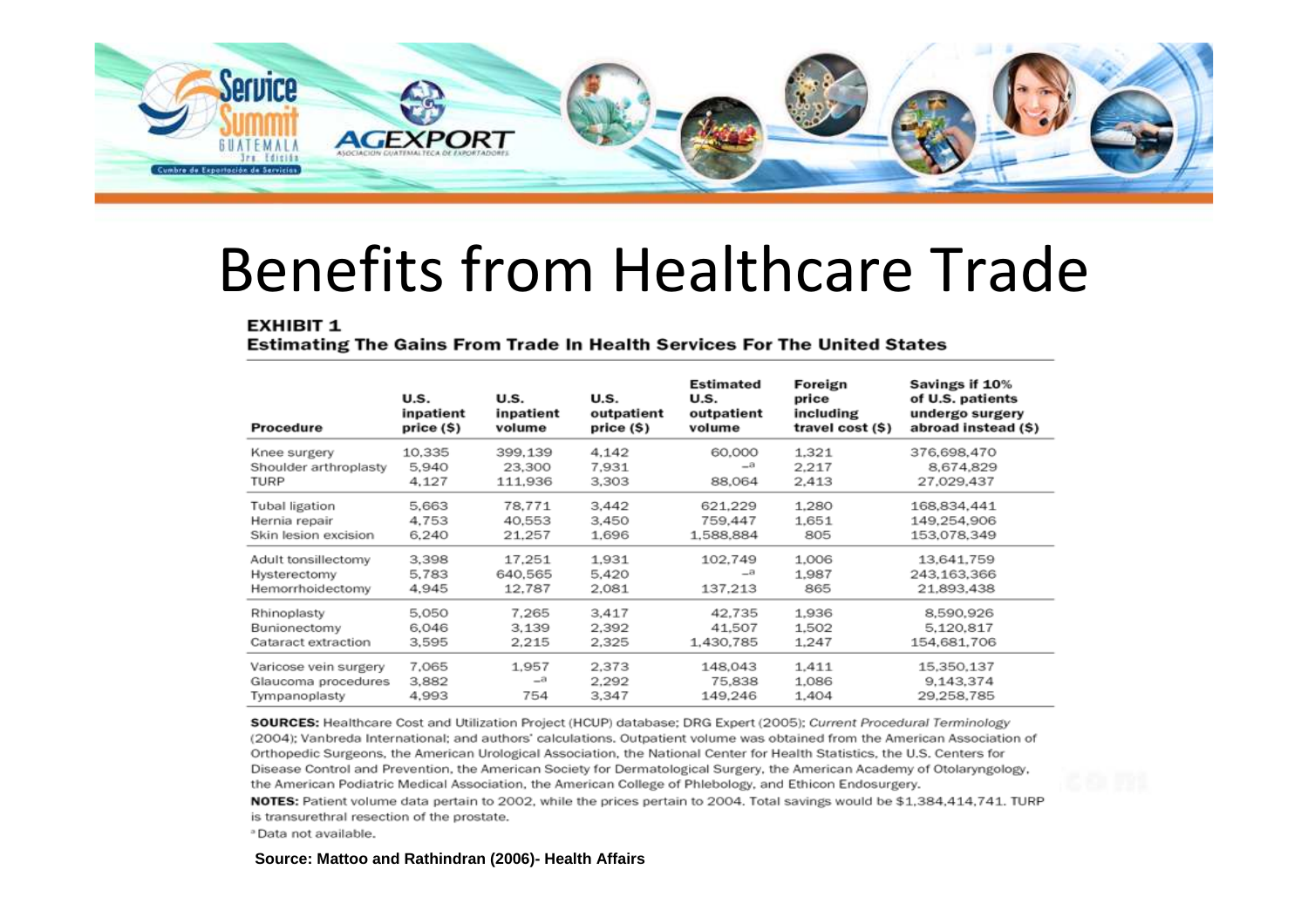

## Healthcare Reform in the U.S.

- • Many of the procedures currently very common in medical tourism will not be significantly affected by health care reform (such as dental, cosmetic, and alternative therapies) and some surgeries (such as ortho, oncology, cardio, and neuro) may be affected by extended wait times.
- In addition (and probably most importantly), employers will still be faced with increasing healthcare costs, additional pressures on lowering premiums, and required to cover more employees. This is the least served of the stakeholders in the U.S. and therefore one of the most important for medical tourism providers.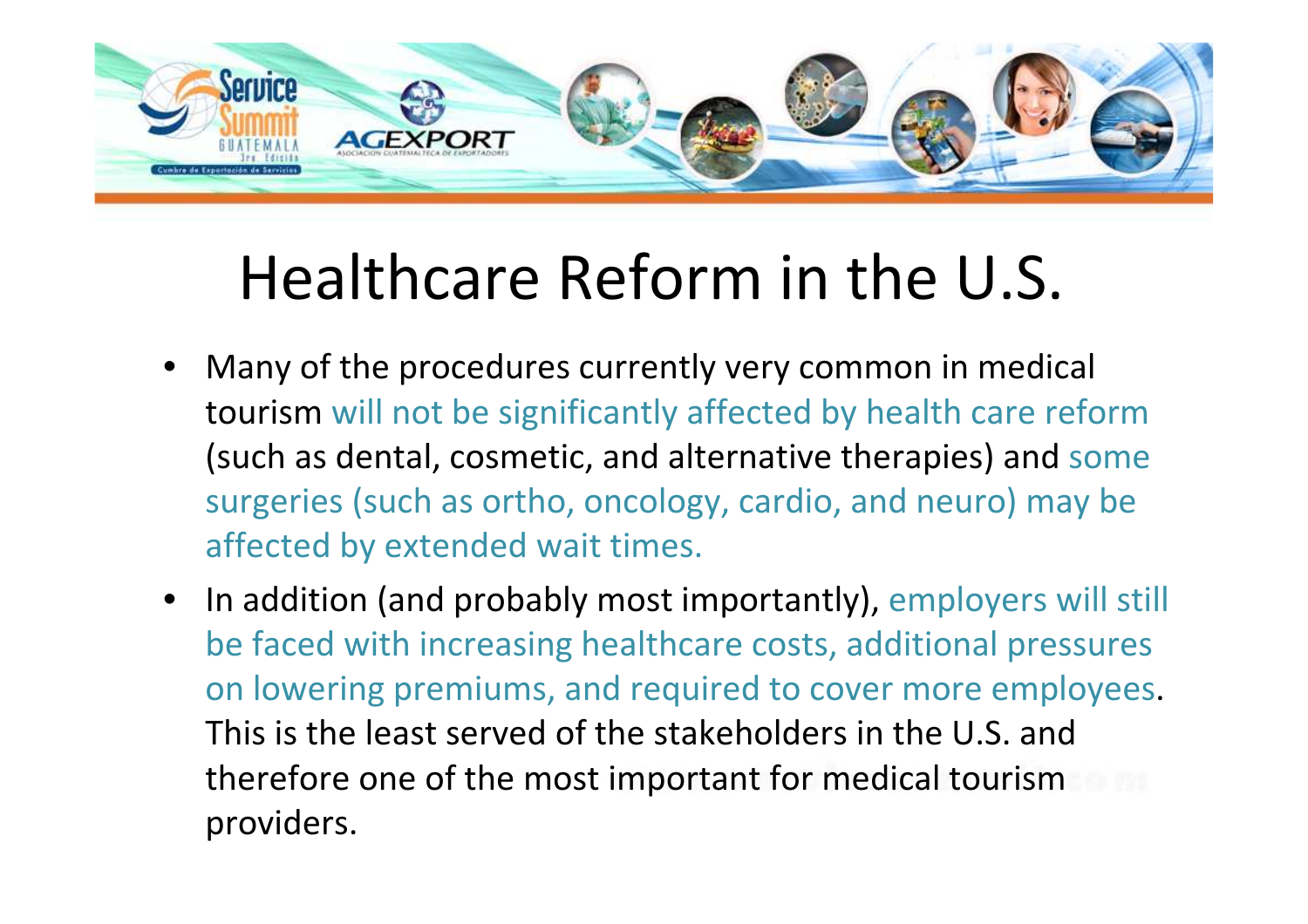

### Healthcare Reform in the U.S. (more)

- The increase of the number of insured, the removal of lifetime/annual caps, the reduction of the pre-existing conditions, and patients increasing paying with government 'low margin' programs will result in greater patient volumes at U.S. facilities and lower profits.
- Currently, the U.S. overall healthcare capacity (due to increased volumes, lack of human capital, and increased utilization by an aging population) will not be able to handle the increased load (this is the surprisingly under-researched and under-debated issue in the reform debate) thus resulting in longer wait times, reduced quality, 'rationing' of care, and ultimately the increased need to 'outsource' extra capacity.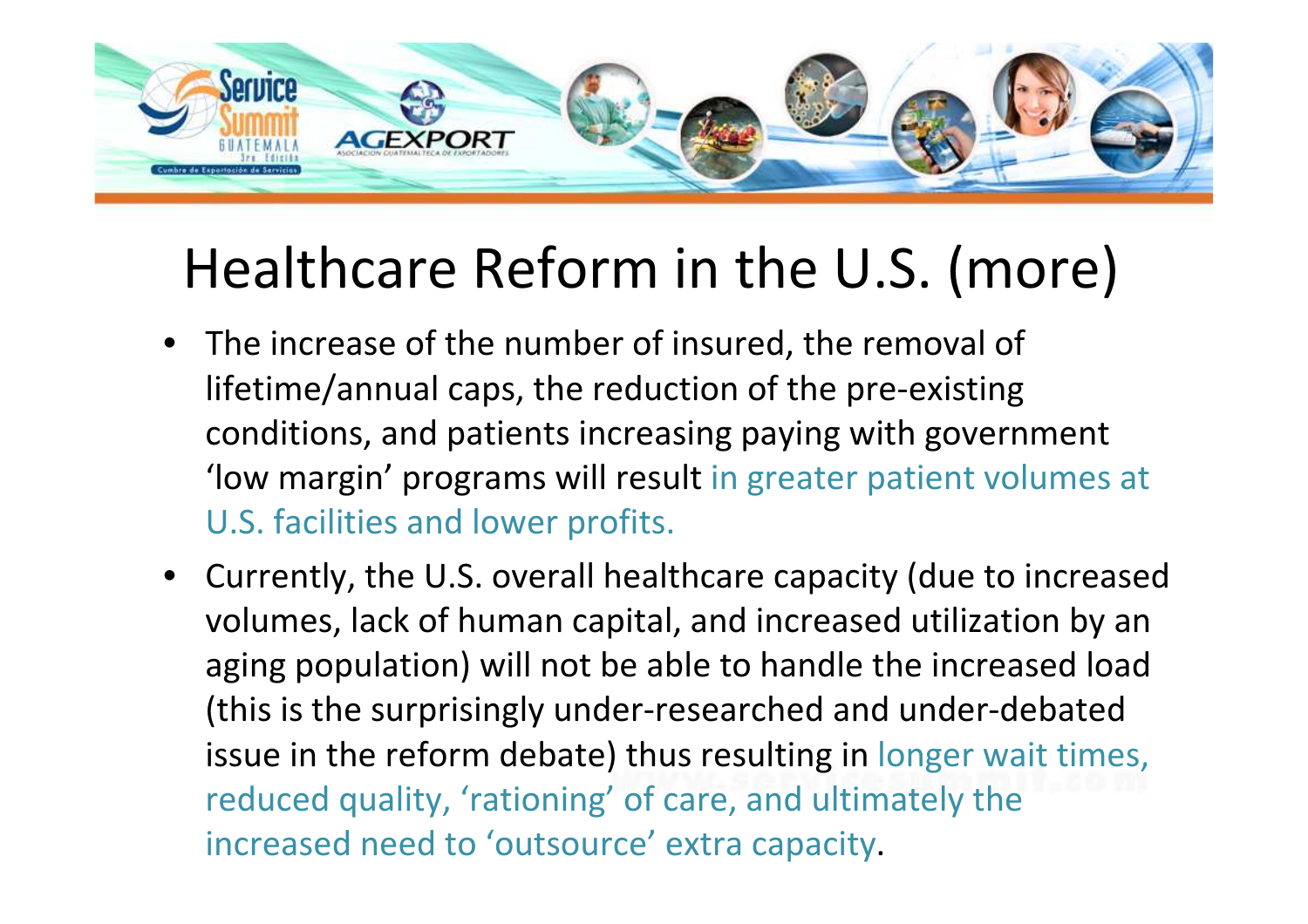

### SUGGESTIONS FOR GUATEMALA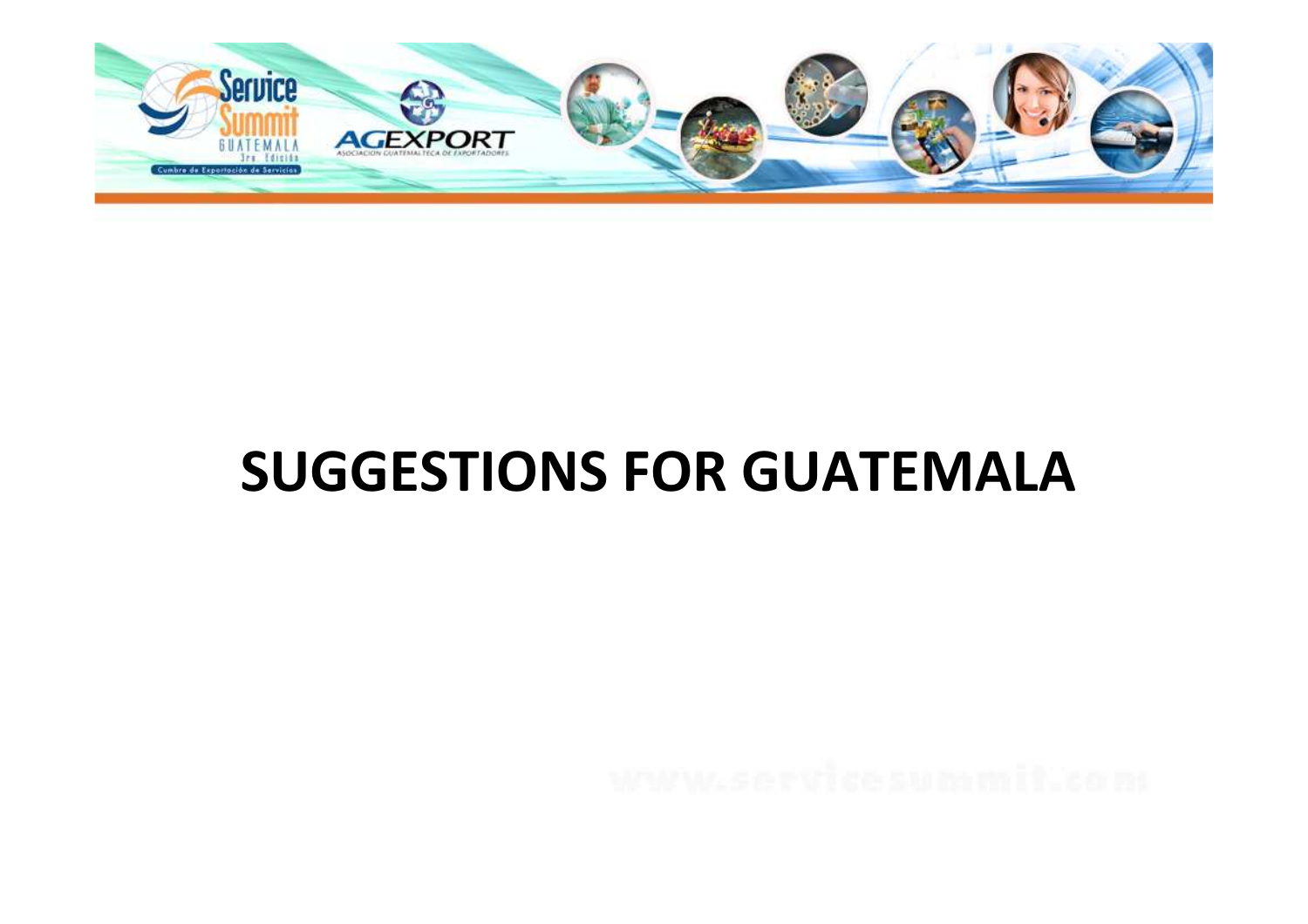

### Suggestion #1- Centers of Excellence (COE)

- COEs allow for better:
	- and the state of the  $-$  Creation of best practices
	- and the state of the  $-$  Economies of scale
	- Outcomes
	- and the state of the - Branding
	- and the state of the  $-$  Recruiting
	- and the state of the  $-$  Differentiation

### **Example-**

**In the example of Lowes and the Cleveland Clinic- Mercer estimated (in one of the cases) that this travel for healthcare saved as much as \$61,000 USD per patient for cardiac care.**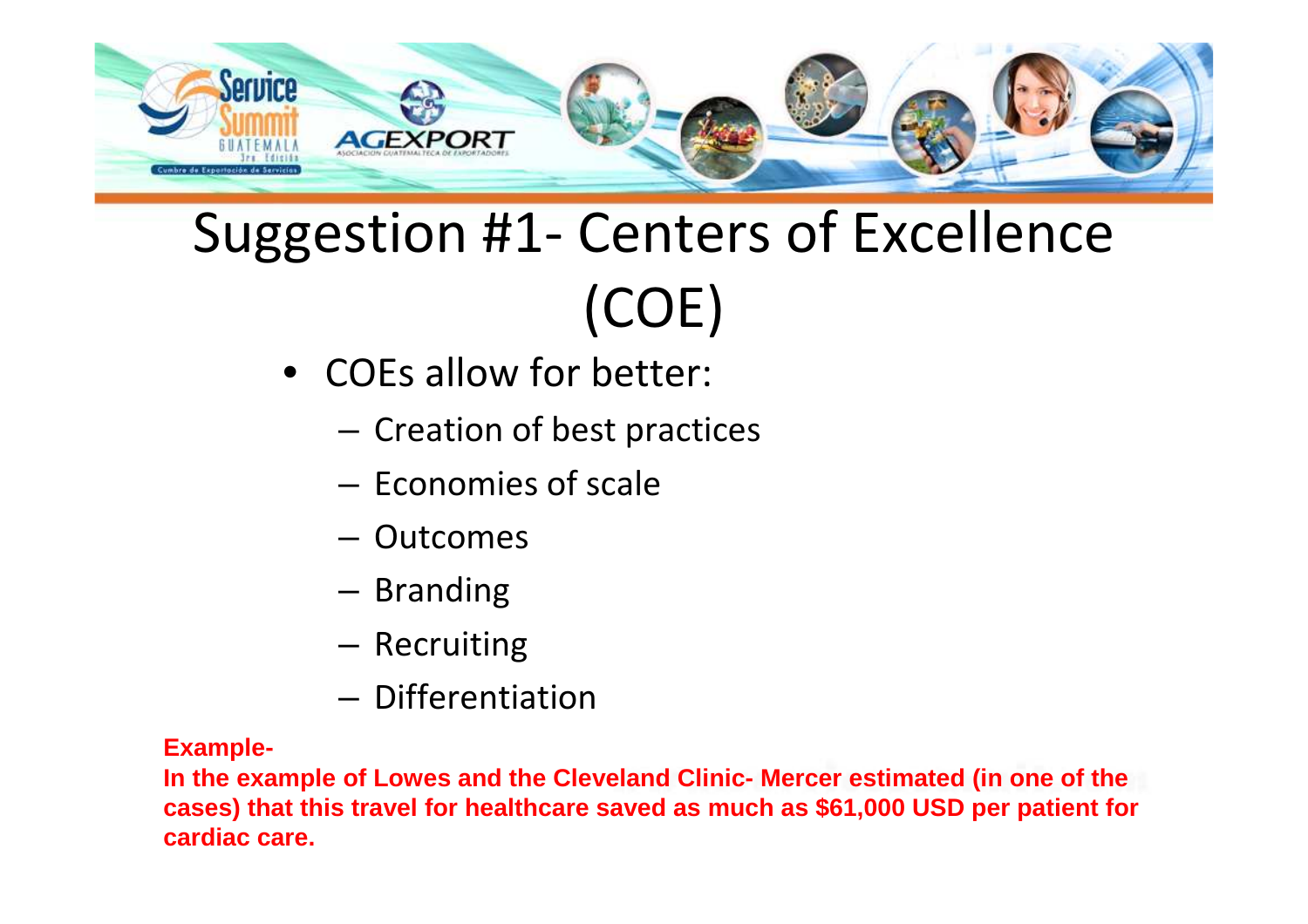

## Suggestion #2- Focus on Quality

- • Well known price and quality differences between countries:
	- Study demonstrates better survival for Gastric Cancer patients in Korea compared with the US (Annals of Surgery April 2010)
	- Study finds that foreign-born doctors practicing in the United States who earned their medical degrees abroad performed as well or better than their U.S.-born counterparts (Health Affairs 2010)
	- –Nothing currently on Guatemalan care…

### **Examples-**

**Daewoo (2010); IDMI Systems Inc. (2010); Berner Food & Beverage (2009); Blue Lake Casino (2008); & Serigraph (2008).**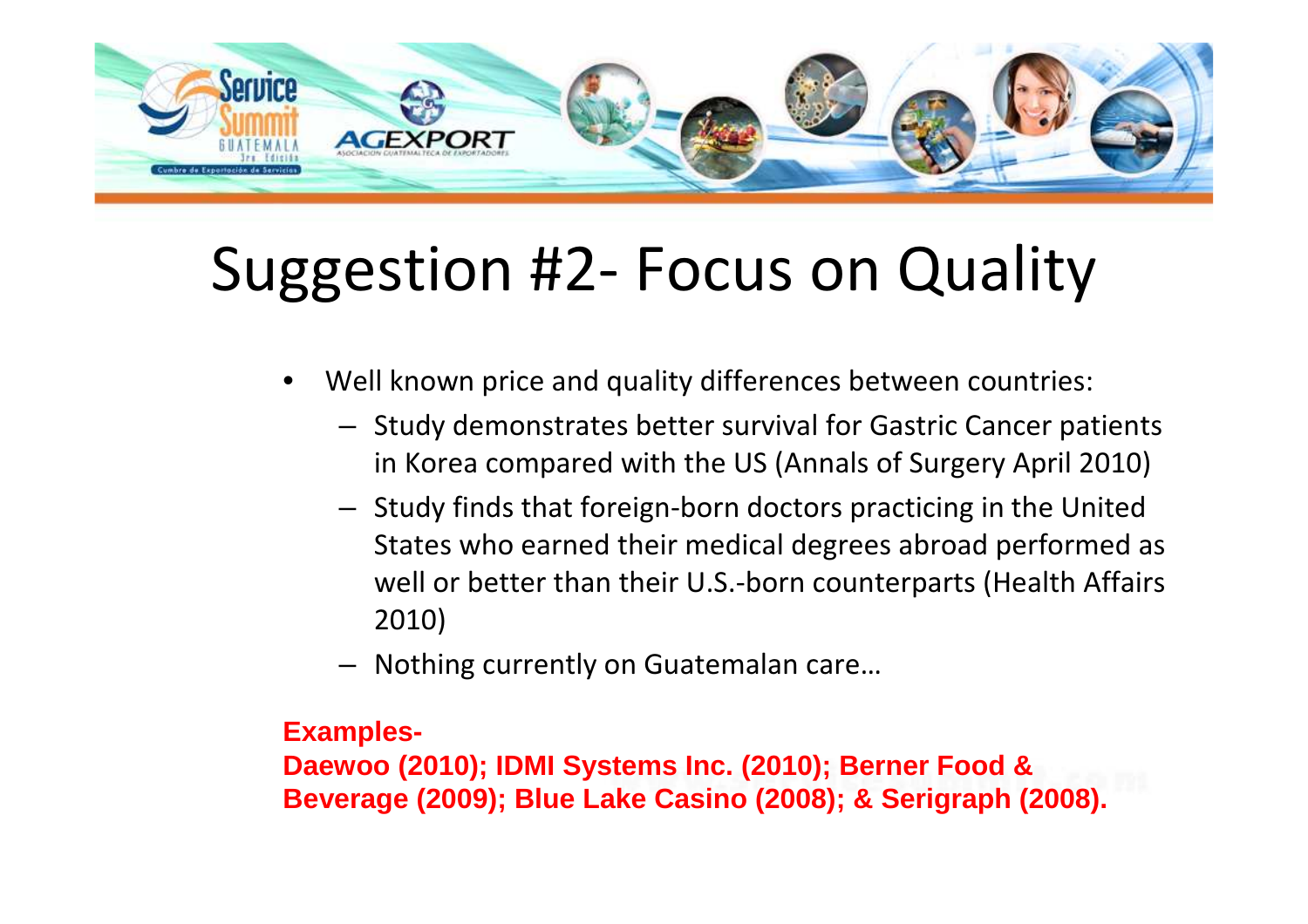

### Suggestion #3- Pick Your Spots

- • …most retirees have relied either on their own financial resources or retiree health insurance offered by their former employers to finance post-retirement dental care, and most retirement insurance does not include dental care. One study showed only 14.5% of post-sixty-five-year-old dental patients have dental insurance, and another indicated that fewer than 20% of Americans seventy-five and older have any form of private dental insurance.
- • Journal of Dental Education September 1, 2005 vol. 69 no. 9 1051-1057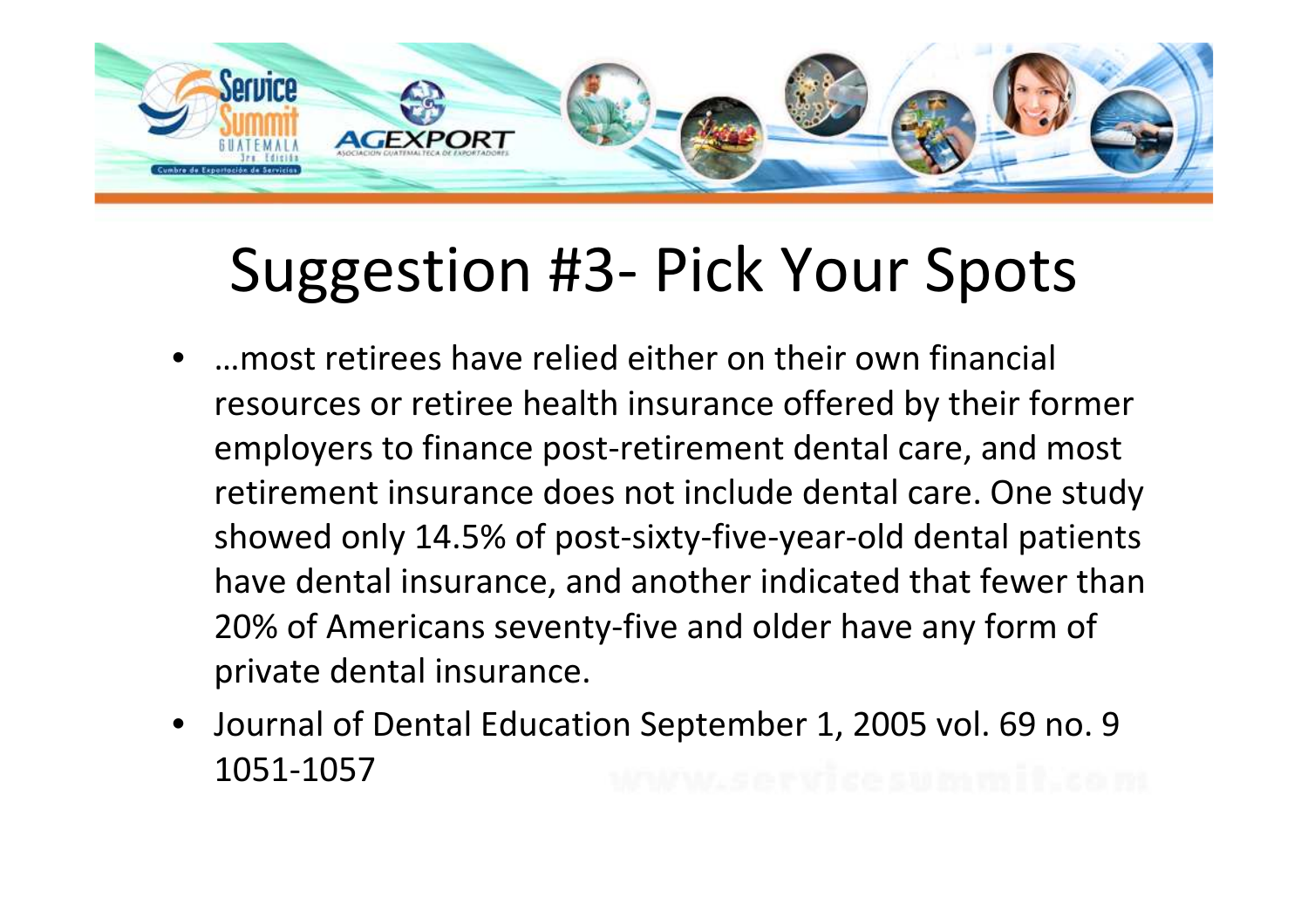

### SUGGESTION #4: THE GREY TSUNAMI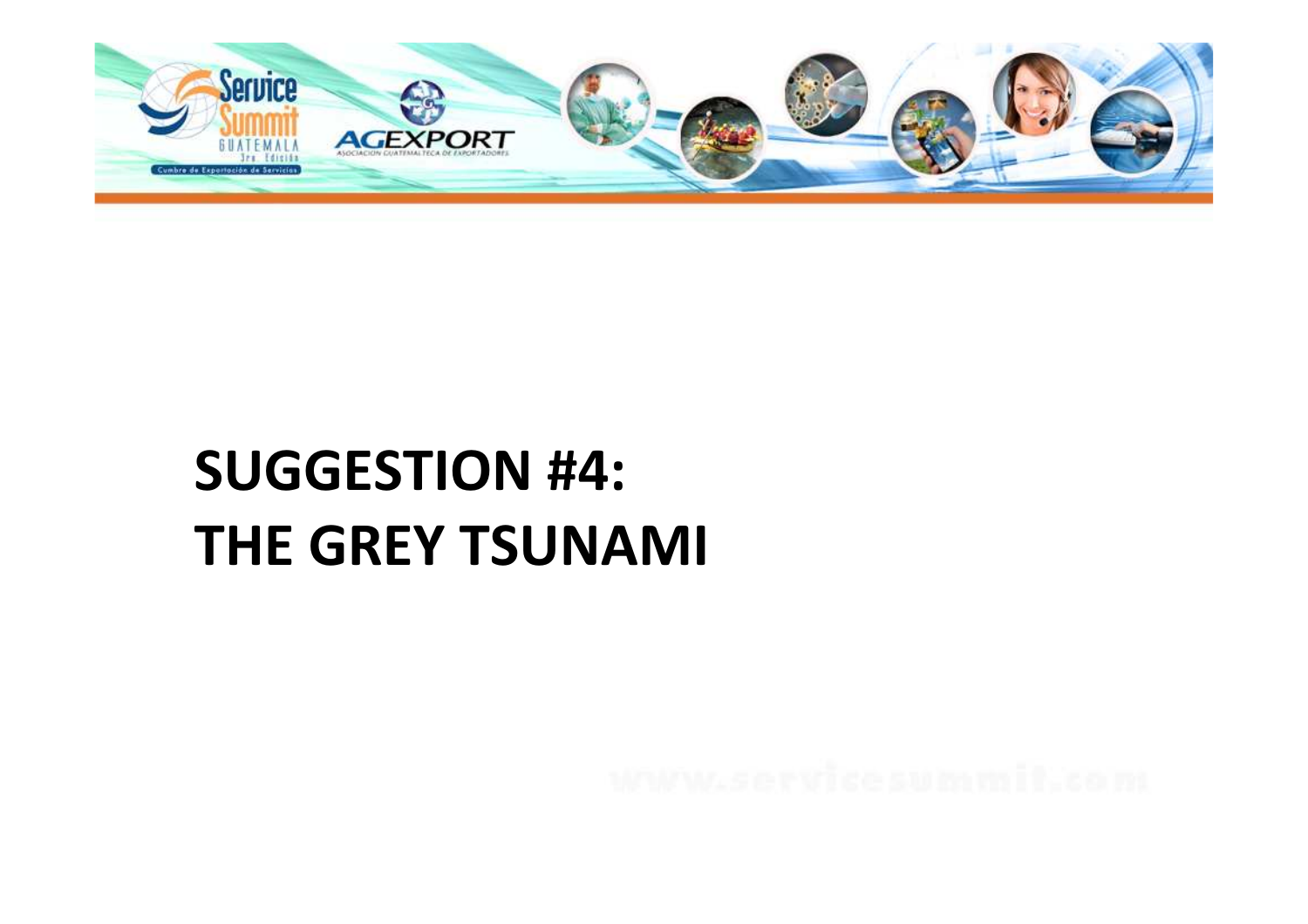

## Retirement in the U.S.

- • According to James Poterba, an economics professor at MIT, the U.S. has three types of retirement households:
- $\blacksquare$  Least well-off, perhaps a quarter of the total, who will maintain something close to their previous standard of living on Social Security and Medicare, even with few savings.
- $\blacksquare$  Richest 10-15%, who hold significant assets and may not need to draw them down.
- $\blacksquare$  Large majority in between, who will have to rely on their own, often inadequate, savings in retirement.

**The Economist 2009**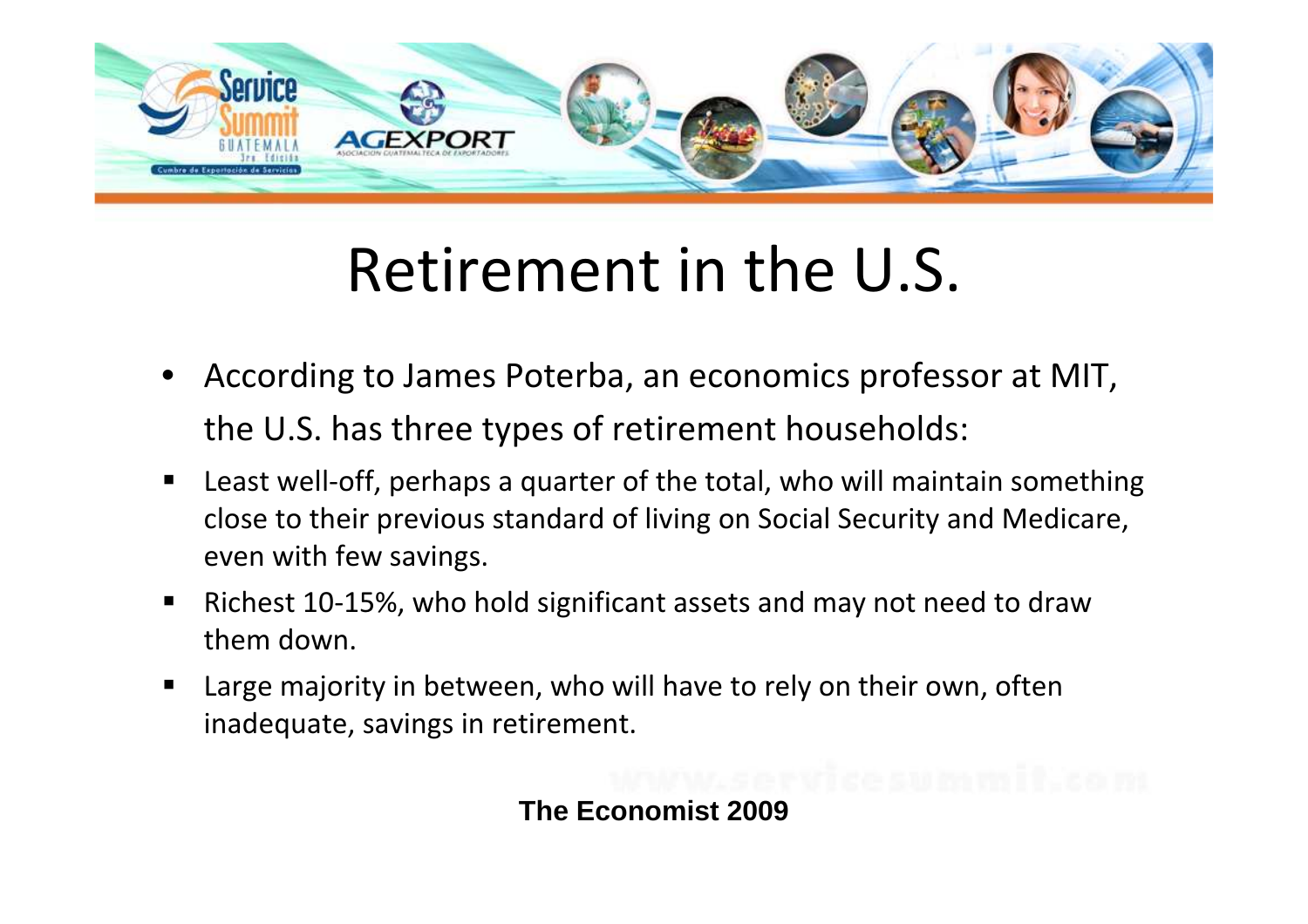

### Retirement at Risk

• 2010 Retirement Readiness Rating finds that nearly one-half (47.2%) of the oldest cohort (Early Baby Boomers) are simulated to be "at risk" of not having sufficient retirement resources to pay for "basic"retirement expenditures and uninsured health care costs.



### **EBRI Retirement Readiness Rating 2010**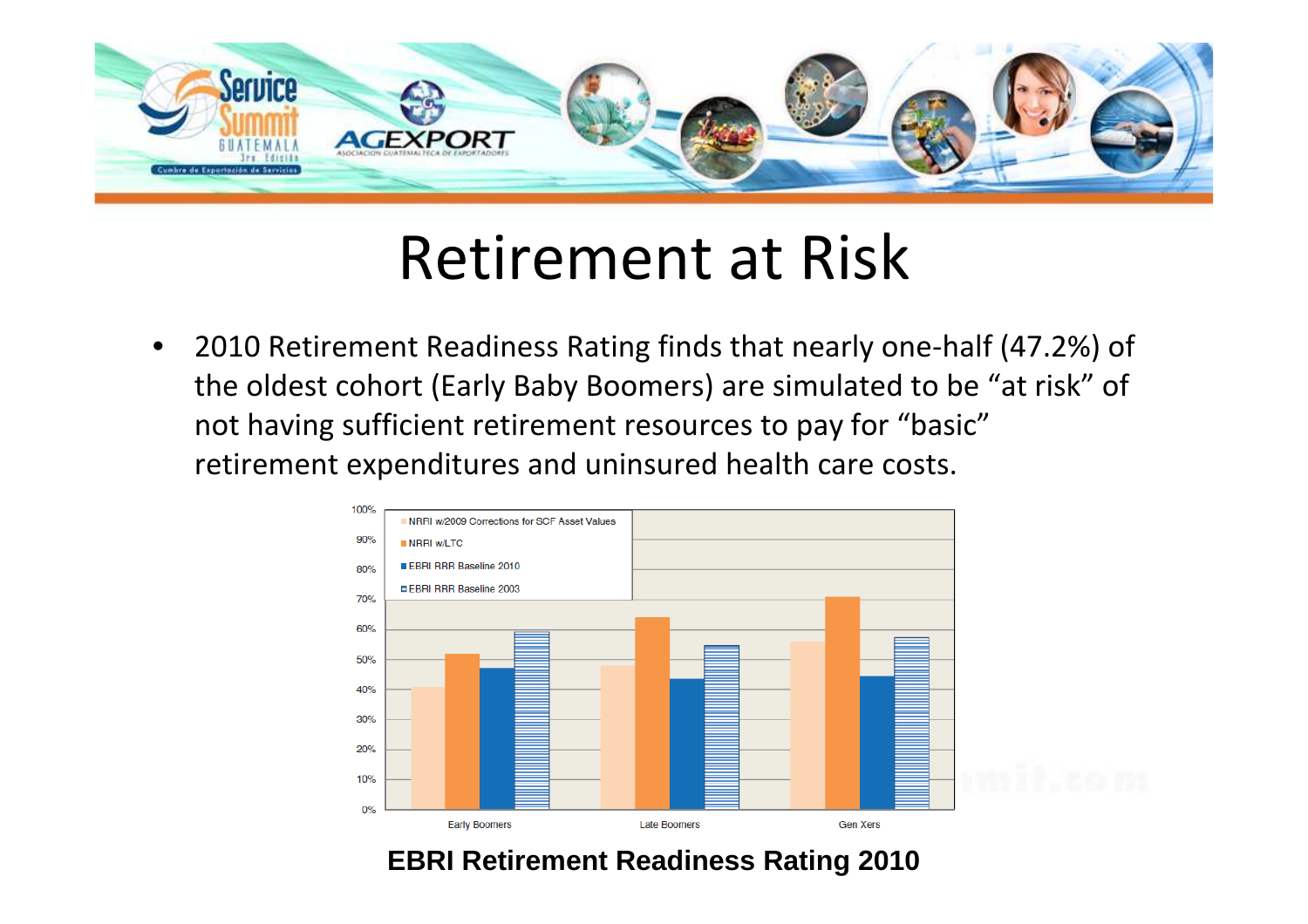

### Retirement Concerns

- • In thinking about their financial well being in retirement, the issue of most concern to employees is being able to afford/pay for the basic necessities (27%).
- • The issue most concerning to retirees is outliving their savings, selected by onefifth of the retirees.
- • Being able to afford good medical care is also of concern for many retirees as it was chosen by nearly one-fifth of the retirees (19%).



### **Principal Well Being Index 3Q 2010**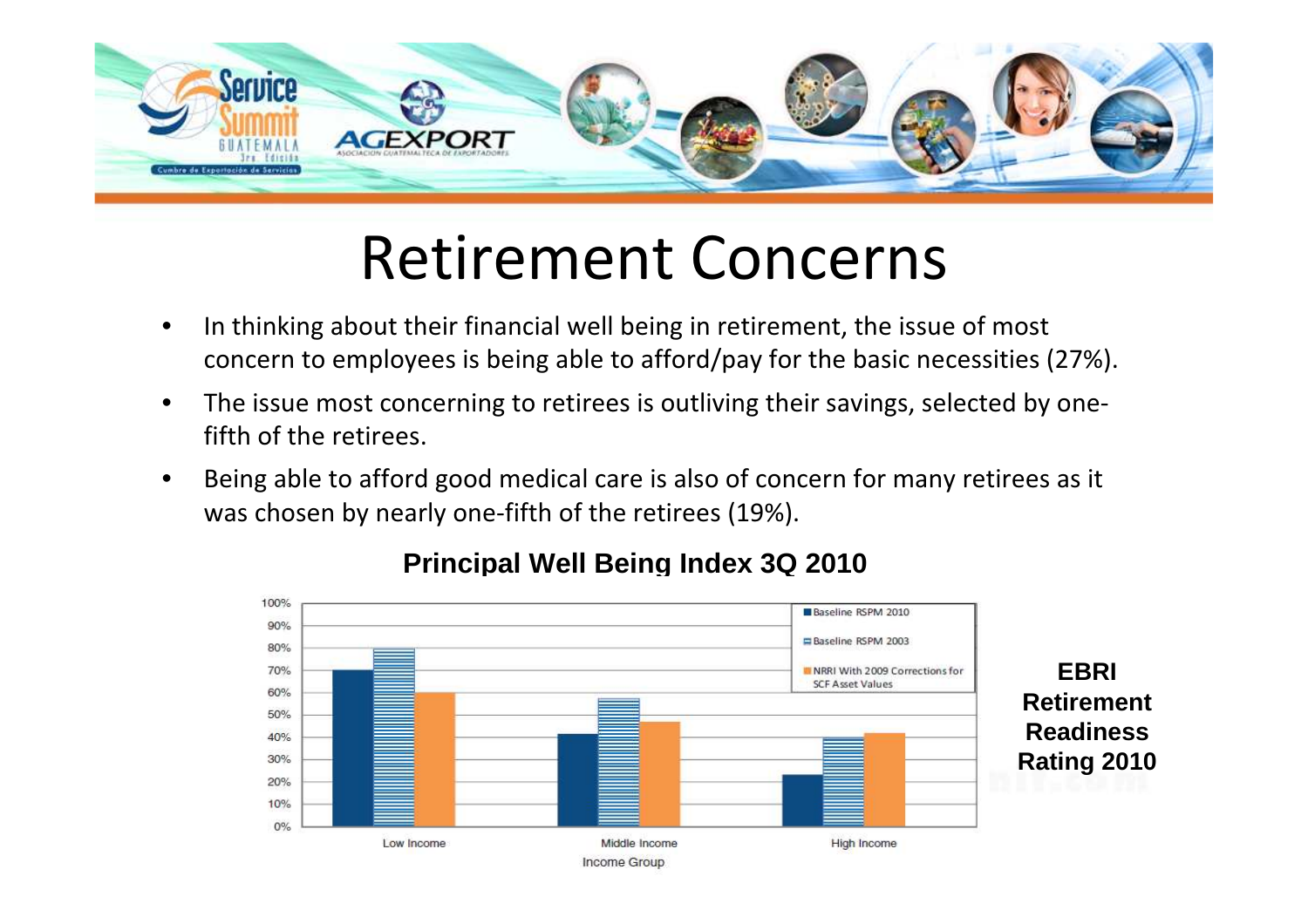

### Top 25 Countries to Retire

|                | International Living's Top 25 Countries to Retire in 2010 |                 |                   |    |                       |    | 12. Argentina        | 92            | 60 | 61              | 70 | 82 | 56 | 100 | 91 | 74  |     |    |     |
|----------------|-----------------------------------------------------------|-----------------|-------------------|----|-----------------------|----|----------------------|---------------|----|-----------------|----|----|----|-----|----|-----|-----|----|-----|
|                |                                                           |                 |                   |    |                       |    |                      |               |    | 13. Colombia    | 98 | 70 | 68 | 58  | 72 | 44  | 71  | 92 | 73  |
| Country        | Real<br>Estate                                            | Sp.<br>Benefits | Cost of<br>Living |    | Culture Health Infra. |    | Safety/<br>Stability | Climate Total |    | 14. New Zealand | 96 | 55 | 58 | 59  | 86 | 70  | 100 | 84 | 73  |
| 1.Ecuador      | 100                                                       | 95              | 73                | 62 | 72                    | 45 | 86                   | 96            | 81 | 15. U.S.        | 57 | 78 | 57 | 79  | 78 | 100 | 100 | 80 | 73  |
| 2. Panama      | 93                                                        | 100             | 62                | 63 | 77                    | 74 | 93                   | 69            | 80 | 16. Portugal    | 72 | 74 | 60 | 72  | 77 | 56  | 100 | 83 | -72 |
| 3. Mexico      | 94                                                        | 90              | 68                | 66 | 76                    | 59 | 81                   | 92            | 79 | 17. Australia   | 57 | 69 | 56 | 58  | 87 | 92  | 100 | 84 |     |
| 4. France      | 78                                                        | 60              | 59                | 81 | 100                   | 92 | 100                  | 87            | 78 | 18. Belize      | 83 | 78 | 69 | 58  | 60 | 60  | 82  | 65 | 70  |
| 5. Italy       | 85                                                        | 65              | 64                | 85 | 90                    | 62 | 100                  | 87            | 78 | 19. Malaysia    | 96 | 62 | 66 | 71  | 68 | 44  | 86  | 43 | 69  |
| 6. Uruguay     | 94                                                        | 80              | 64                | 72 | 72                    | 61 | 100                  | 93            | 77 | 20. Ireland     | 78 | 80 | 28 | 81  | 79 | 60  | 100 | 65 | 68  |
| 7. Malta       | 88                                                        | 72              | 66                | 71 | 80                    | 52 | 100                  | 95            | 76 | 21. Nicaragua   | 98 | 60 | 66 | 57  | 66 | 36  | 69  | 68 | -67 |
| 8. Chile       | 95                                                        | 87              | 60                | 67 | 73                    | 73 | 98                   | 59            | 76 | 22. U.K.        | 57 | 80 | 30 | 70  | 84 | 80  | 100 | 66 | 67  |
| 9. Spain       | 90                                                        | 65              | 56                | 68 | 90                    | 66 | 100                  | 79            | 75 | 23. Honduras    | 97 | 50 | 65 | 32  | 66 | 40  | 71  | 83 | -64 |
| 10. Costa Rica | 95                                                        | 76              | 62                | 60 | 78                    | 60 | 95                   | 79            | 75 | 24. Dom Rep     | 97 | 60 | 58 | 47  | 60 | 40  | 70  | 57 | 63  |
| 11. Brazil     | 92                                                        | 74              | 66                | 61 | 73                    | 62 | 83                   | 82            | 74 | 25. Thailand    | 92 | 45 | 68 | 65  | 63 | 32  | 60  | 24 | -61 |
|                |                                                           |                 |                   |    |                       |    |                      |               |    |                 |    |    |    |     |    |     |     |    |     |

Note: The U.S. is 15<sup>th</sup> on this list.

**International Living 2010**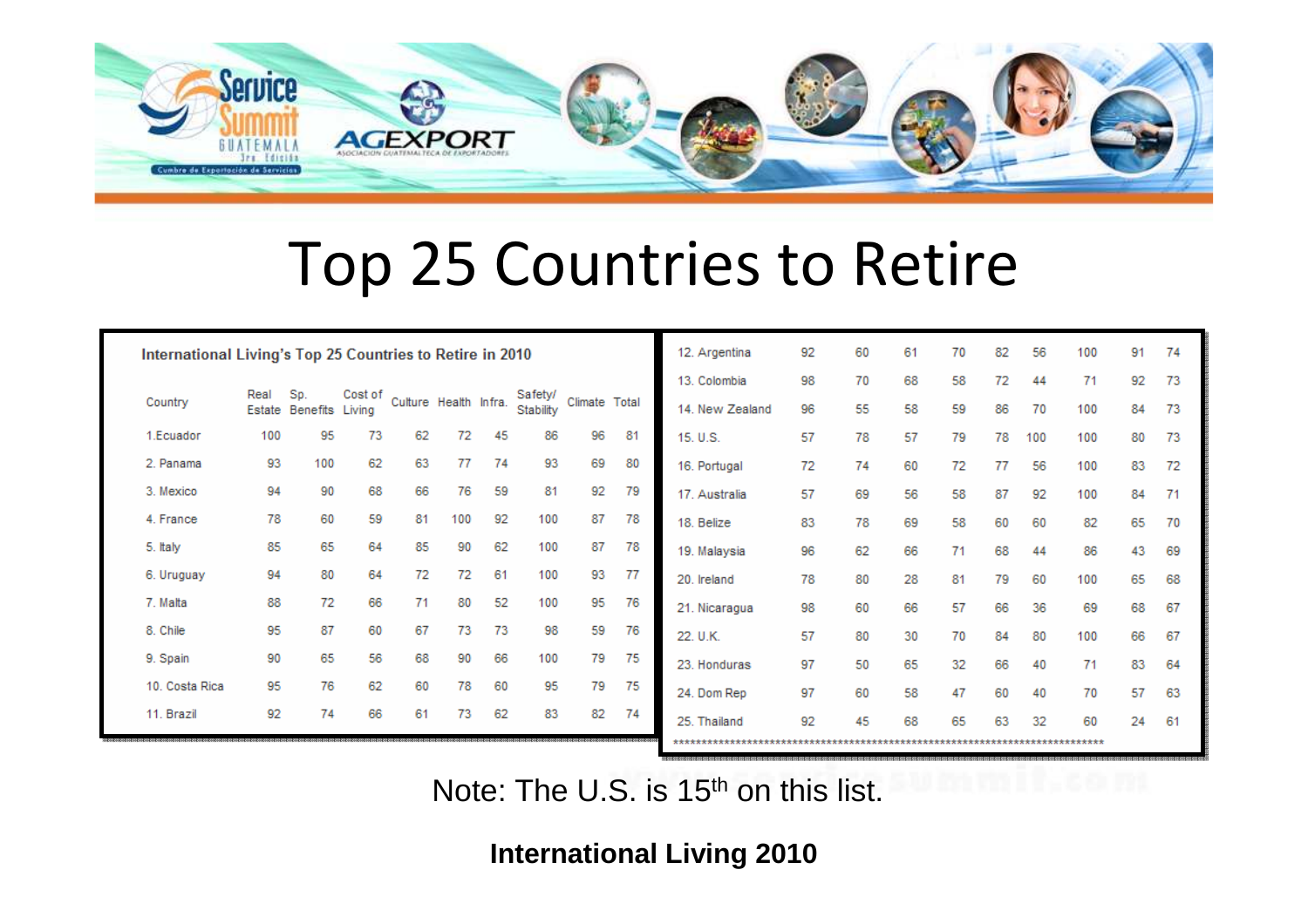

### International Location Factors

- • How was International Living's 2010 top locations ranked?
	- Real Estate Weight: 15%
	- **Entertainment, Recreation, and Culture Weight: 10%**
	- Cost of Living Weight: 20%
	- Safety and Stability Weight: 5%
	- Health Care Weight: 20%
	- Climate Weight: 5%
	- **Special Benefits Weight: 20%**
	- **Infrastructure Weight: 5%**

### **International Living 2010**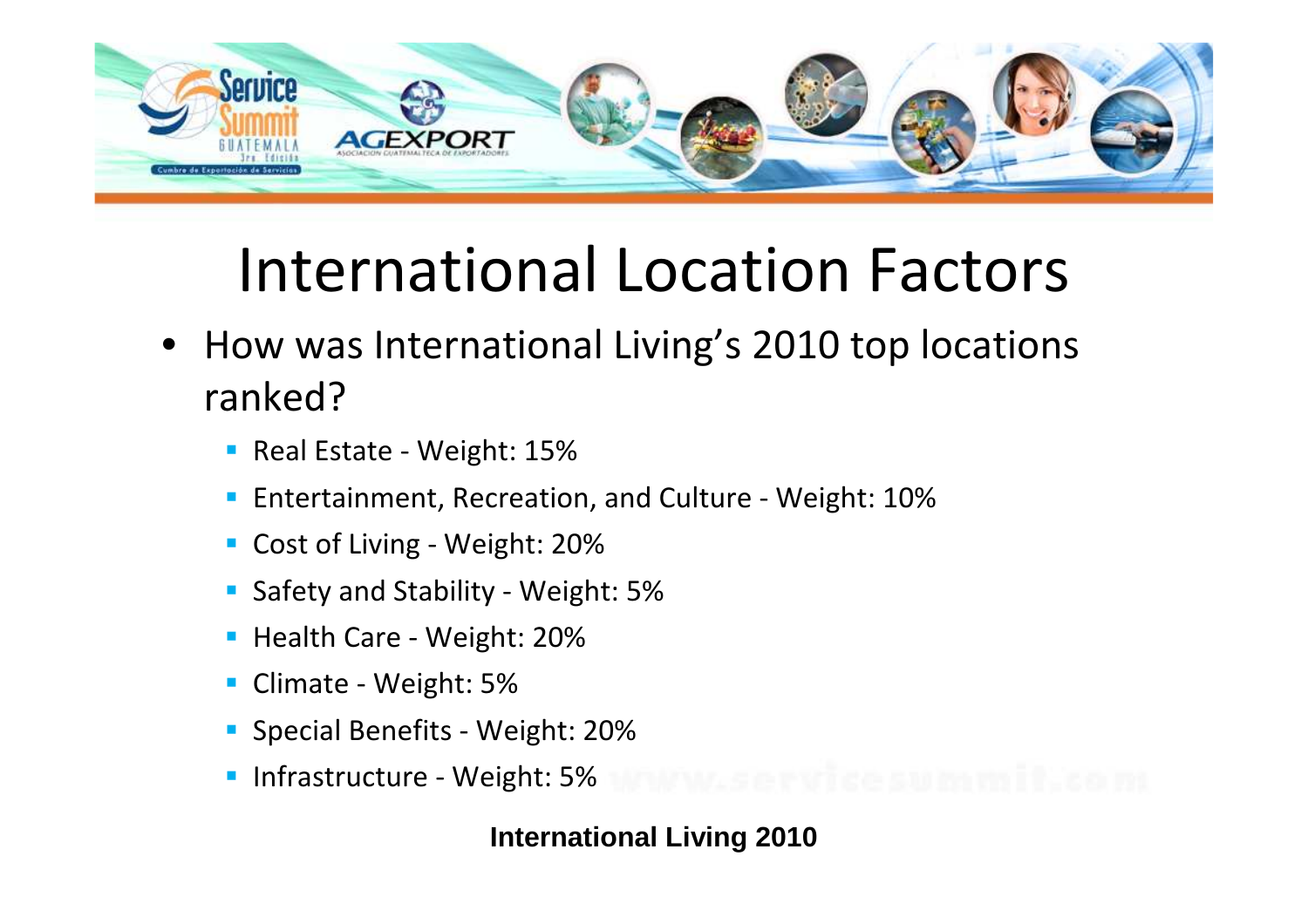

### Research Purpose

- Profile prospective retirement tourists
- Investigate prospective retirement tourists' medical tourism attitudes and potential behaviors
- Analyze prospective retirement tourists' expectations and perceptions of retirement tourism facility service quality.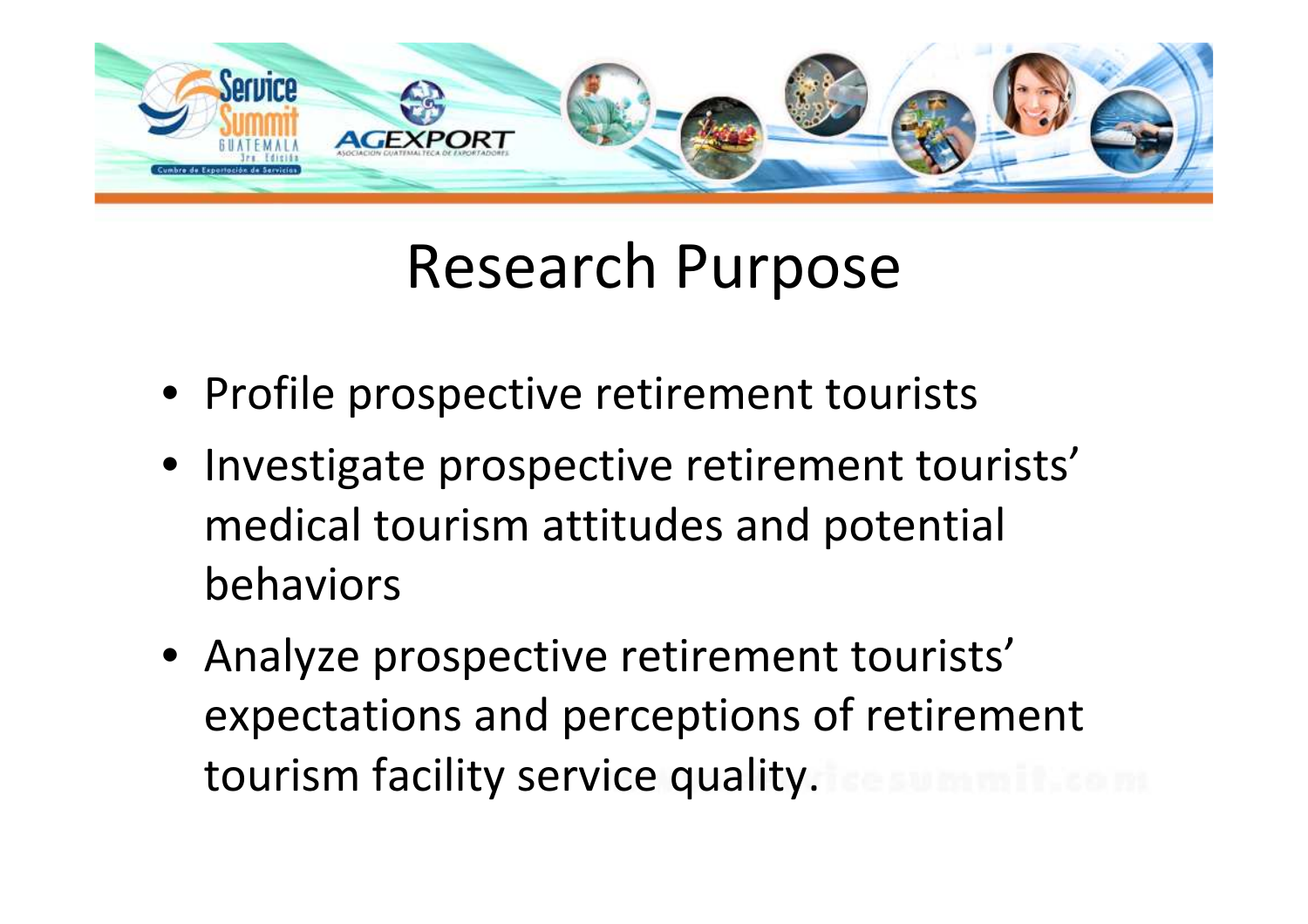

## Methodology

### Design

- Online survey of a convenience sample of consumers, aged 60 and higher residing in the U.S.
- $\bullet$ AARP Community Website
- $\overline{\phantom{a}}$ Postings and Emails
- $\bullet$ Friends and Family of Students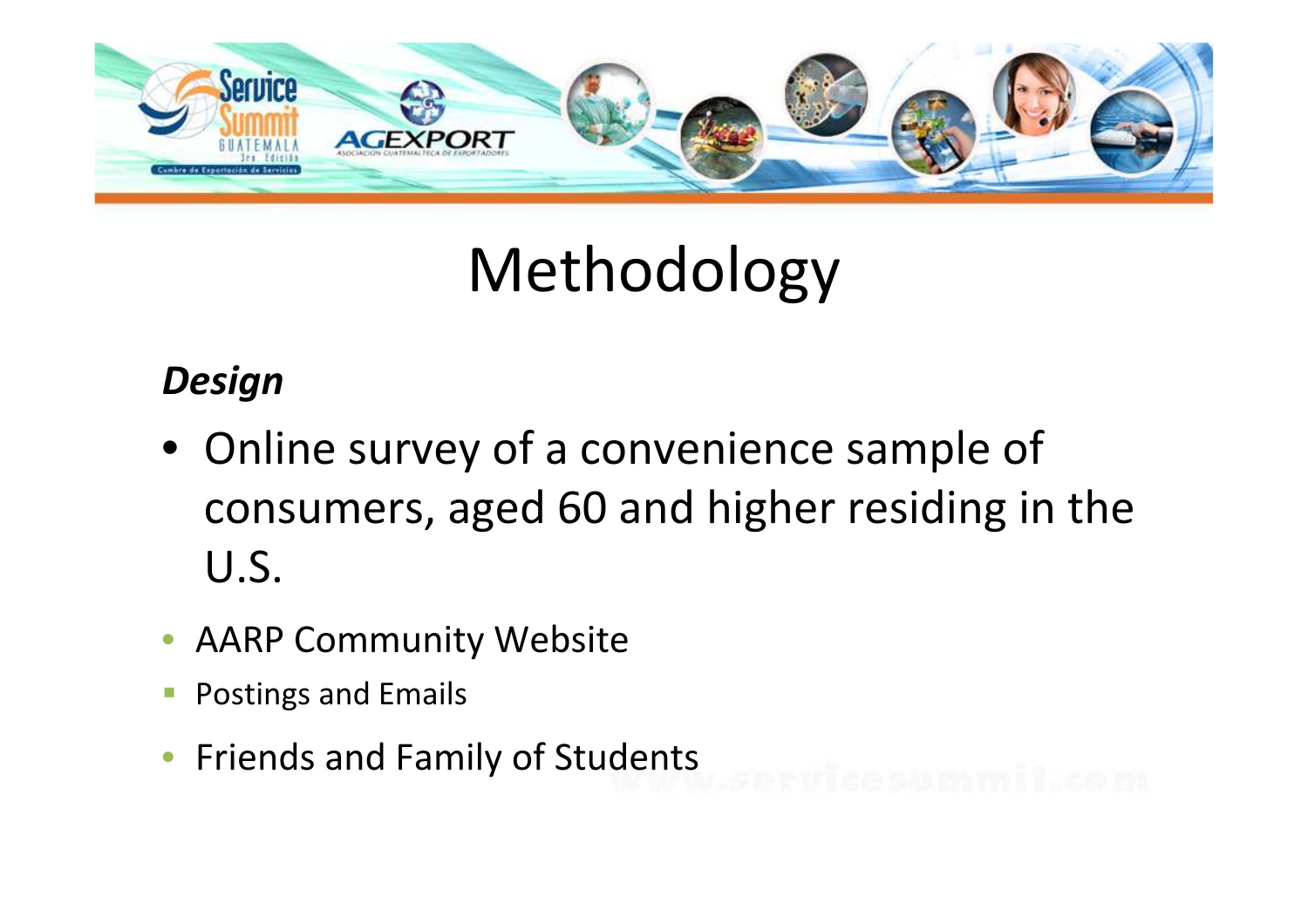

## Sample

- •Convenience Sample
- $\blacksquare$  $N = 267$
- $\blacksquare$ Age 60 and older
- •Demographic Characteristics
- $\blacksquare$ 56% female
- $\blacksquare$ Average age  $= 67$
- $\blacksquare$ 63% White and 22% Hispanic
- $\blacksquare$ 67% married, 14% divorced, and 13% widowed
- $\blacksquare$ 25% graduate degree, 24% some college, and 20% college graduate
- $\blacksquare$ Average annual household income = \$141,464; Median = \$50,000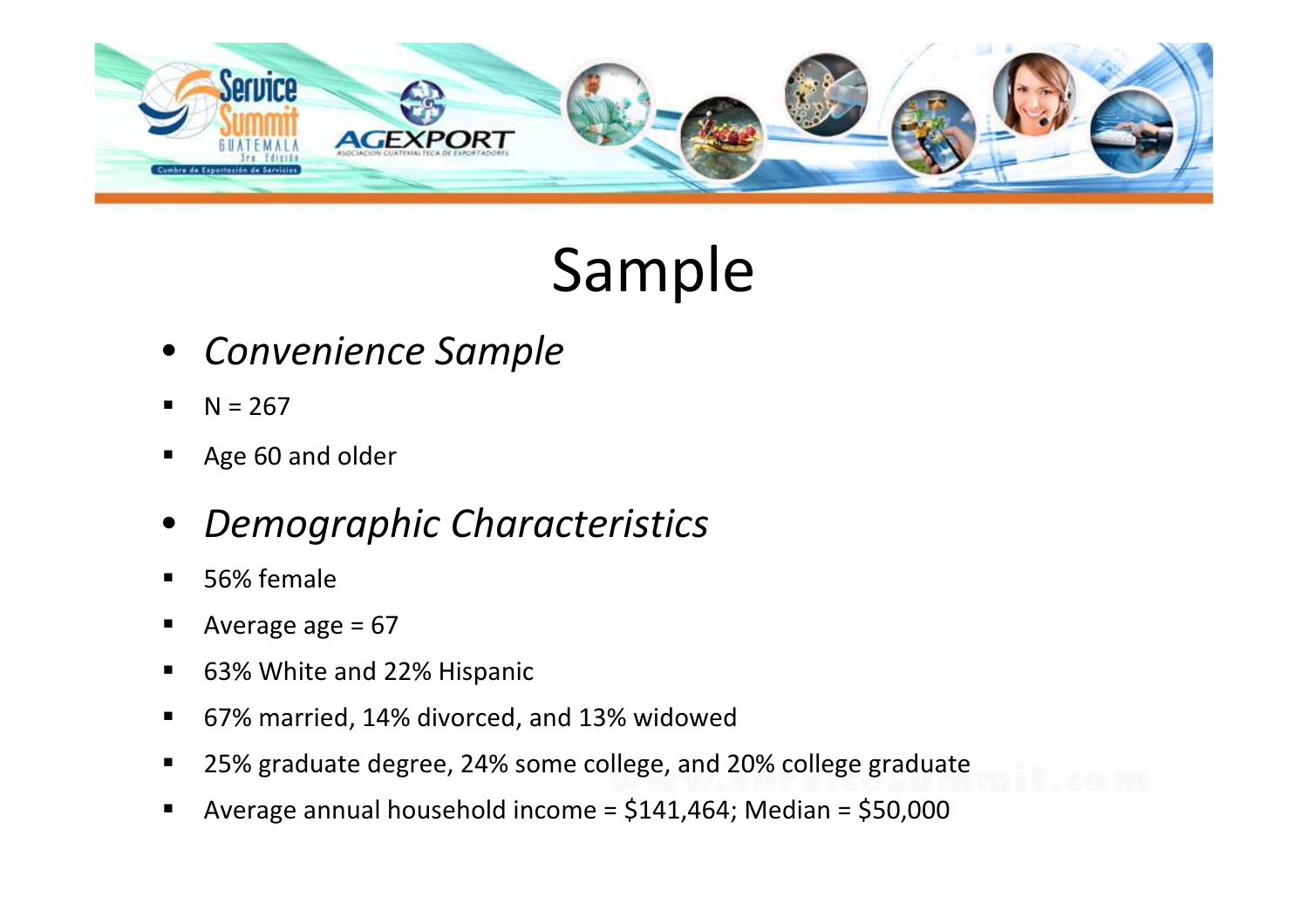

- •Interested or Very Interested in Retiring in a Foreign Country
- $\blacksquare$  $\blacksquare$  n = 66 (25% of the sample)
- •Demographic Characteristics
- $\blacksquare$ 55% male
- $\blacksquare$ Average age  $= 65$
- $\blacksquare$ 51% White and 27% Hispanic
- $\blacksquare$ 73% married, 18% divorced, and 6% widowed
- $\blacksquare$ 29% graduate degree, 22% some college, and 20% college graduate
- л Average annual household income = \$111,841; Median = \$50,000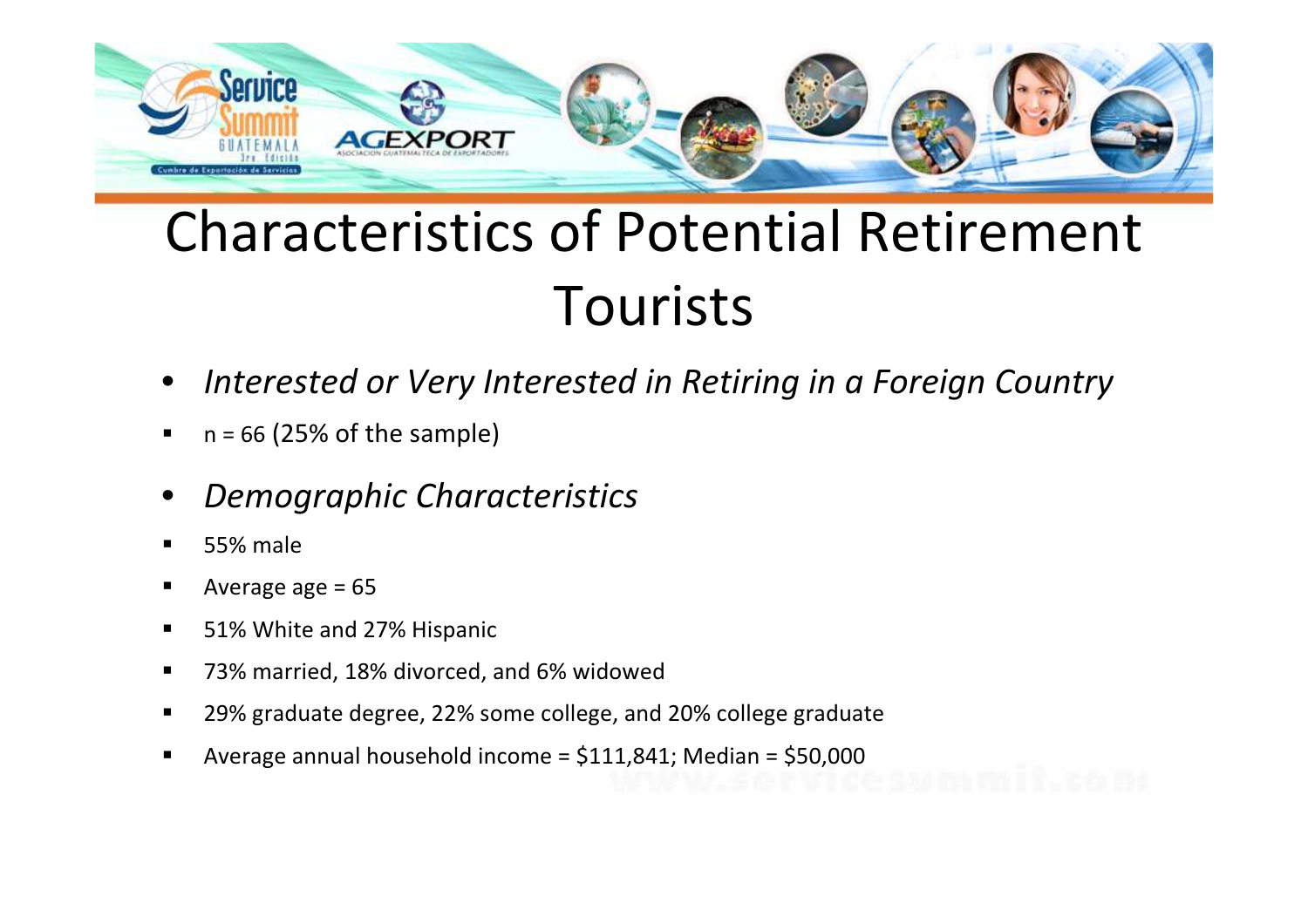

- •Country(s) would consider retiring to
- $\blacksquare$ Costa Rica = 11%
- $\blacksquare$ Spain =  $11%$
- $\blacksquare$ Italy =  $7%$
- $\blacksquare$ Mexico =  $6%$
- Portugal = 5%
- $\blacksquare$  $U.K. = 5%$
- $\blacksquare$ Belize =  $5%$
- $\blacksquare$ Thailand  $= 5\%$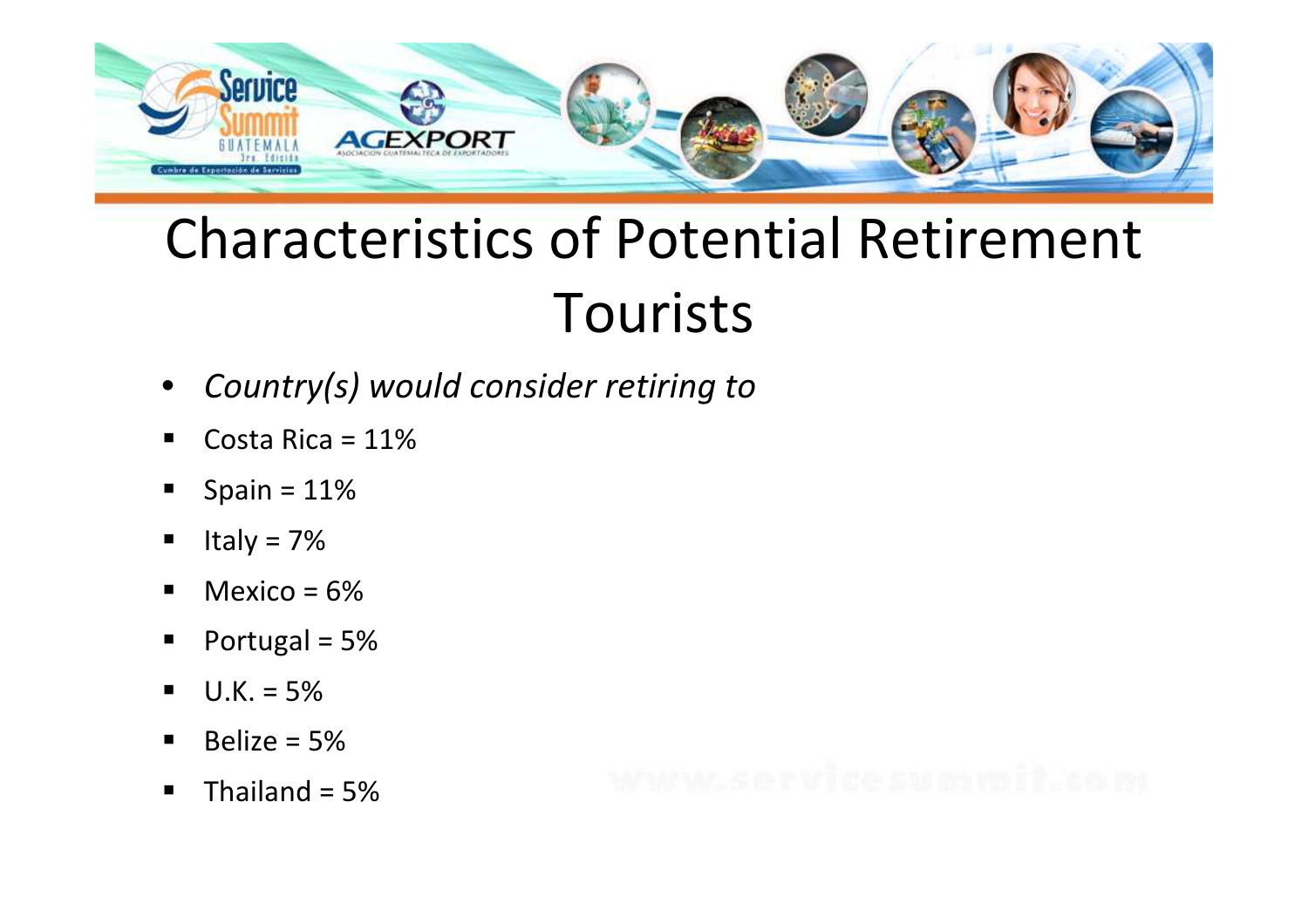

- Medical Tourism Experience
- $\blacksquare$ 8% had experience traveling abroad for medical care
- $\blacksquare$ Satisfaction with medical care received = 4.25 (Satisfied)
- $\blacksquare$  Likelihood of traveling abroad for medical care in the future = 3.50 (Between neutral and likely)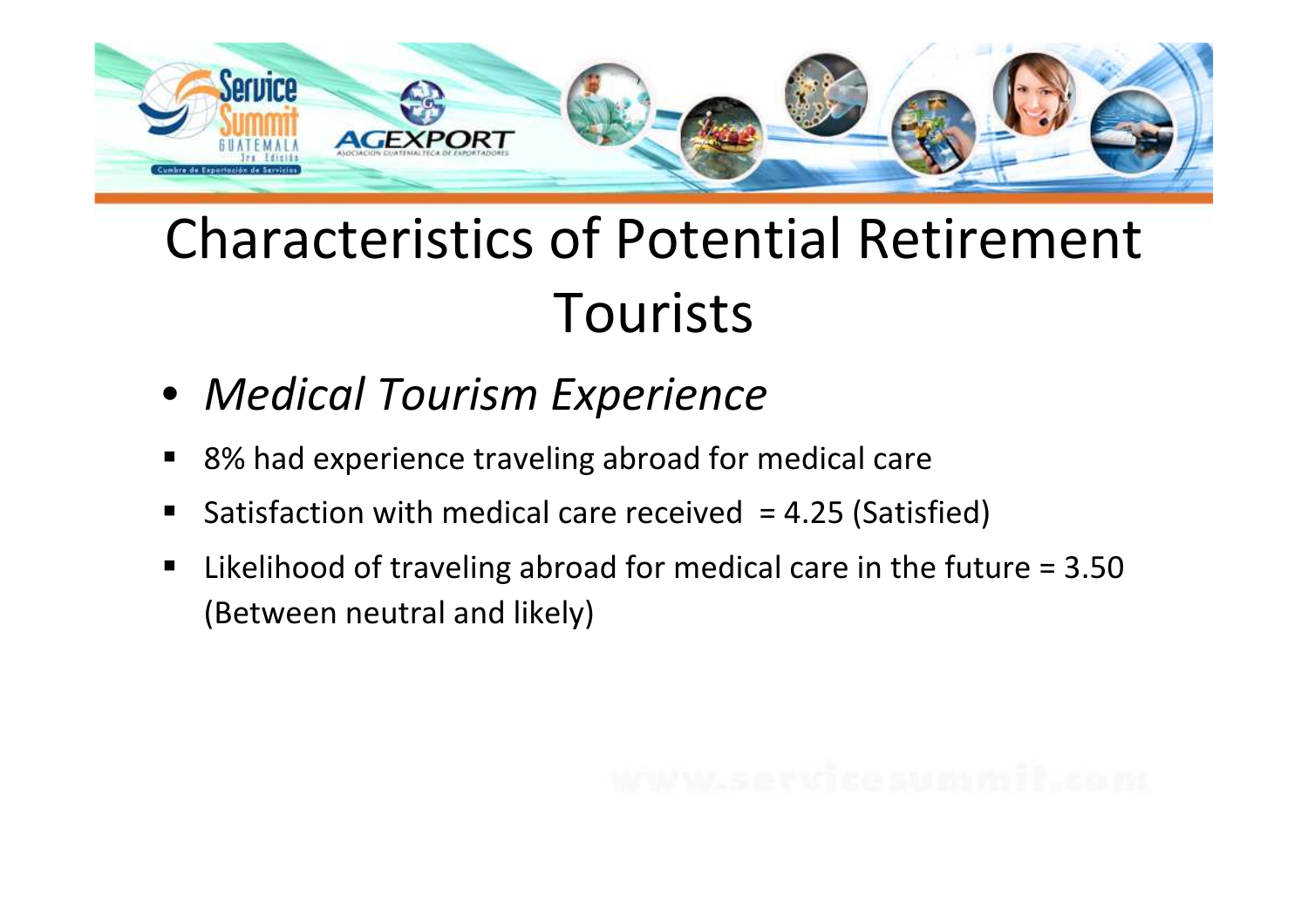

- • Types of healthcare treatments comfortable receiving while living abroad
- $\blacksquare$ Primary Care = 32%
- Executive Checkups = 19%
- $\blacksquare$ Dental =  $18%$
- $\blacksquare$ Cardiac  $= 8\%$
- $\blacksquare$ Ear, Nose, and Throat = 5%
- П  $Spa = 5%$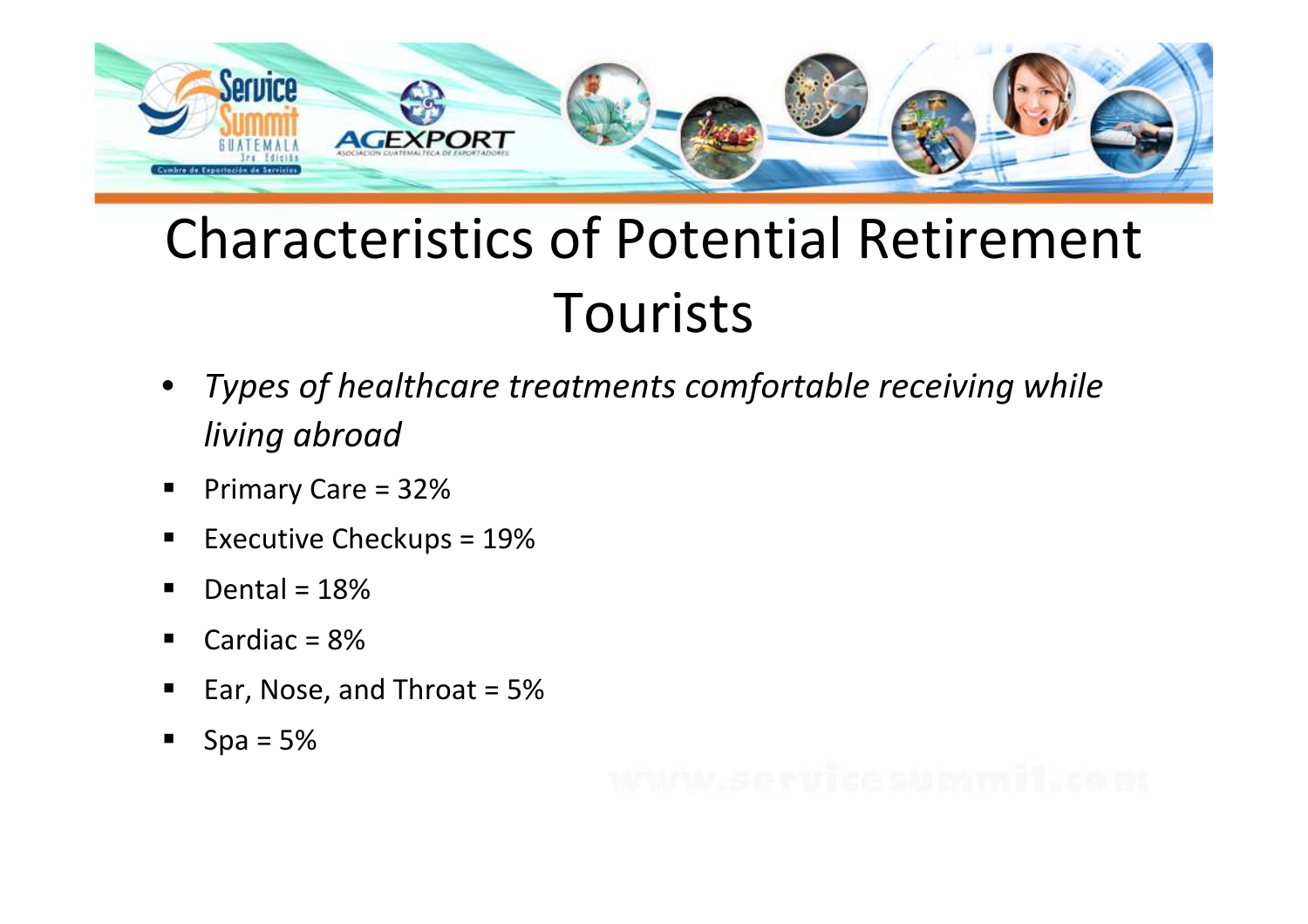

- • Reason(s) that you would have healthcare treatments performed abroad
- $\blacksquare$ Closer to retirement community = 50%
- $\blacksquare$ High cost of treatment in home country = 42%
- $\blacksquare$ Want most advanced technology = 17%
- $\blacksquare$ Want better medical care = 15%
- $\blacksquare$ Want higher quality treatment = 15%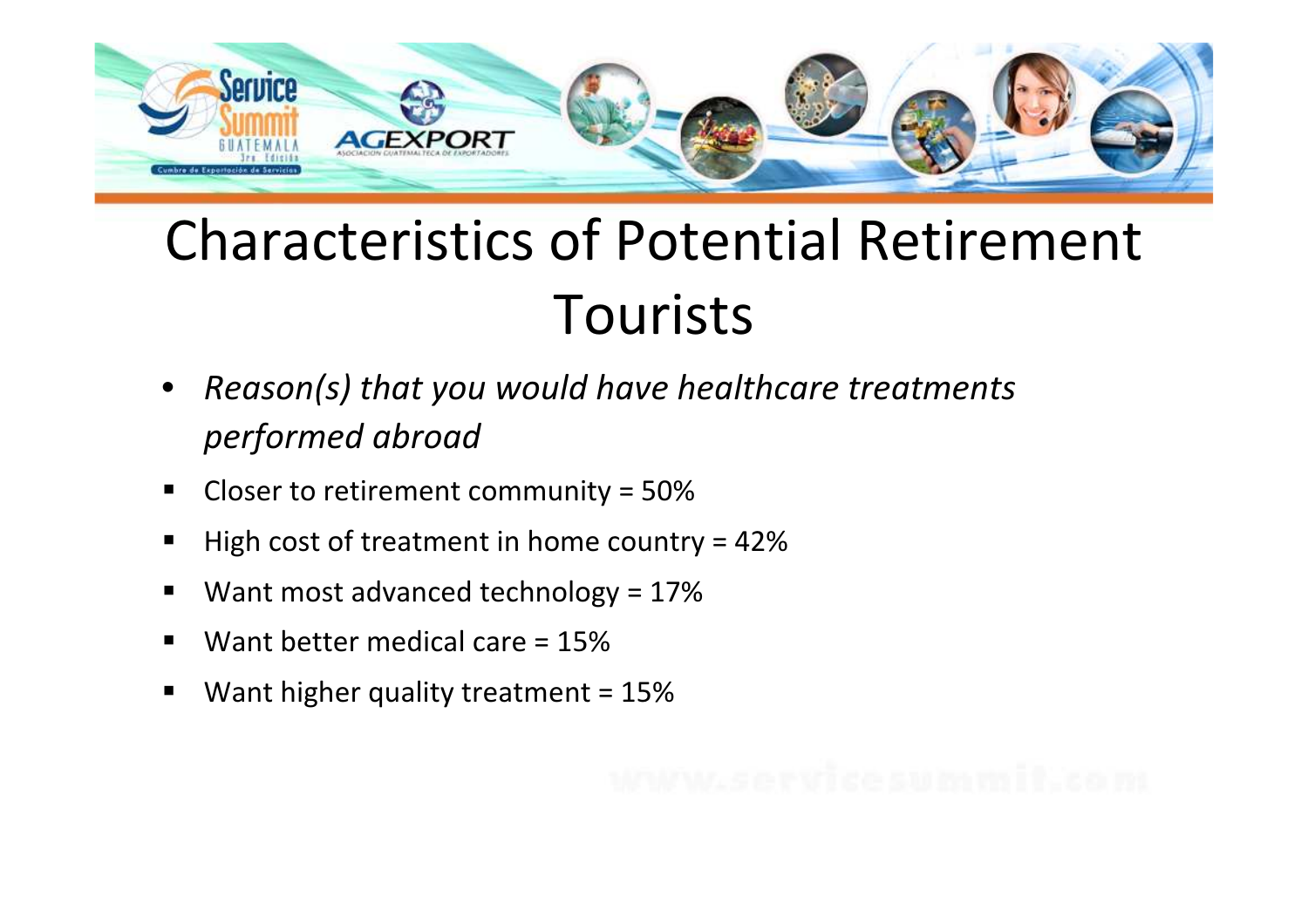

## Results

- Top Five Expectation Items
- $\blacksquare$  The fees charged by retirement facilities in other countries should be reasonable. (Tangibles)
- $\blacksquare$  Retirement facilities in other countries should be accurate in their billing. (Reliability)
- $\blacksquare$  Residents should be able to trust the employees of retirement facilities in other countries. (Assurance)
- $\blacksquare$  Residents should be able to feel safe in their transactions withretirement facility employees in other countries. (*Assurance*)
- $\blacksquare$  Retirement facility employees in other countries should get adequate support from the retirement facility administration to do their jobs well. (Assurance)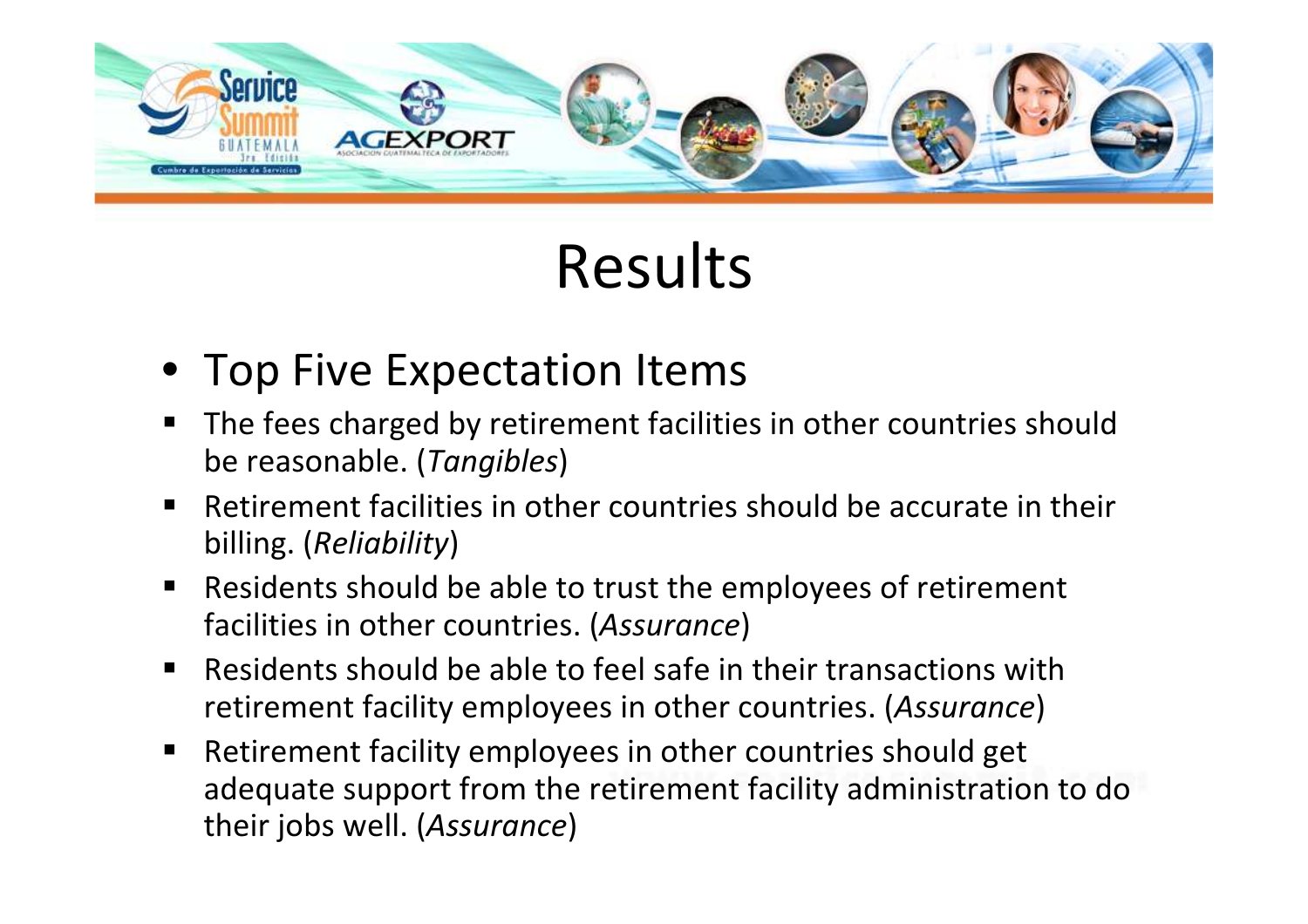

### Results

- Bottom Five Perception Items
- **When residents need assistance, retirement facility** employees in other countries can be called upon immediately.(Responsiveness)
- **Retirement facilities in other countries offer their services at** times convenient to all their residents. (*Empathy*)
- $\blacksquare$  The employees of retirement facilities in other countries know what the needs of the residents are. (Empathy)
- Retirement facility employees in other countries can be called upon at any time by residents. (*Empathy*)
- $\blacksquare$  Retirement facility employees in other countries are aware of residents' individual needs. (*Empathy*)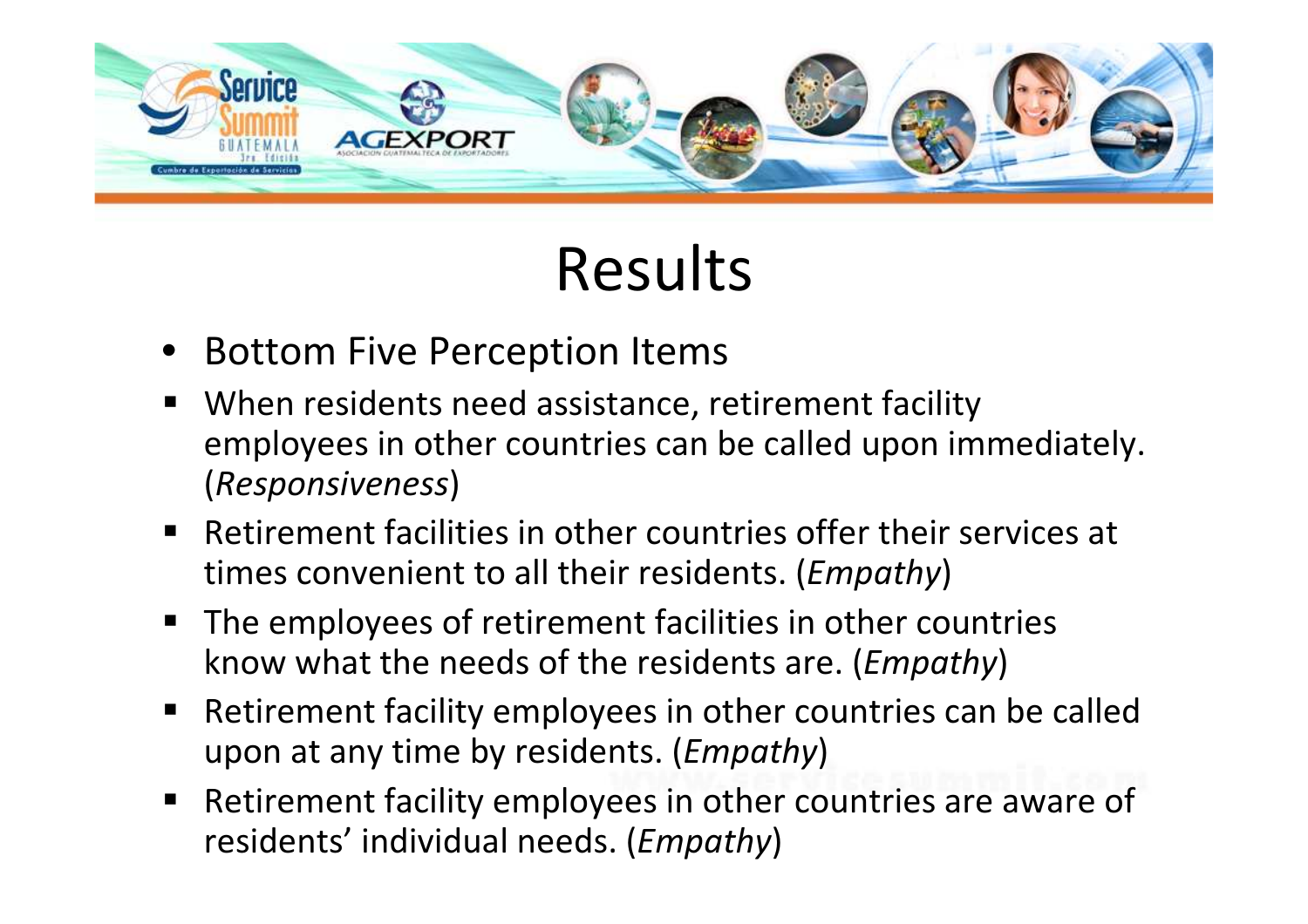

## Results

- Five Largest Service Quality Gaps
- $\blacksquare$  Retirement facilities in other countries are dependable. (Reliability)
- **Notable 1 and 1 Septem** When retirement facilities in other countries promise to do something by a certain time, they do so. (Reliability)
- Retirement facilities in other countries tell customers exactly when services will be performed. (Responsiveness)
- Retirement facility employees in other countries get adequate support from the retirement facility administration to do their jobs well. (Assurance)
- **Residents can trust the employees of retirement facilities in** other countries. (Assurance)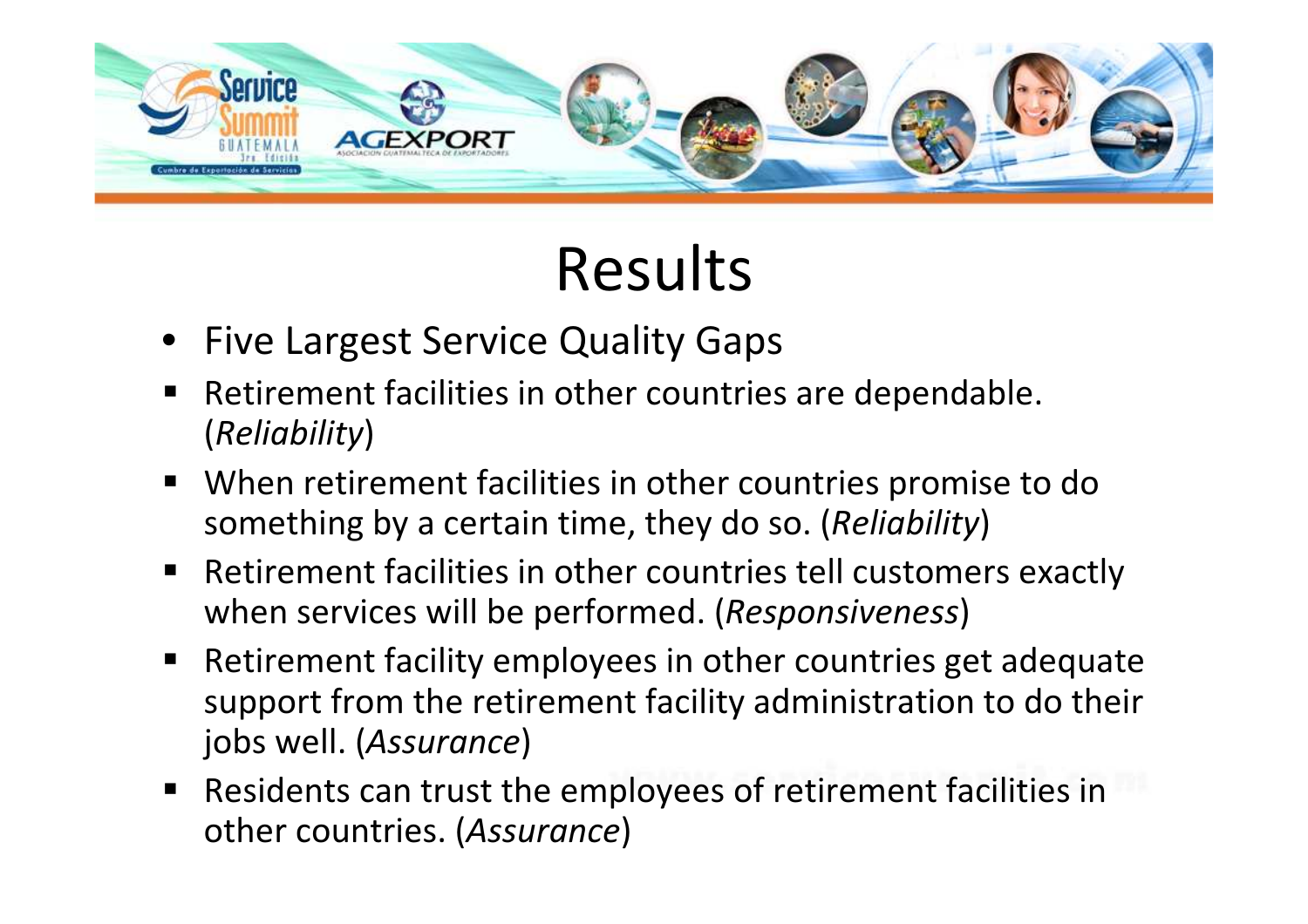

## Summary and Implications

- •Twenty-five percent of the sample interested in retiring abroad.
- • Primary Care, Executive Checkups, and Dental are the most frequent healthcare procedures they would seek in their international retirement destination.
- $\bullet$  Main reasons would seek care locally are being closer to the retirement community and lower cost of the treatment.
- • Prospective retirement tourists' expectations of retirement tourism facility service quality are significantly higher than their perceptions of service quality.
- $\bullet$  Will need to manage retirement tourists' expectations of service quality and address their perceptions of service quality.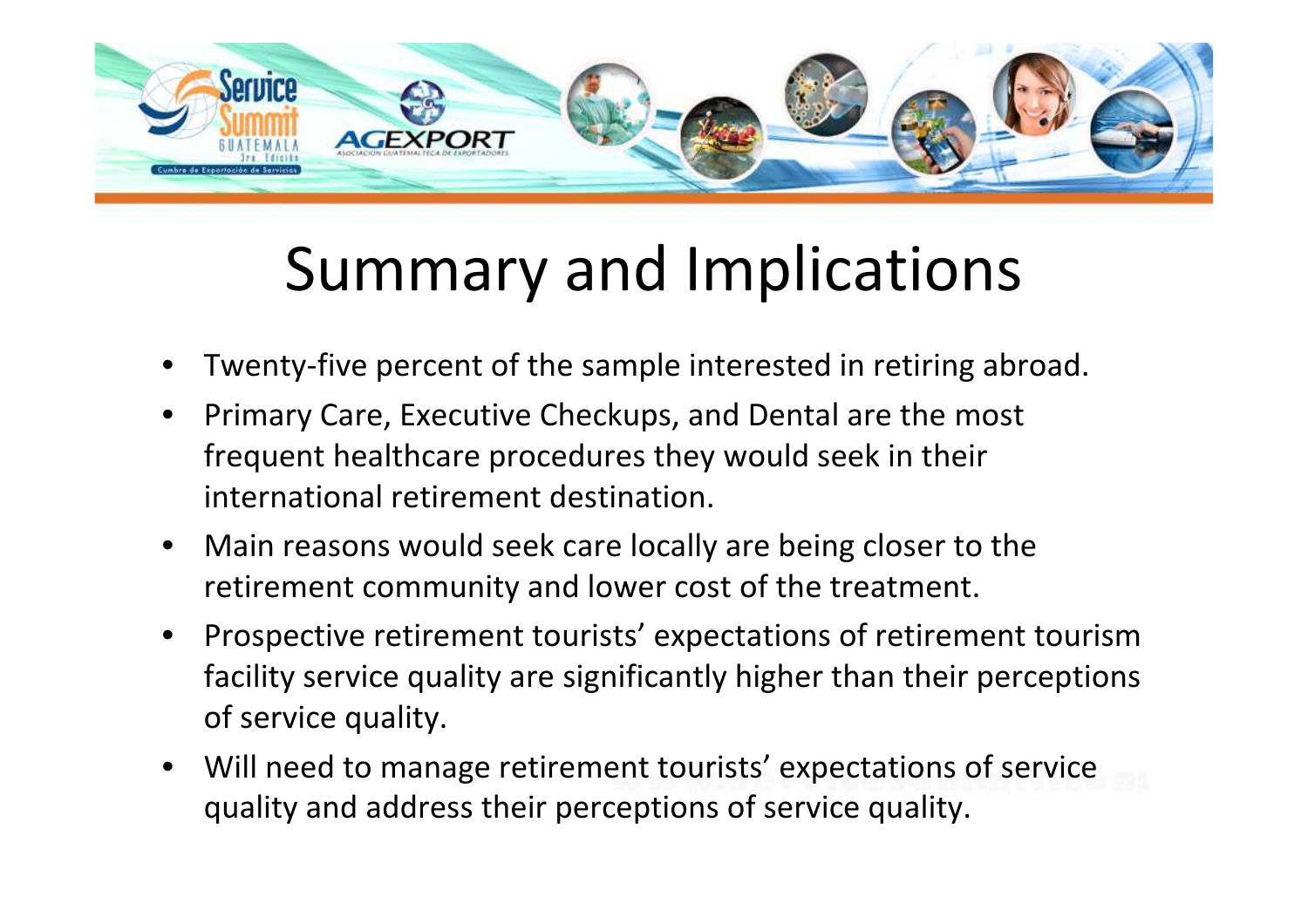

### Projections

- 78 million Baby Boomers
- Assuming 23% are interested
- Assuming upwards of a 18.9% adoption rate (from the 2009-2010 CMTR study of American Medical Tourism)
- Therefore, a possible 3,390,660 Americans retiring (at least part time) in an international location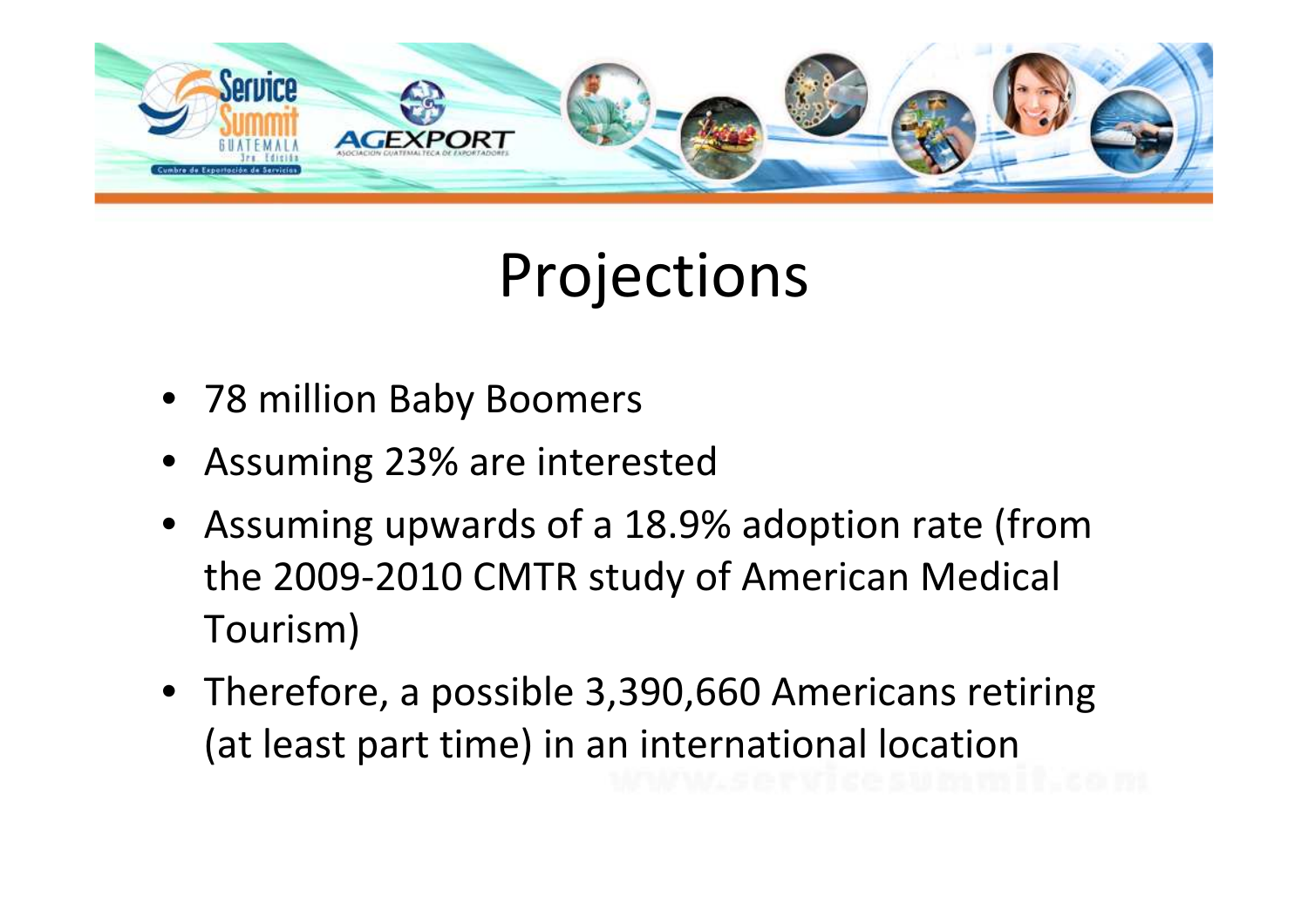

## Final Findings

- • Primary Care, Executive Checkups and Dental were the most frequent healthcare procedures that they would seek in their international retirement destination
- Reason they would seek care locally is closer to the retirement community and lower cost of treatment
- • Internet, Doctor, and Friend would the most utilized channels to find healthcare locally
- $\bullet$  Most would arrange the healthcare on their own (rather than through a facilitator)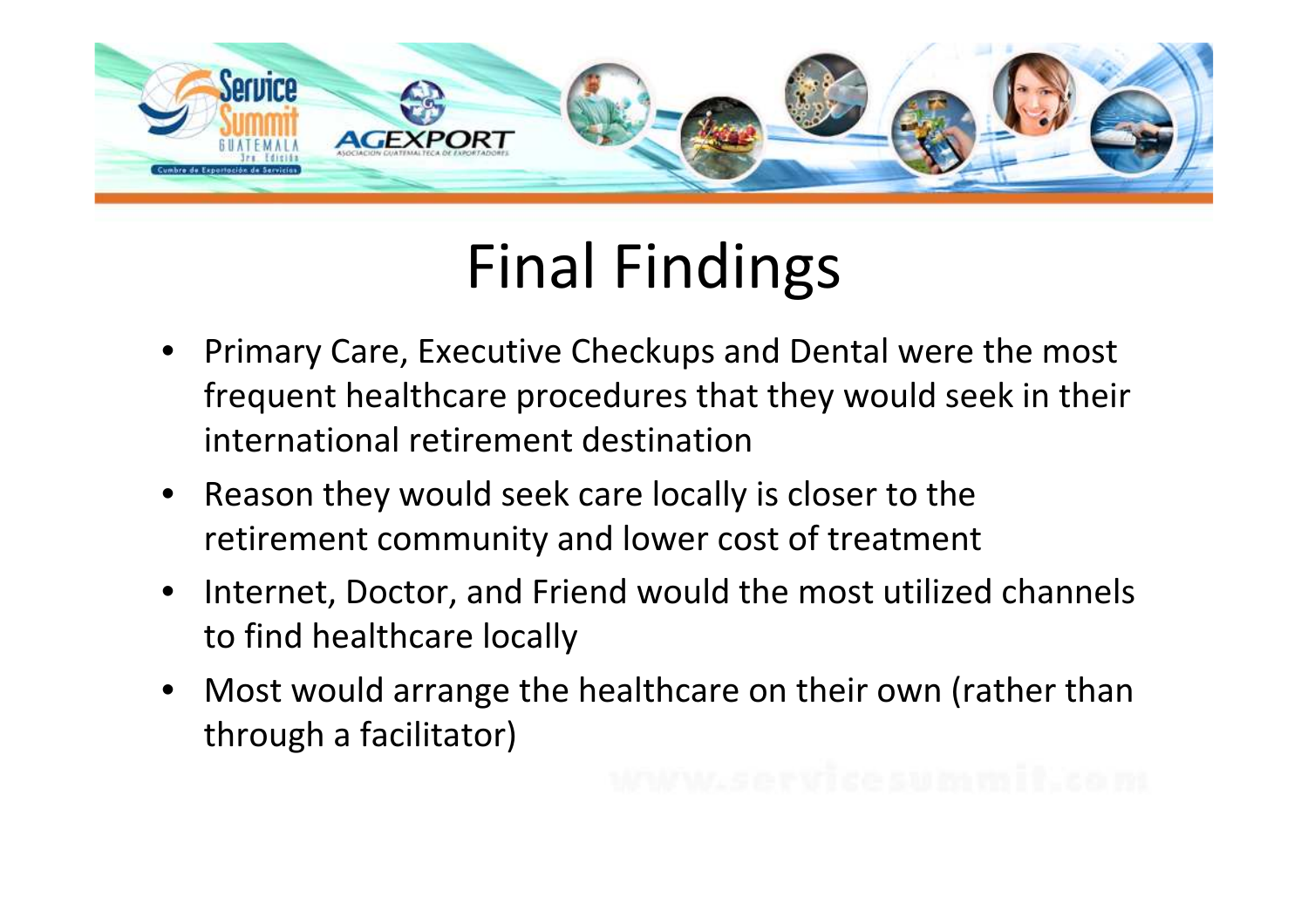

## Obviously there is more to do!

- More research
- More analysis
- More discussion
- But there is the potential of something really big here!